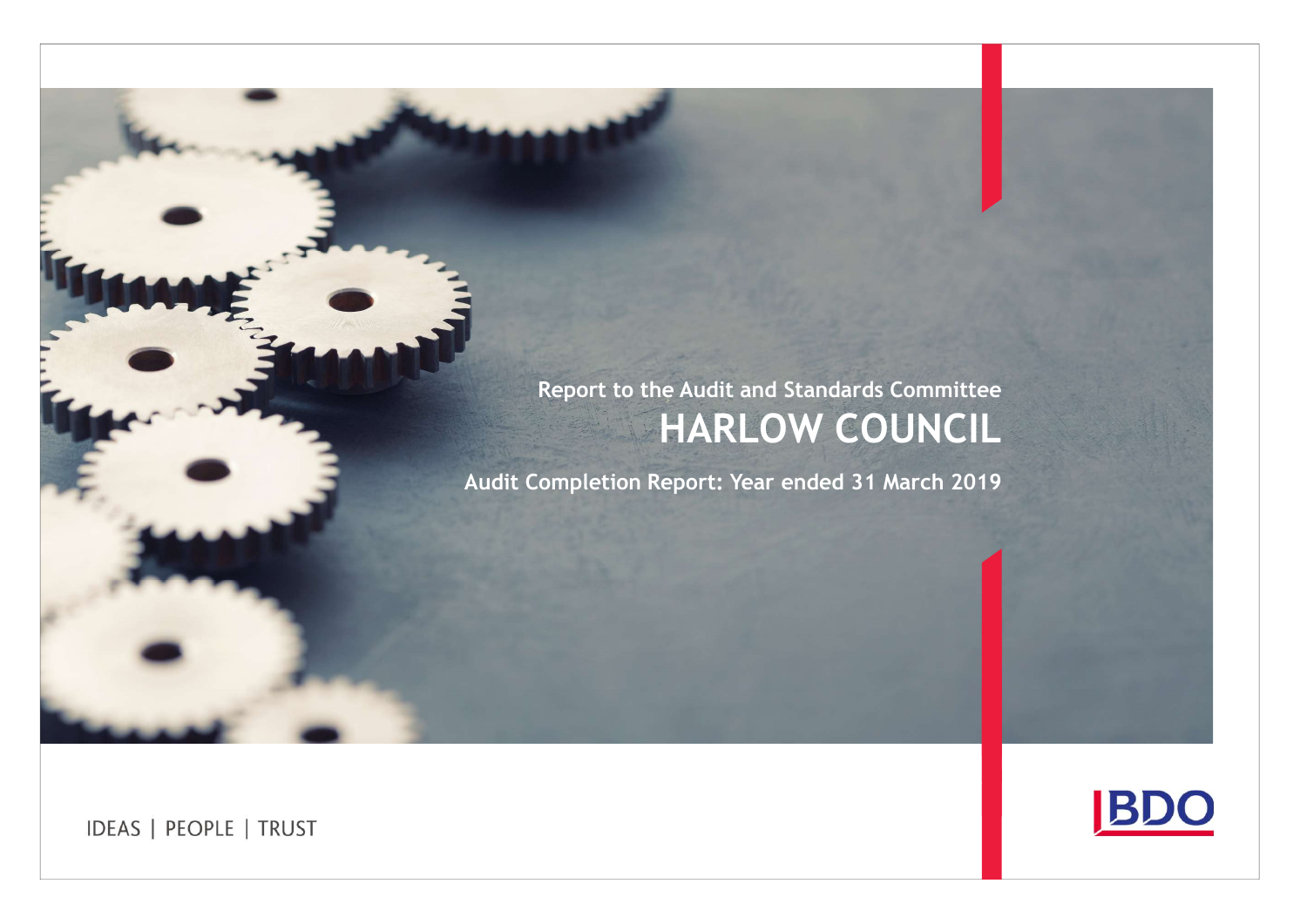

# **CONTENTS**

| 1              | Introduction                                                 | 3              |                | Unadjusted disclosu  |
|----------------|--------------------------------------------------------------|----------------|----------------|----------------------|
|                | Welcome                                                      | 3              |                | Adjusted audit diffe |
| $\overline{2}$ | Executive summary                                            | $\overline{4}$ |                | Adjusted audit diffe |
|                | Overview                                                     | $\overline{4}$ |                | Adjusted audit diffe |
|                | The numbers                                                  | 5              |                | Adjusted disclosure  |
|                | Other matters                                                | 6              | 5              | Other reporting ma   |
| 3              | <b>Financial statements</b>                                  | 8              |                | Reporting on other   |
|                | Audit risks overview                                         | 8              |                | Whole of Governme    |
|                | Management override of controls                              | 9              | 6              | Use of resources     |
|                | Revenue (and Expenditure) recognition                        | 10             |                | Overview             |
|                | Property Plant & Equipment and Investment Property Valuation | 11             | $\overline{7}$ | Control environmen   |
|                | Pension Liability valuation                                  | 14             |                | Significant deficien |
|                | Pension liability assumptions                                | 15             |                | Other deficiencies   |
|                | HTS pension costs and liability treatment                    | 16             | 8              | Audit report         |
|                | Other matters                                                | 17             |                | Overview             |
|                | Matters requiring additional consideration                   | 18             | 9              | Independence and 1   |
| 4              | Audit differences                                            | 19             |                | Independence         |
|                | Unadjusted audit differences: summary                        | 19             |                | Fees                 |
|                | Unadjusted audit differences: detail                         | 20             | 10             | Appendices content   |
|                |                                                              |                |                |                      |

|                | Unadjusted disclosure omissions and improvements | 24 |
|----------------|--------------------------------------------------|----|
|                | Adjusted audit differences: summary              | 25 |
|                | Adjusted audit differences: Current year         | 26 |
|                | Adjusted audit differences: Prior year           | 30 |
|                | Adjusted disclosure omissions and improvements   | 32 |
| 5              | Other reporting matters                          | 33 |
|                | Reporting on other information                   | 33 |
|                | Whole of Government Accounts                     | 34 |
| 6              | Use of resources                                 | 35 |
|                | Overview                                         | 35 |
| $\overline{7}$ | Control environment                              | 36 |
|                | Significant deficiencies                         | 36 |
|                | Other deficiencies                               | 37 |
| 8              | Audit report                                     | 39 |
|                | Overview                                         | 39 |
| 9              | Independence and fees                            | 40 |
|                | Independence                                     | 40 |
|                | Fees                                             | 41 |
| 10             | Appendices contents                              | 42 |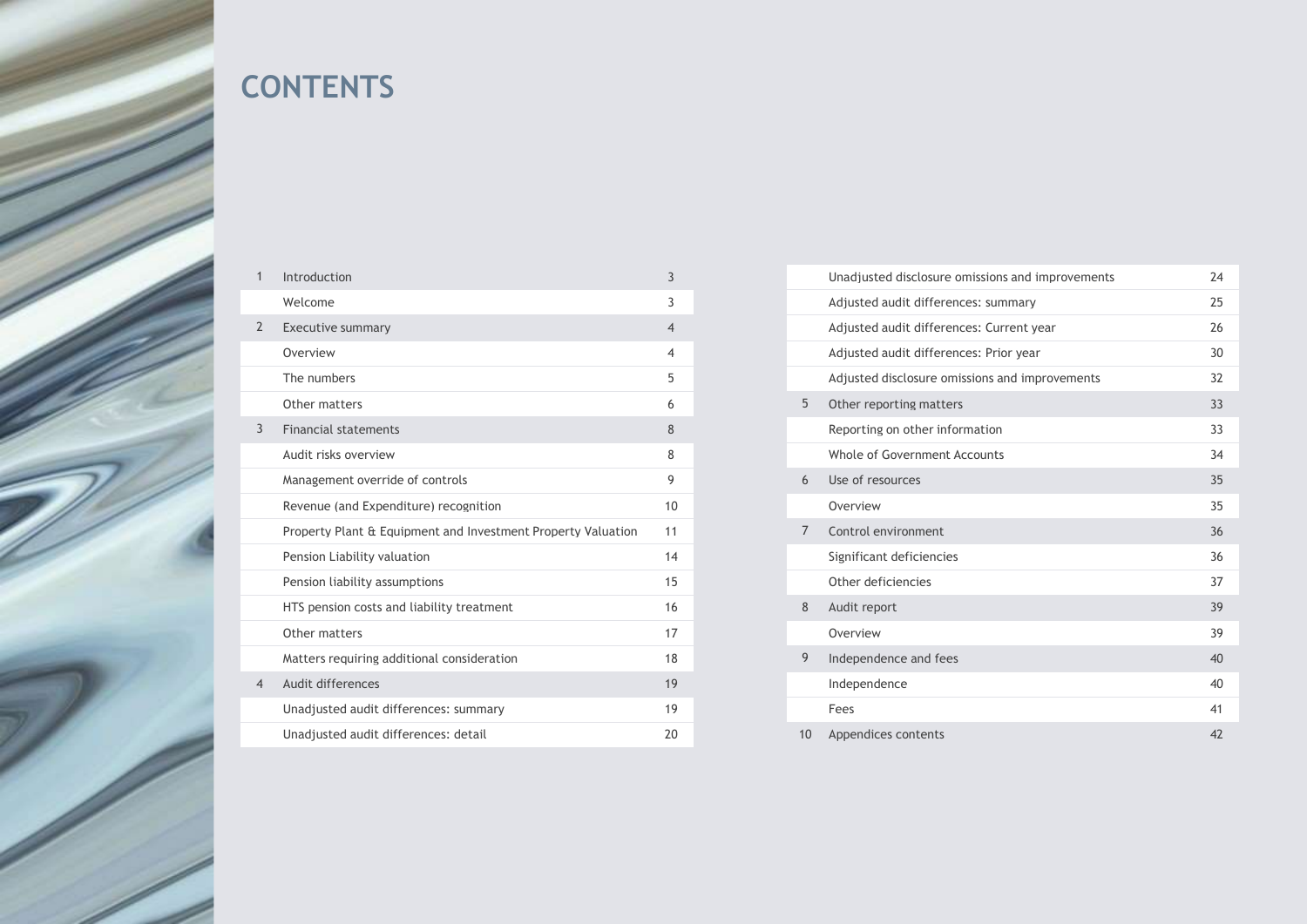

# **Contents**

Other reporting matters

Control environment

Audit report

Independence and fees

Appendices contents

We have pleasure in presenting our Audit Completion Report to the Audit and Standards Committee. This report is an integral part of our communication Introduction **Exercise 2020** Strategy with you, a strategy which is designed to ensure effective two **Intervention** WELCOME<br>
Introduction<br>
We have pleasure in presenting our Audit Completion Report to the Audit and<br>
Standards Committee. This report is an integral part of our communication<br>
strategy with you, a strategy which is designed Welcome **Example 2018** Way communication throughout the audit process with those charged Executive summary **Executive summary** 

WELCOME<br>
Introduction<br>
Introduction<br>
Standards Committee. This report is an integral part of our communication<br>
Strandards Committee. This report is an integral part of our communication<br>
strategy with you, a strategy whic **INTELCOME**<br>
Introduction<br>
Standards Committee. This report is an integral part of our communication<br>
Standards Committee. This report is an integral to ensure effective two<br>
started with gour as attendy which is designed Specific audit midlings and areas requiring further discussion and/or the middle and state of our control or the specific audit process with those charged<br>
Statedards Communication throughout the audit process with those c Audit differences **Exercise 2 and Standards Committee.** During the completion and Standards Committee. During the completion stage of the audit it is essential that we engage with the Audit and Standards Committee on the results of our audit of the Group and the Council financial Use of resources **Statements and use of resources comprising:** audit work on key risk areas, including significant estimates and judgements made by management, critical accounting policies, any significant deficiencies in internal controls, and the presentation and disclosure in the financial statements. We have pleasure in presenting our Audit Completion Report to the Audit and<br>
Strategy with you, a strategy which is aintegral part of our communication<br>
strategy with you, a strategy which is designed to ensure effective t We have pleasure in presenting our Audit Completion Report to the Audit and<br>Standards Committee. This report is an integral part of our communication<br>strategy with you, a strategy which is designed to ensure effective two<br> strategy with you, a strategy which is designed to ensure effective two<br>strategy with you, a strategy which the audit process with those charged<br>with governance.<br>Statement is our planed audit approach for the yearge end 31 Financial statements **Exercise Exercise Exercise** 1 summarises our planned audit approach for the year ended 31 March 2019,<br>specific audit findings and areas requiring further discussion and/or the

We look forward to discussing these matters with you at the Audit and Standards Committee meeting and to receiving your input.

In the meantime if you would like to discuss any aspects in advance of the meeting we would be happy to do so.

This report contains matters which should properly be considered by as it considers appropriate.

We would also like to take this opportunity to thank the management and during the audit.

Lisa Blake

7 June 2021



# Lisa Blake Engagement Lead

t: +44(0)1473 320716 m: +44(0)7791 397160 e: lisa.blake@bdo.co.uk



# Francesca Palmer Audit Manager

t: +44 (0) 1473 320 739 m: +44 (0) 7970 126254 e: francesca.palmer@bdo.co.uk

Unteraction and the Council: And You are the thin the United Acts and the Audit and the year ended 31 March 2019 201<br>
We look forward to discussing these matters with pous a fit and statements.<br>
In the meantine if you woul The contents of this report relate only to those matters which came to our attention during the conduct of our normal audit procedures which are designed primarily for the purpose of expressing our opinion on the Group and the Council financial statements and use of resources. This report has been prepared solely for the use of the Audit and Standards Committee and those charged with governance. In preparing this report we do not accept or assume responsibility for any other purpose or to any other person. For more information on our respective responsibilities please see the appendices.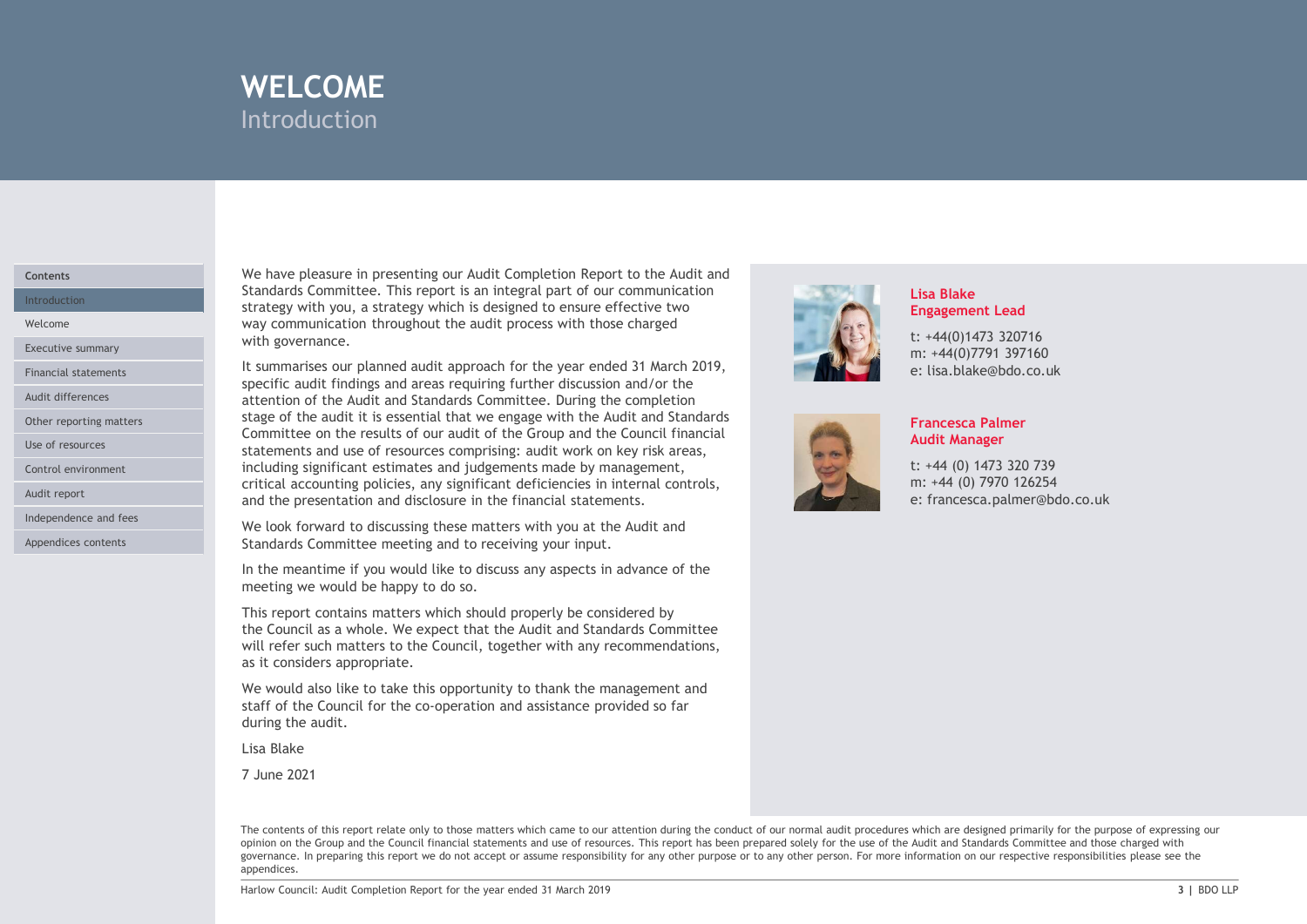# OVERVIEW EXECUTIVE SUMMARY Executive summary

# Contents

The numbers

Other matters

Financial statements

Other reporting matters

Use of resources

Control environment

Audit report

Independence and fees

Appendices contents

This summary provides an overview of the audit matters that we believe Introduction **Exercise 2 are important to the Audit and Intervention Control of the Audit and Intervention Control of Technical Audit Audit and Intervention Control of Technical Audit Audit Audit Audit Audit Audit Audit Au** Executive summary **Executive Standards Committee in reviewing** and the standard state of the state of the state of the state of the state of the state of the state of the state of the state of the state of the state of the the results of the audit of the Overview **Example 2018** Chemical statements and use of the Chemical School of the Chemical School of the Chemical School of the Chemical School of the Chemical School of the Chemical School of the Chemical School of the Ch resources of the Group for the year ended 31 March 2019.

It is also intended to promote effective communication and Audit differences **Exercise 2018 discussion and to ensure that the and the contract of the contract of the contract of the contract of the contract of the contract of the contract of the contract of the contract of the c** results of the audit appropriately incorporate input from those charged with governance.

> It builds upon the interim reports previously presented to the Audit and Standards Committee at its meetings in September 2019 and November 2020



Our audit work is now complete.

As reported previously to the Committee, delays against the original timetable occurred as a result of inadequate working papers initially being provided for audit and significant adjustments being required to correct the accounts, including four prior period adjustments being made totaling £68.1 million. our activity to the same of the matter and the matter of the matter of the and connective.<br>
As reported previously to the and the connollated Group financial<br>
Committee, delays against the connollated Group financial<br>
orig

As a result of Covid-19 we are also required to consider the impact of the pandemic on our assessment of going concern. This work has been completed and adequate disclosures have been made.

There were no significant changes to the planned audit approach and no additional significant audit risks have been identified.

No restrictions were placed on

# Overview Audit report

We anticipate issuing an unmodified audit opinion on the on the consolidated Group financial statements and the Council's financial statements and use of resources, as set out on page 46.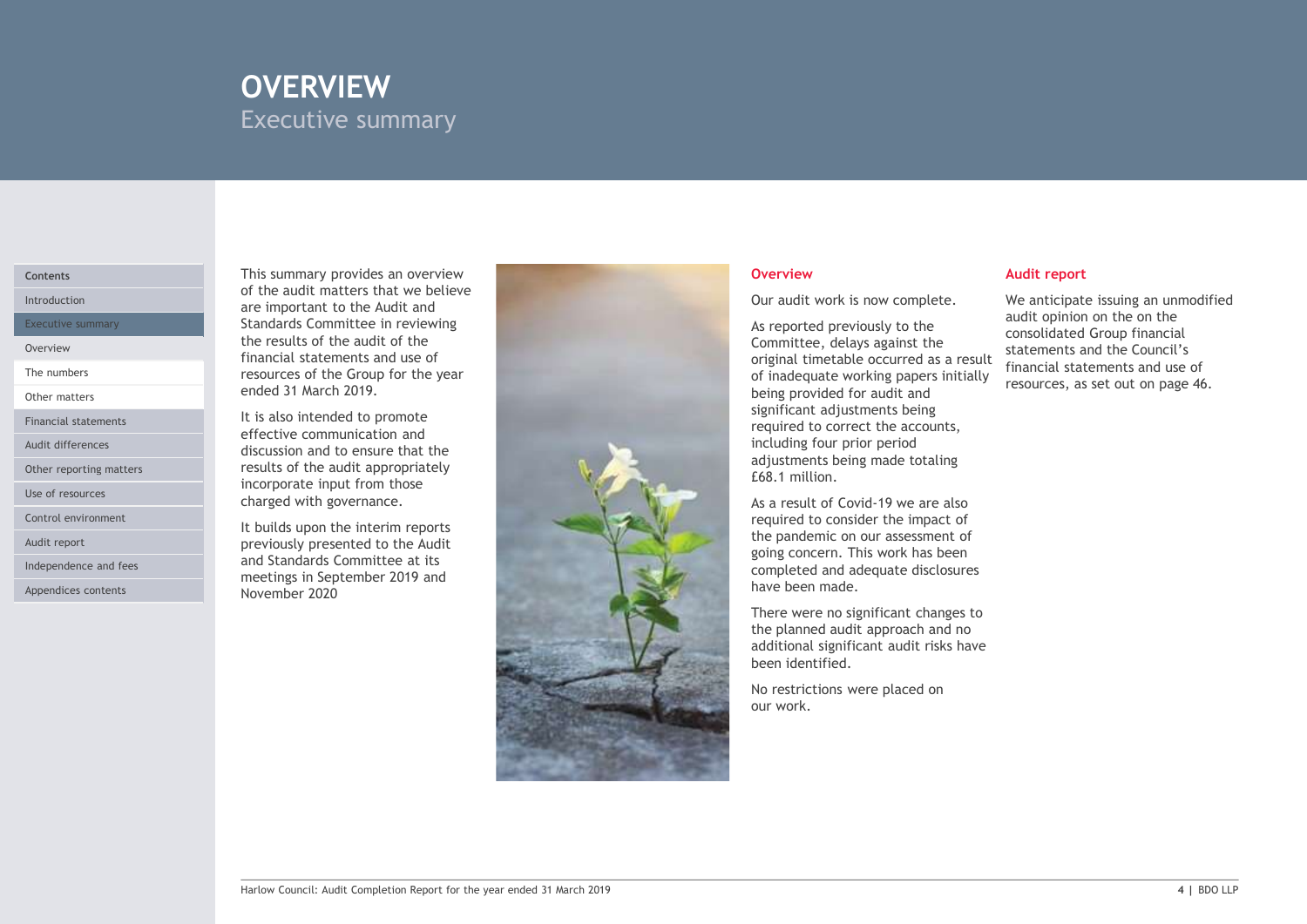# THE NUMBERS Executive summary

# Final materiality

Group final materiality was Introduction **Executive Construction** and determined based on gross expenditure.

We have decreased our materiality Overview from the proposed £2,461,000 previously reported to £2,160,000 as a result of a decrease in expenditure.

### Material misstatements

Our audit identified the following material misstatements:

- Incorrect grossing up in debtors and creditors resulting in an differences-that, if posted, would adjustment of £3.11 million in the balance sheet.
- Incorrect treatment of HTS pension liability in both the single entity and group accounts. The overall impact of this is an increase in the Pensions Liability of £11.61 million and a decrease in expenditure of £1.36 million. This error also results in a prior period adjustment of £32 million.
- Incorrect treatment of year end valuations resulting in combined (Audits of Group Financial Statements). overstatement of revaluation gains to the Revaluation Reserve,<br>This objective has been achieved. understatement of the Comprehensive Income and Expenditure Statement and corresponding adjustments to the Movement in Reserves Statement and Capital Adjustment Reserve of £19,000 in 2016/17, £1.92 million in 2017/18 and £416,299 in 2018/19.
- Incorrect classification of HRA expenditure of £5.818 million between lines within the HRA.

Management has amended the financial statements for these issues which, combined with a further amendment made as a result of the McCloud Judgment of £1.05 million and a number of other non trivial differences, increases the deficit on the provision of services

# Unadjusted audit differences

We have identified unadjusted audit Unadjusted audit differences<br>We have identified unadjusted audit<br>differences-that, if posted, would<br>increase the net deficit on the provision<br>of services by £369,000.<br>Audit scope<br>Our approach was designed to ensure we<br>repr increase the net deficit on the provision of services by £369,000.

### Audit scope

Our approach was designed to ensure we obtained the required level of assurance across the components of the Group in accordance with ISA (UK) 600 Unadjusted audit differences<br>We have identified unadjusted audit<br>differences-that, if posted, would<br>increase the net deficit on the provision<br>of services by £369,000.<br>Audit scope<br>Our approach was designed to ensure we<br>obta **Unadjusted audit differences**<br>We have identified unadjusted audit<br>differences-that, if posted, would<br>increase the net deficit on the provision<br>of services by £369,000.<br>**Audit scope**<br>Our approach was designed to ensure we<br>



# **Contents**

Executive summary

The numbers

Other matters

Financial statements

Audit differences

Other reporting matters

Use of resources

Control environment

Audit report

Independence and fees

Appendices contents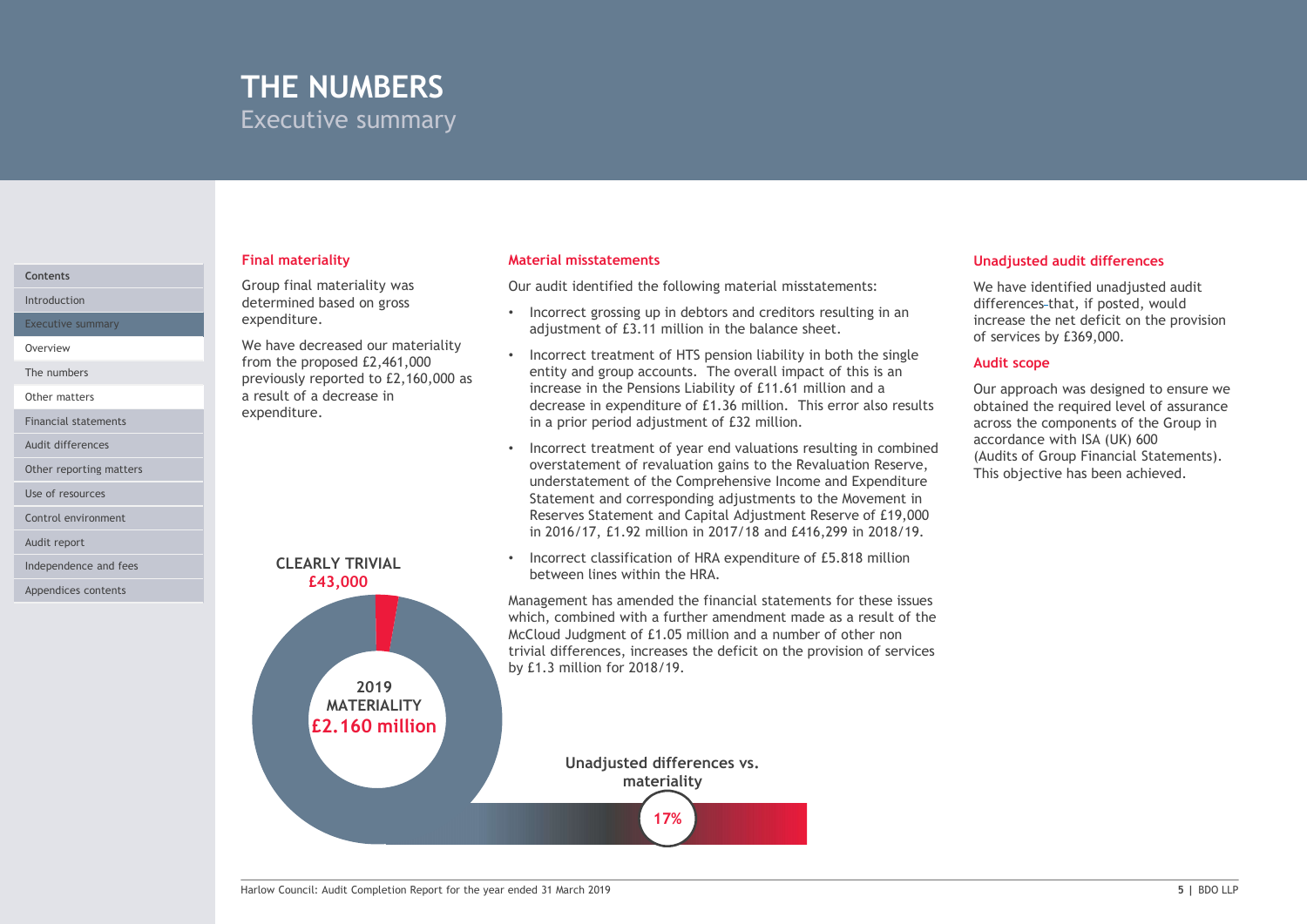# OTHER MATTERS Executive summary

Executive summary

The numbers

Other matters

Financial statements

Audit differences

Use of resources

Audit report

Appendices contents

# **Financial reporting Contents of the Content of Contents of the Content of Trumper Contents of the Content of Trumper Content of Trumper Contents of Trumper Content of Trumper Content of Trumper Content of Trumper Content**

**COTHER MATTERS**<br>
Executive summary<br>
Financial reporting<br>
• The Pension liability for HTS was included within the<br>
single entity accounts due to the guarantee provided<br>
• Significant deficition<br>
and discussions with manage single entity accounts due to the guarantee provided  $\bullet$  Significant deficiencies identified in relation to by the Council to Essex Pension Fund. Audit enquires and discussions with management identified that as Overview the circumstances relating to the Guarantee have not<br>the confirmation on fraud, contingent liabilities and<br> $\bullet$  Confirmation on fraud, contingent liabilities and THER MATTERS<br>
eccutive summary<br>
The Pension liability for HTS was included within the<br>
The Pension liability for HTS was included within the<br>
single entity accounts due to the guarantee provide<br>
by the Council to Essex Pen Council. Management amended the statements so that the HTS Liability of £11.61 million is now • Letter of Representation. included in the group accounts only (PY £9.49 million). **COTHER MATTERS**<br>
Executive summary<br>
Financial reporting<br>
• The Pension liability for HTS was included within the<br>
signe entity accounts due to the guarantee provide<br>
• Significant deficition<br>
and discussions with manageme Executive Summary<br>
• The Pension liability for HTS was included within the confirmation<br>
single entity accounts due to the guarantee provided<br>
by the Council to Essex Pension Fund. Audit enquires<br>
the crimustances relating Financial reporting<br>
• The Pension liability for HTS was included within the<br>
single entity accounts due to the guarantee provided<br>
• Singlificant deficies<br>
the Cuaractic Basex Pension Fund. Audit enquires<br>
• accounts pre Financial reporting<br>
• The Pension liabitity for HTS was included within the<br>
• The Pension liabitity for HTS was included within the<br>
• confirmation<br>
• Significant deficities<br>
and discussions with management identified t For Council to Essaye Pension Fund. Audit enguires are<br>counts preparated discussions with management identified that as<br>the circumstances relating to the Guarantee have not<br>expect and socialised there is no current liabili Introduction **Interversion Controller Controller Controller Controller Controller Controller Controller Controller Controller Controller Controller Controller Controller Controller Controller Controller Controller Controll** 

- identified impacting the current year. Other reporting matters **CONFIDENTIAL CONFIDENTIAL CONFIDENTIAL CONFIDENTIAL CONFIDENTIAL CONFIDENTIAL CONFIDENT**
- result of the Covid-19 pandemic and the associated Group and the Council in accordance with the impact on the Council's finances. Control environment • Going concern disclosures required expansion as a
- in the Statement of Accounts with the financial statements is consistent with the financial statements and our knowledge acquired in the course of the audit. Independence and fees<br>
Fine Narrative Report and other information included<br>
Fine Narrative Report and other information included
	- or misleading with other information we are aware of.
	- million for a full assurance review of the Whole of Government Accounts Data Collection Tool.

# Other matters that require discussion or confirmation

- accounts preparation process and accounting for PPE.
- subsequent events.
- 

# Independence

We confirm that the firm and its partners and staff involved in the audit remain independent of the Financial Reporting Council's Ethical Standard.

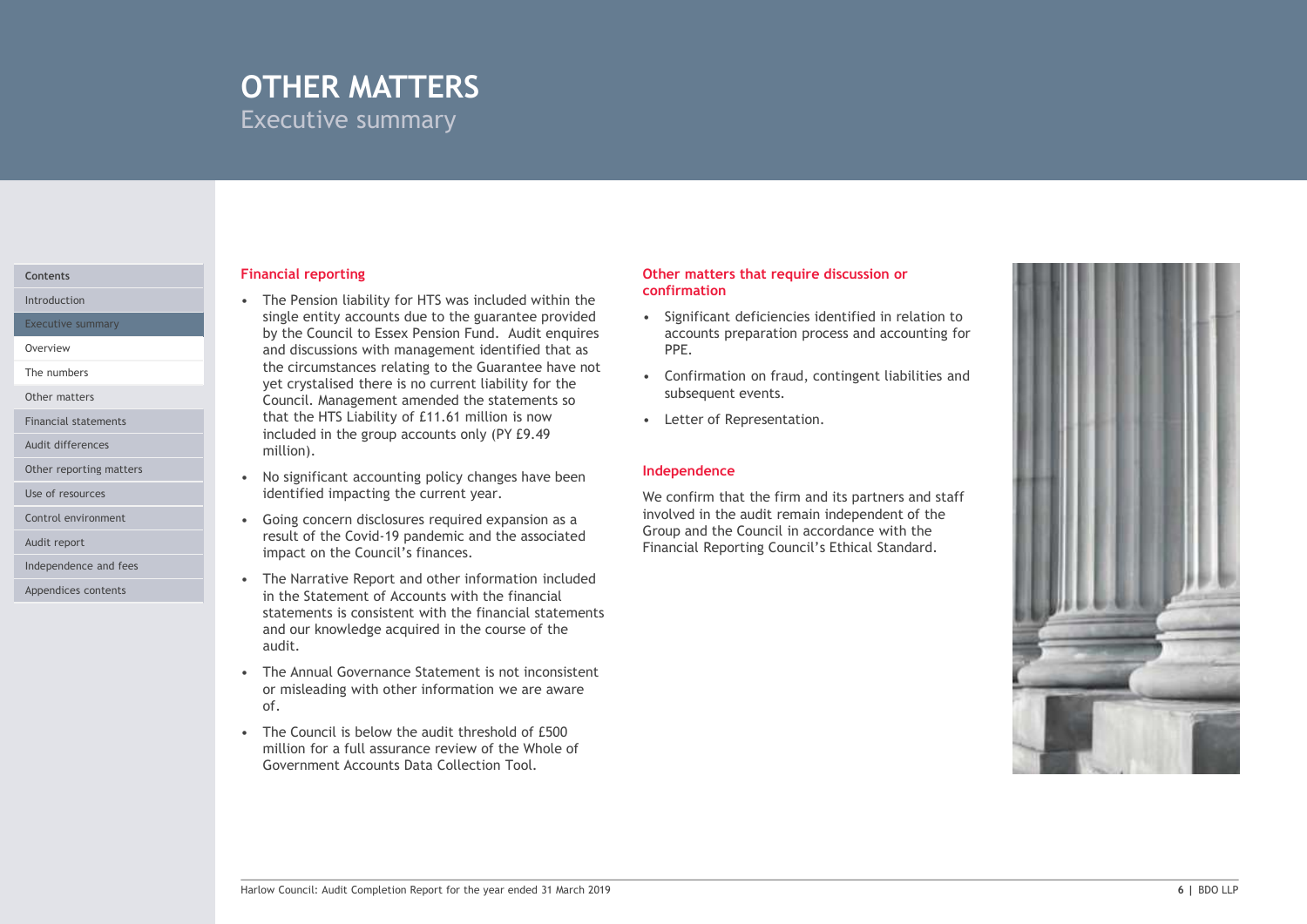# OTHER MATTERS

Significant deficiencies in internal control

# Identified significant deficiencies in internal control Contents

Introduction

Other reporting matters

Use of resources

Audit report

Independence and fees

Appendices contents

limited to those which we have concluded are of sufficient importance to merit being reported to the Audit and Standards Committee. Overview Executive summary **Executive summary** We are required to report to you, in writing, significant deficiencies in internal control that we have identified during the audit. These matters are

**Stignificant deficiencies in internal control**<br>Stignificant deficiencies in internal control<br>We are required to report to you, in writing, significant deficiencies in internal control that we have identified during the au appreciate that our audit cannot necessarily be expected to disclose all matters that may be of interest to you and, as a result, the matters reported may not be the only ones which exist. Other matters The numbers and use of resources, you will the audit is for us to express an opinion on the Group and the Council's financial statements and use of resources, you will

**Significant deficiencies in internal control**<br>Significant deficiencies in internal control<br>Memorial of the audit is for us to the audit is for user the council of the audit internal control<br>with the audit is for user the **OTHER MATTERS**<br>Significant deficiencies in internal control<br>We are required to report to you, in writing, significant deficiencies in internal control that we have identified during the audit. These matters are<br>timited to appropriate audit procedures. This work was not for the purpose of expressing an opinion on the effectiveness of internal control. The matters being Audit differences reported here are limited to those deficiencies that we have identified during the audit and that we conclude are of sufficient importance to merit being reported to those charged with governance. Financial statements<br>As part of our work, we considered internal control relevant to the preparation of the financial statements such that we were able to design

Our audit of the draft statement of accounts identified a significant number of figures included in the statements which were misstated, some Control environment **the controller of the materially so.** We have raised these matters with the Council throughout the audit, which has resulted in revised working papers being provided to the auditors for a significant number of areas in the accounts. As a result, it has been necessary to perform additional audit work to confirm the accuracy of revisions proposed by the Council.

> The errors identified in our audit varied in their nature and impact on the statement of accounts. They also include a number of misstatements in relation to the prior year (2017/18) comparatives in relation to Property Plant and Equipment and the Revaluation Reserve, which resulted in a prior period adjustment due to their material size.

authorisation of the draft accounts and presenting the accounts for audit.

Our audit of the draft statement of accounts identified a significant number of figures included in the statements which were misstated, some<br>materially as. We have raised these matters with the Council throughout the audi Mentified significant deficiencies in internal control<br>We are required to report to you, in writing, significant deficiences in internal control that we have identified during the audit. These matters are<br>limited to those We are required to report to you, in writing, significant deficiencies in internal control that we have identified during the audit. These matters are limited to those which we have concluded are of sufficient importance t We are required to report to you, in writing, significant deficiencies in internal control that we have identified during the audit, in These matters are limited to those which we have also the Authority accounts of the Co statements. We worked with the Council to confirm the impact of the audit findings, the Council has produced a final set of financial statements that are materially accurate and Code compliant. However there remain a number of immaterial but non-trivial inconsistencies between various parts of the financial statements. These are detailed on page 24.

Recommendations in relation to these deficiencies have been made on page 35.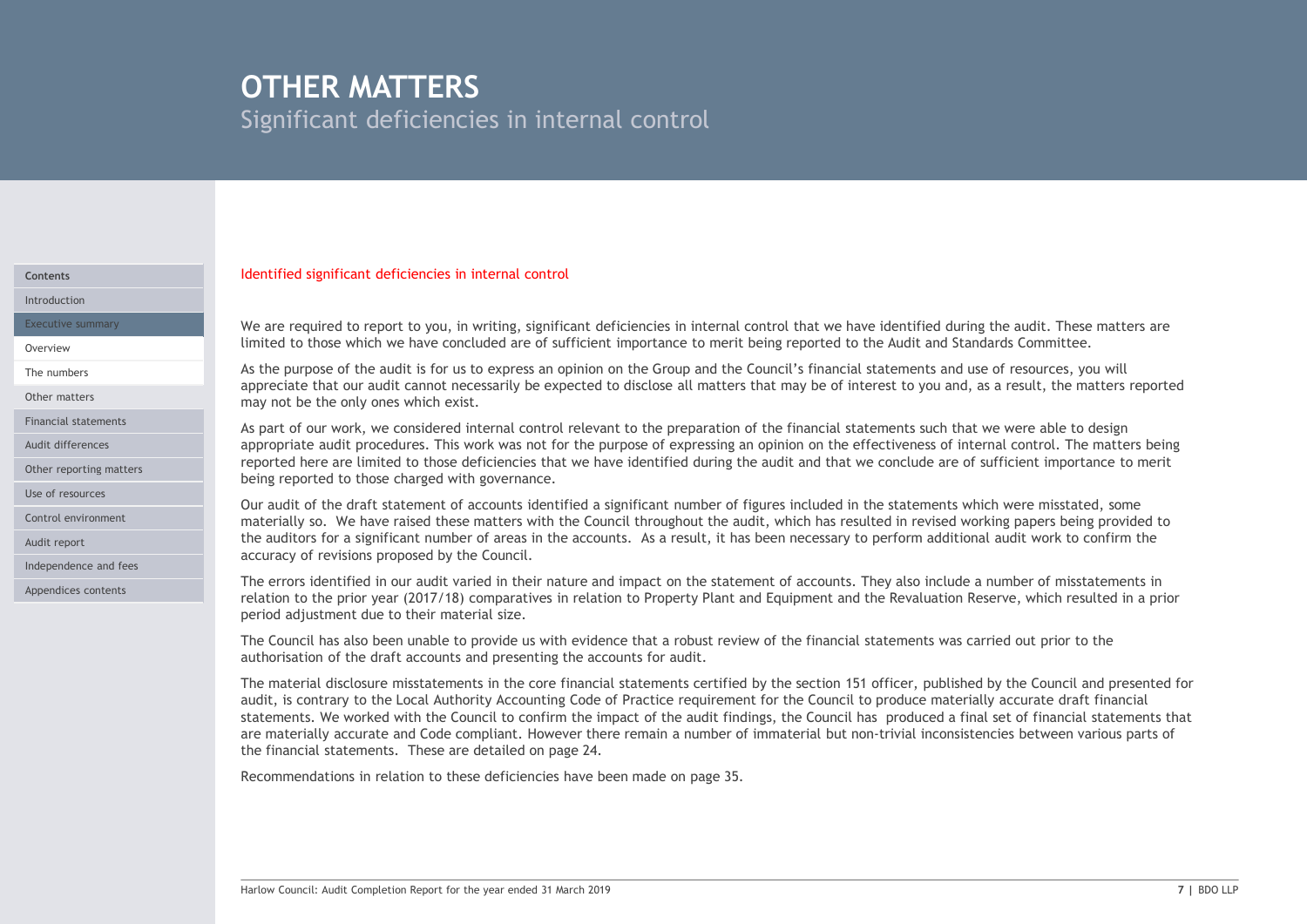# AUDIT RISKS OVERVIEW

| tatements                                                                                       | <b>AUDIT RISKS OVERVIEW</b>                                                   |                    |                                                                |                                   |                                   |                                        |                                                                                                                                                                                                                                                                                                                                |  |  |
|-------------------------------------------------------------------------------------------------|-------------------------------------------------------------------------------|--------------------|----------------------------------------------------------------|-----------------------------------|-----------------------------------|----------------------------------------|--------------------------------------------------------------------------------------------------------------------------------------------------------------------------------------------------------------------------------------------------------------------------------------------------------------------------------|--|--|
|                                                                                                 | direction of the efforts of the engagement team.                              |                    |                                                                |                                   |                                   |                                        | As identified in our Audit Plan dated 28 February 2019 we assessed the following matters as being the most significant risks of material misstatement in the<br>financial statements. These include those risks which had the greatest effect on: the overall audit strategy; the allocation of resources in the audit and the |  |  |
| <b>Financial statements</b>                                                                     | <b>Audit Risk</b>                                                             | <b>Risk Rating</b> | <b>Significant Management</b><br><b>Estimates or Judgement</b> | <b>Use of Experts</b><br>Required | Error<br>Identified               | Significant<br><b>Control Findings</b> | Discussion points / Letter of<br>Representation                                                                                                                                                                                                                                                                                |  |  |
| Management override of controls<br>Revenue (and Expenditure)                                    | Management<br>override of controls                                            | Significant        | No                                                             | No                                | No                                | No                                     | No                                                                                                                                                                                                                                                                                                                             |  |  |
| Property Plant & Equipment and<br><b>Investment Property Valuation</b>                          | Revenue<br>Recognition                                                        | Significant        | No                                                             | No                                | No                                | No                                     | No                                                                                                                                                                                                                                                                                                                             |  |  |
| Pension Liability valuation<br>Pension liability assumptions<br>HTS pension costs and liability | Property, Plant &<br>Equipment and<br><b>Investment Property</b><br>valuation | Significant        | Yes                                                            | Yes                               | Yes, material and Yes<br>adjusted |                                        | Yes                                                                                                                                                                                                                                                                                                                            |  |  |
| Matters requiring additional                                                                    | Pension liability<br>valuation                                                | Significant        | Yes                                                            | Yes                               | Yes, material and No<br>adjusted  |                                        | Yes                                                                                                                                                                                                                                                                                                                            |  |  |
| Other reporting matters                                                                         | Treatment of HTS<br>pension costs and                                         | Significant        | Yes                                                            | No                                | Yes, material and No<br>adjusted  |                                        | No                                                                                                                                                                                                                                                                                                                             |  |  |
|                                                                                                 | liability                                                                     |                    |                                                                |                                   |                                   |                                        |                                                                                                                                                                                                                                                                                                                                |  |  |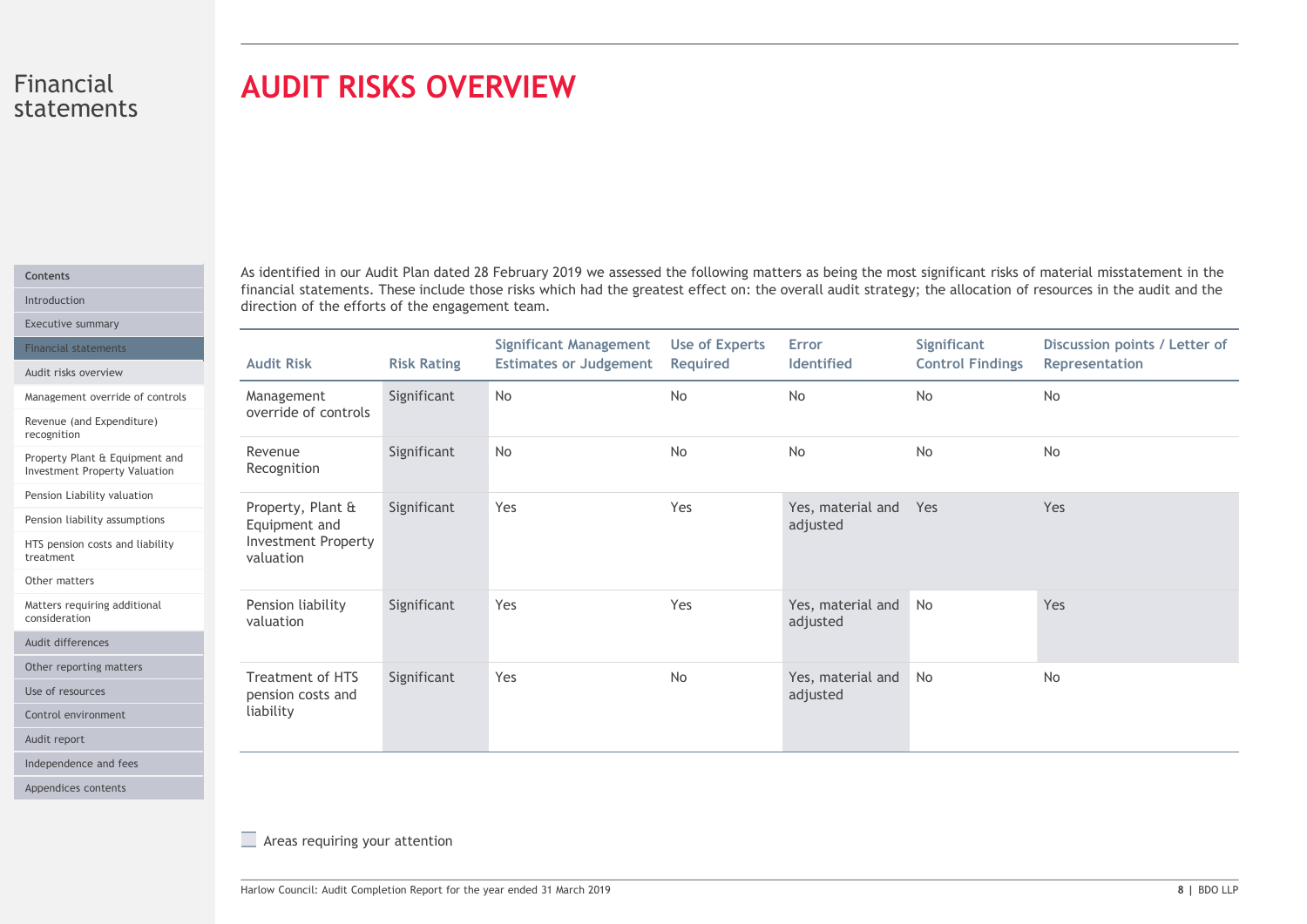# MANAGEMENT OVERRIDE OF CONTROLS

# **Contents**

Audit risks overview

Management override of controls

Revenue (and Expenditure) recognition

Property Plant & Equipment and Investment Property Valuation

Pension Liability valuation

Pension liability assumptions

HTS pension costs and liability treatment<br>
Mormal risk

Other matters

Matters requiring additional consideration

Audit differences

Other reporting matters

Use of resources

Control environment

Audit report

Independence and fees

Appendices contents

Introduction **that management is in**  $I_{\text{A}}(UK)$   $I_{\text{A}}(UK)$  and  $I_{\text{B}}(UK)$  and  $I_{\text{B}}(IK)$ Executive summary **Executive summary a unique position to West Bank** Financial statements **Example 19 Perpetrate fraud.** The contracter of the contracted of the contracted of the contracted of the contracted of the contracted of the contracted of the contracted of the contracted of the cont

Significant risk

judgement Use of experts Unadjusted error Adjusted error

Significant management

Additional disclosure required Significant Control Findings Letter of Representation point

# Risk description

**ISA (UK) 240 - The auditor's responsibilities relating to fraud in an audit of financial statements requires us to presume that the risk of management override of controls is present and significant in all entities.<br>Werk** that the risk of management override of controls is present and significant in all entities. ISA (UK) 240 presumes<br>that management is in ISA (UK) 240 - The auditor's responsibilities relating to fraud in an audit of financial statements requires us to presume

# Work performed

We carried out the following planned audit procedures:

- FIRANCE SECT AND TROLS<br>
FIRAL CONSIDENCIAL CONSIDER SECTION OF THE ANDER CONSIDENT OF THE ANDER ON THE ANDER OF THE ANDER OF THE ANDER OF THE ANDER THE SCHOOL OF THE ANDER THE SCHOOL OF JOURNAL CONSIDERATION OF JOURNAL CON We determined key risk characteristics to filter the population of journals to identify unusual or potentially inappropriate journals. We used our IT team to assist with the journal extraction **ERRIDE OF CONTROLS**<br> **EAST AND 240 - The auditor's responsibilities relating to fraud in an audit of financial statements requires us to presume<br>
that the risk of management override of controls is present and significant**
- appropriateness and the existence of any systematic bias
- 

# Results

Faculti and the state of madjusted audit differences for indications of bias or deliberate misstatement Results<br>
Reported that the Council has a policy of a senior<br>
Normal risk completion Report and Differee approving gior **REVIEW ORT CONTROLL CONTROLL CONTROLL CONTROLL CONTROLL CONTROLL**<br>
SIGN (UK) 240 - The auditor's responsibilities relating to fraud in an audit of financial statements requires us to presume<br>
that the risk of management o Our audit work on journals has not identified any significant issues. We noted that the Council has a policy of a senior officer approving journals on a journal transfer paper and then the originating officer entering the journal onto the Normal risk accounting system. We consider this increases the risk of incorrect Journals being posted to the accounting system. There was no indication of inappropriate journals being posted.

Our work on estimates has not identified any management bias indicating a risk of material misstatement.

We obtained an understanding for transactions outside the normal course of business for the Council such as land purchases and have not identified any indications of management override.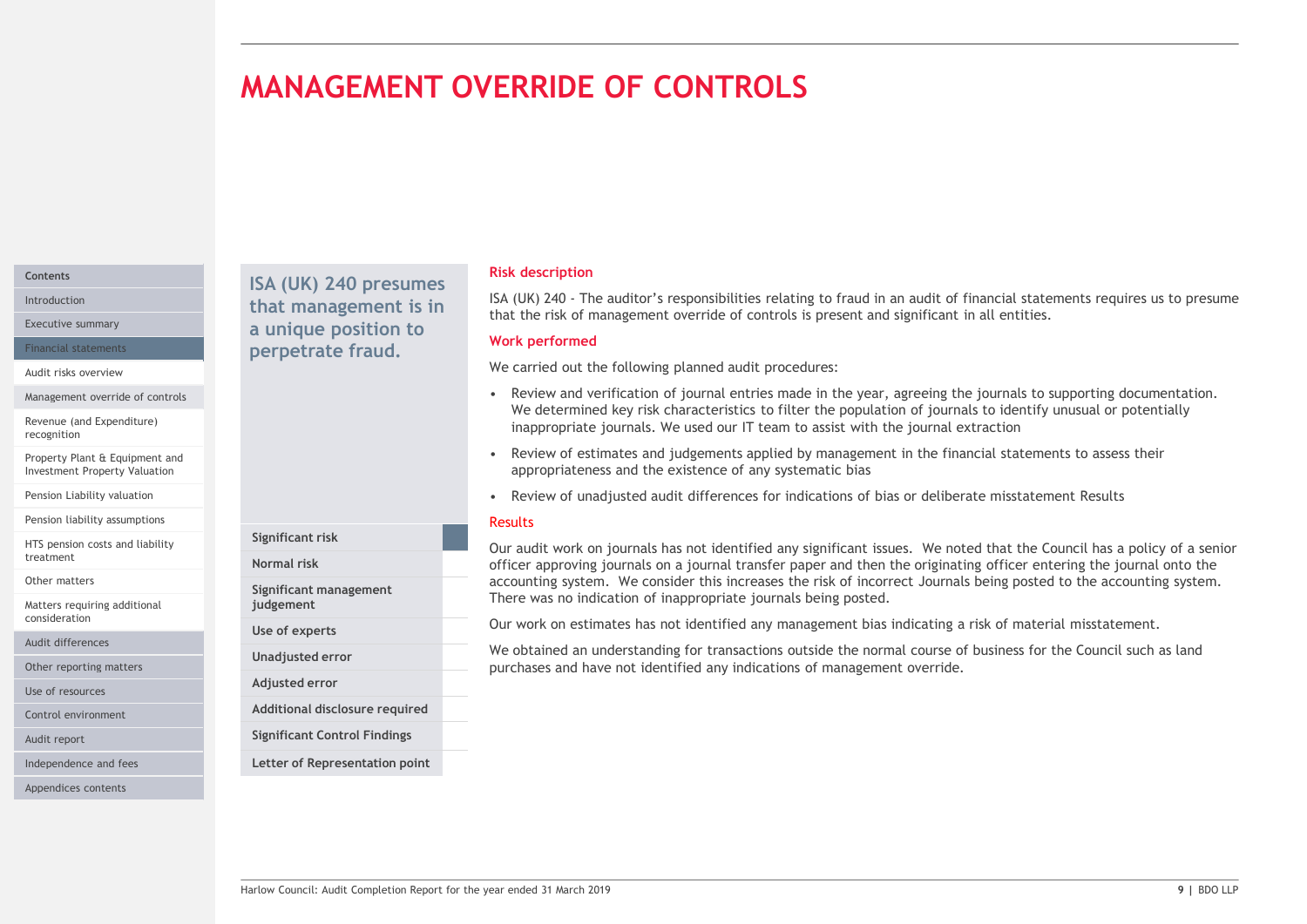# REVENUE (AND EXPENDITURE) RECOGNITION

# Contents

Management override of controls

Revenue (and Expenditure) recognition

Property Plant & Equipment and Investment Property Valuation

Pension Liability valuation

Pension liability assumptions

HTS pension costs and liability treatment<br>
Mormal risk

Other matters

Matters requiring additional consideration

Audit differences

Other reporting matters

Use of resources

Control environment

Audit report

Independence and fees

Appendices contents

Under auditing Introduction **Standards there is a** We consider the Unitroduction Executive summary **Executive summary presumption that** expenditure expenditure Financial statements **Example 20 income recognition** and the public Audit risks overview **Exercise Service Service Service Connect Presents a fraud risk.** Reporting Council.

Significant risk

judgement Use of experts Unadjusted error Adjusted error

Significant management

Additional disclosure required Significant Control Findings Letter of Representation point

# Risk description

We consider there to be a significant risk in respect of the existence (recognition) of revenue and capital grants that are subject to performance conditions before these may be recognised as revenue in the comprehensive income and expenditure statement (CIES) and fees and charges.

In the public sector the risk of fraud in revenue recognition is modified by Practice Note 10 issued by the Financial Reporting Council. This states that auditors should also consider the risk that material misstatements may occur through the manipulation of expenditure recognition. This risk is identified as being relevant to cut-off of expenditure, where testing will be focussed.

# Work performed

We carried out the following planned audit procedures:

- Tested an increased sample of grants included in income to documentation from grant paying bodies and check whether recognition criteria had been met; and
- Tested an increased sample of fees and charges to ensure they have been recorded in the correct period and to ensure that all income that should have been recorded had been recognised.
- Figure 1 and increased sample of grants and necessary and enecestive methods in microme to documentation from grant paying bootes and check<br>
Mether recognition criteria had been method above been accorded in the correct pe • Tested an increased sample of expenditure either side of year end, to confirm that expenditure had been recorded Normal risk in the correct period and that all expenditure that should have been recorded at year end had been.

# Results

Our testing has not identified any issues with recognition of grants and fees and charges income within the CIES or the recording of expenditure.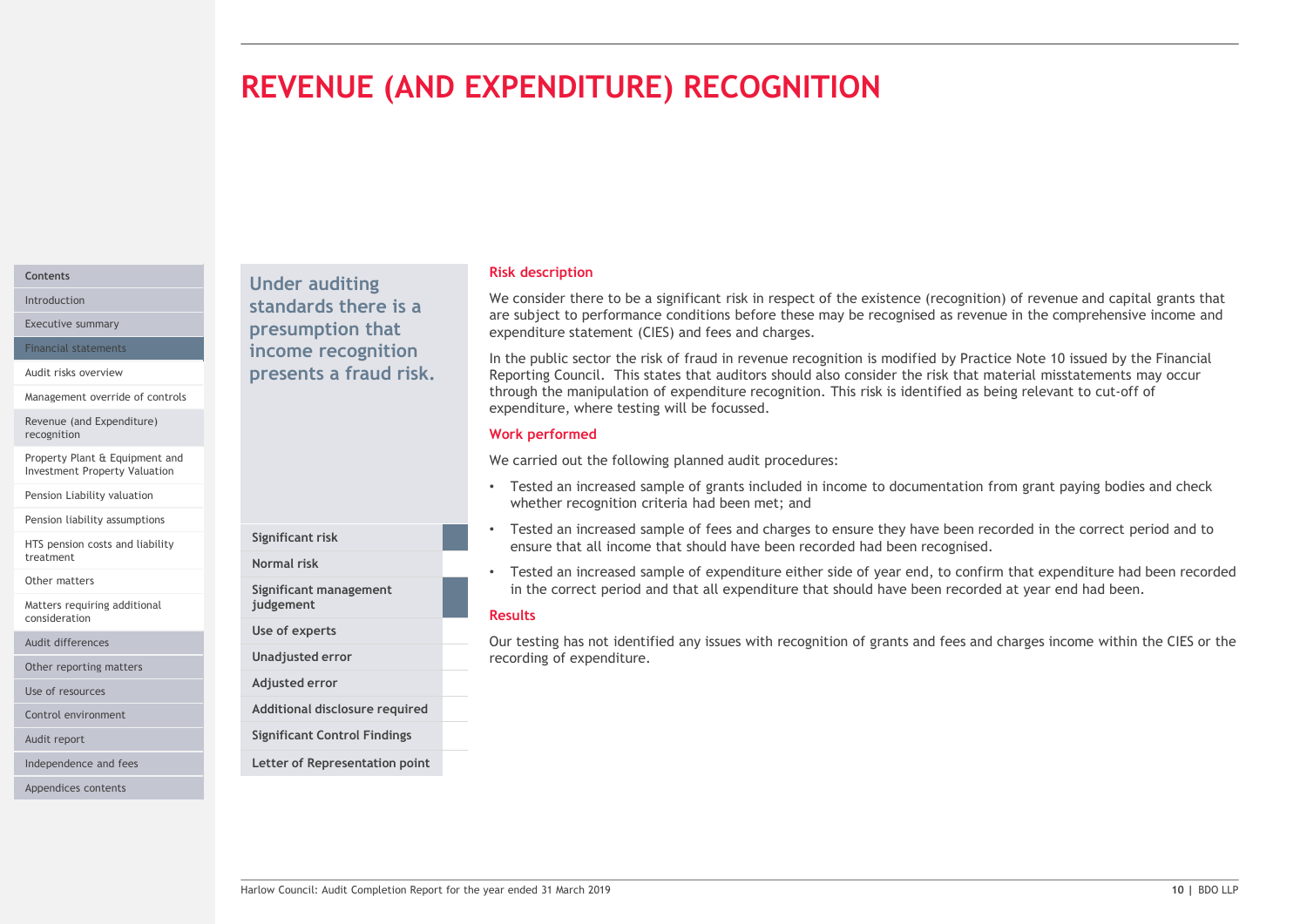# THE **EQUIPMENT AND INVESTMENT PROPERTY**<br>
Risk description<br>
local authorities are required to ensure that the carrying value of property, plant and equipment (PPE) is not<br>
materially different to the current value of fair v PROPERTY PLANT & EQUIPMENT AND INVESTMENT PROPERTY **VALUATION**

# **Contents**

Management override of controls

Revenue (and Expenditure) recognition

Property Plant & Equipment and Investment Property Valuation

Pension Liability valuation

Pension liability assumptions

HTS pension costs and liability treatment

Other matters

Matters requiring additional consideration

Audit differences

Other reporting matters

Use of resources

Control environment

Audit report

Independence and fees

Appendices contents

There is a risk over the Introduction **Example 2 Valuation of land, Example 2 LOCAL AUTH** Executive summary **Executive summary Executive summary Executive summary Executive summary** Financial statements **Example 11 investment properties** The Code require Audit risks overview **EXEC EXECUTE:** Where valuations are **the set of Syears**). In the based on significant assumptions.

Normal risk

Use of experts

Adjusted error

Significant management

Significant Control Findings Letter of Representation point

# Risk description

Local authorities are required to ensure that the carrying value of property, plant and equipment (PPE) is not materially different to the current value or fair value (as applicable) at the balance sheet date. PPE values are subject to valuation changes and material judgemental inputs and estimation techniques.

The Code requires management to carry out a full valuation of its land and buildings on a periodic basis (at least every 5 years). In the intervening years, management is required to assess whether there has been a material change in the value of its assets that should be accounted for. **Risk description**<br>
Risk description<br>
Risk description<br>
Incastrially different to the current value of six value (as applicable) at the balance sheet date. PPE values are subject<br>
to valuation changes and material in outer **Risk description**<br>
Local authorities are required to ensure that the carrying value of property, plant and equipment (PPE) is not<br>
materially different to the current value of rair value (as applicable) at the balance she **Risk description**<br>
Risk description<br>
Local authorities are required to ensure value or fair value (as applicable) at the balance sheet date. PPE values are subject<br>
materially different to the current value or fair value terially different to the current value or fair value (as applicable) at the balance sheet date. PPE-<br>cludication changes and material judgemental inputs and estimation techniques.<br>Code requires management to carry out a f

As part of the 5 year rolling re-valuation programme, approximately 20% of the land and buildings assets have been revalued in 2018/19.

# Work performed

We carried out the following planned audit procedures:

- if we can rely on the management expert; Significant risk **Exercise 20** • Reviewed the instructions provided to the valuer and review the valuer's skills and expertise in order to determine
	- Confirmed that the basis of valuation for assets valued in year is appropriate based on their usage;
- and sizes; judgement example the accuracy and completeness of asset information provided to the valuer such as rental agreements
- follow up valuation movements that appear unusual; Unadjusted error **Table 19 and 19 and 19 and 19 and 19 and 19 and 19 and 19 and 19 and 19 and 19 and 19 and 19 and 19 and 19 and 19 and 19 and 19 and 19 and 19 and 19 and 19 and 19 and 19 and 19 and 19 and 19 and 19 and 19**
- Reviewed the basis for the approach to calculation of useful economic life for housing assets given the recent Additional disclosure required entity change in valuer and approach; and
- Significant risk<br>
We carried out the following planned audit procedures:<br>
We carried out the following planned to the valuer and review the valuer's skills and expertise in order to determine<br>
Significant management<br>
Signi • Confirmed that PPE not specifically revalued in the year had been assessed to ensure reported values remained materially accurate.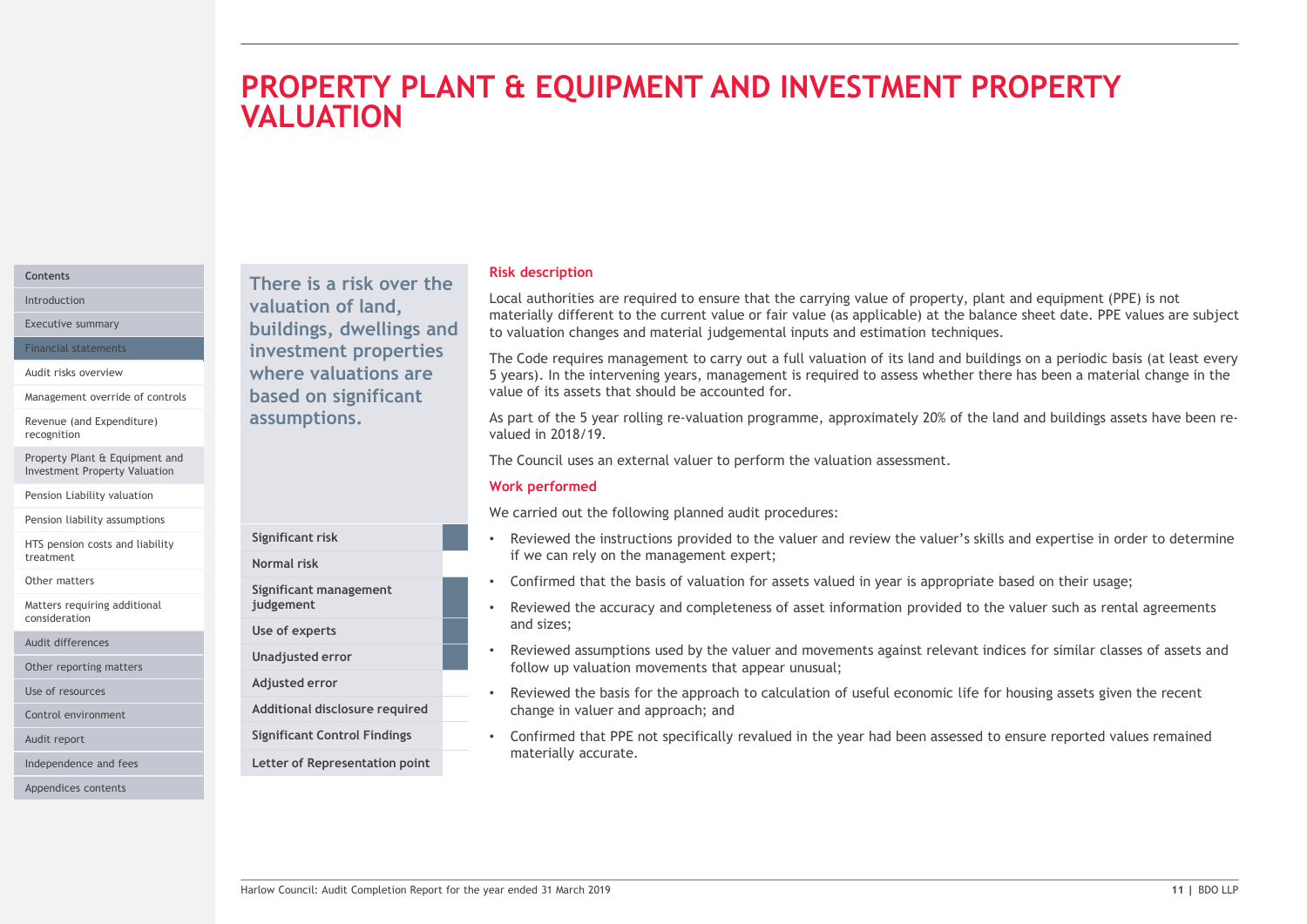# PROPERTY PLANT & EQUIPMENT AND INVESTMENT PROPERTY **VALUATION**

# **Contents**

Management override of controls

Revenue (and Expenditure) recognition

Property Plant & Equipment and Investment Property Valuation

Pension Liability valuation

Pension liability assumptions

HTS pension costs and liability **Significant risk** treatment<br>
Mormal risk

Other matters

Matters requiring additional consideration

Audit differences

Other reporting matters

Use of resources

Control environment **Control environment** Additional disclosure required

Audit report

Independence and fees

Appendices contents

Introduction **We review valuation of land,** We review Executive summary **Executive summary buildings, dwellings and Meanwhile that** Financial statements **Example 11 investment properties** The accuracy and Audit risks overview **EXEC EXECUTE:** Where valuations are sizes for DRC, f assumptions.

Significant management

Significant Control Findings Letter of Representation point

judgement Use of experts Unadjusted error Adjusted error

|  |  | ma |
|--|--|----|

# Results

anagement experts. There is a risk over the<br>and the instructions to the valuer and their skills and expertise and confirmed that we can rely on them as

**EQUIPMENT AND INVESTMENT PROPERTY**<br>
We reviewed the instructions to the valuer and their skills and expertise and confirmed that we can rely on them as<br>
management experts.<br>
We confirmed that the basis of valuation for as We confirmed that the basis of valuation for assets valued in year is appropriate based on their usage. We reviewed THE EQUIPMENT AND INVESTMENT PROPERTY<br>
Mesults<br>
We reviewed the instructions to the valuer and their skills and expertise and confirmed that we can rely on them as<br>
was confirmed that the basis of valuation for assets valu sizes for DRC, fair value and existing use properties. We identified three properties where the floor areas were **EQUIPMENT AND INVESTMENT PROPERTY**<br> **Results**<br>
We reviewed the instructions to the valuer and their skills and expertise and confirmed that we can rely on them as<br>
we confirmed that the basis of valuation for assets value not been advised of damage caused by vandalism. The net impact of these errors was trivial and therefore the accounts have not been adjusted. **COUIPMENT AND INVESTMENT PROPERTY**<br>
We reviewed the instructions to the valuer and their skills and expertise and confirmed that we can rely on them as<br>
management experts.<br>
We confirmed that the basis of valuation for as based on significant incorrect resulting in an understatement of value and one property where the value was incorrect as the valuer had

companies for the right to access communication equipment on Council property as investment property, however discussions with Council staff have confirmed that there is no separate asset and therefore these should not be classified as Investment property. The accounts have been amended for this error (£569,000).

We reviewed the assessment made by the Council of PPE not specifically revalued in the year and confirmed that Significant risk<br>
Significant risk<br>
their reported values remain materially accurate.

We identified that the Council's treatment of revaluation gains at 31 March has been incorrect for a number of years Normal risk resulting in misstatements to the value taken to the CIES, revaluation reserve and capital adjustment account. The accounts have been amended for this error in 2018/19, but not for the 2017/18 error as it is not material. (2018/19 £416,000 amended 2017/18 £1.92 million not amended)

Significant risk<br>
closuics with the reconnection that there is no separate case and note that the search and the council of the council of PE not specifically reculted in the year and confirmed that<br>
the ric reported value As part of our work on revaluation and reserves accounting we identified further issues in the accounting treatment applied by the Council. The errors identified in this area resulted in a prior period adjustment in relation to the incorrect accounting treatment of the Harlow Enterprise Zone land and buildings over a number of years being made to the accounts, together with associated additional disclosures. There remains a further difference of £1.1 million Additional disclosure required entity that the Council has been unable to explain and this has been reported as an unadjusted error. There is no impact on the General Fund as a result of this difference.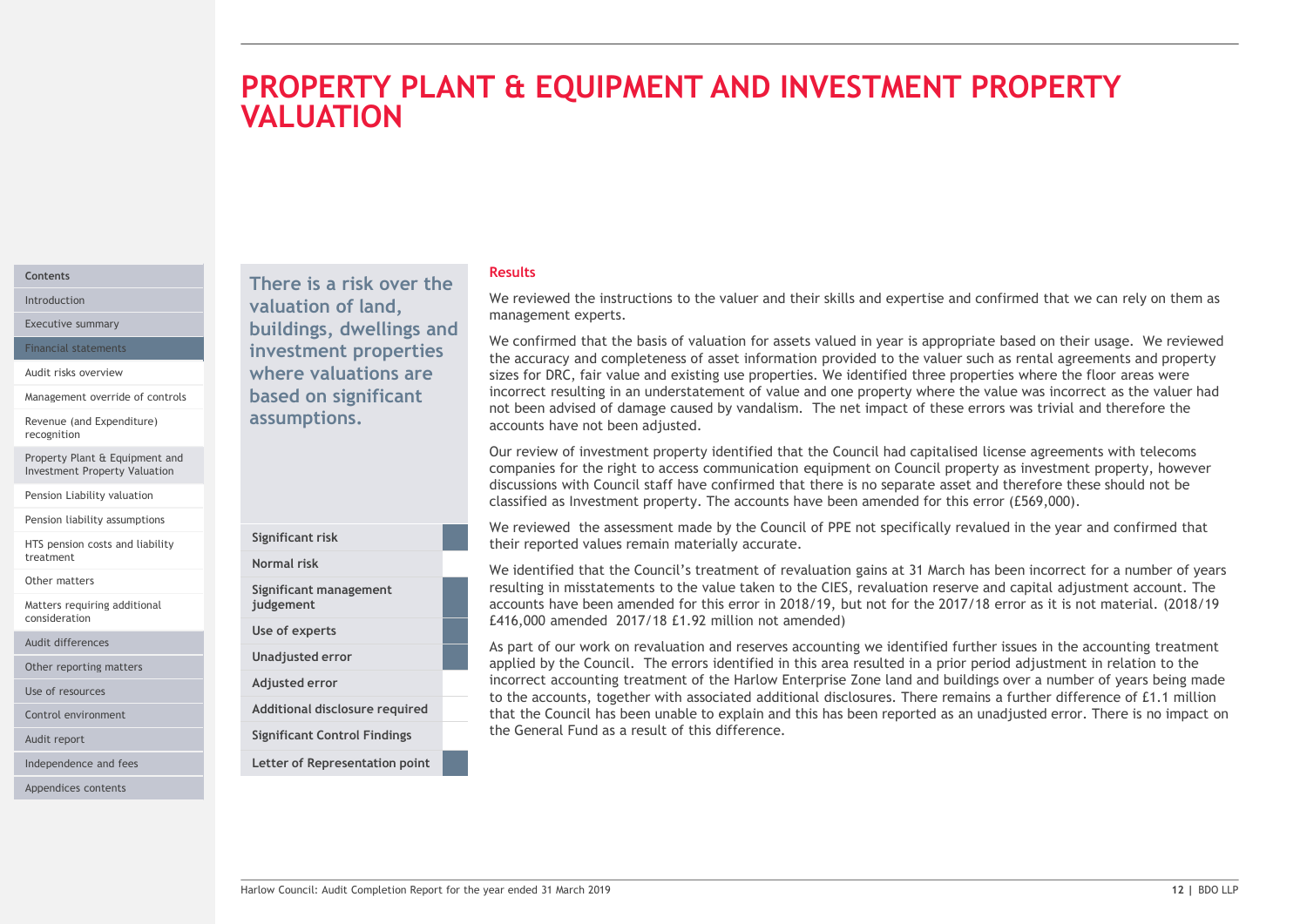# PROPERTY PLANT & EQUIPMENT AND INVESTMENT PROPERTY VALUATION

# Continued

| Continued<br>Significant accounting estimates - Land and building valuations<br><b>Discussion</b><br>Overview<br>Land and buildings used by the Council for operational purposes are valued<br>Land and buildings have increased by £12.225 million in 2018/19. This is<br>by reference to existing use market values.<br>mainly due to an increase in valuations of £10.641 million which is 9%.<br>HRA Dwellings are valued at open market value and then adjusted to reflect<br>Our benchmark report for rebuild costs from the national BCIS Tender Price<br>the discounted social rents charged to tenants. The adjustment reflects<br>Index suggests an increase in value for depreciated replacement cost (DRC)<br>information provided by DCLG in 2016 for regional differences between<br>market rents and social rents.<br>volatility and estimation from regional costs and other factors compared to<br>the more localised information used by the valuer. Our work on this area<br>We have benchmarked the valuation movements to land and building price<br>included consideration of the specific local benchmarks, data used by the<br>indices for the year produced by Gerald Eve LLP and reviewed the<br>valuer and the length of time since the last valuation. As a result of the<br>information and assumptions used by the valuers.<br>actual valuations being higher than our expectations based on the<br>benchmark report we consider that the valuations are generous.<br>Pension liability assumptions<br>Our review of the assumptions used by valuer found that they were are<br>reasonable.<br>We concluded that the information used supported the increase in asset<br>values reported.<br>(such as existing use, depreciated replacement cost or market value)<br>depending on the use of the asset.<br>Impact<br>< lower<br>Independence and fees |                                                                 | PROPERTY PLANT & EQUIPMENT AND INVESTMENT PROPERTY<br><b>VALUATION</b> |                                                                               |  |  |  |
|-------------------------------------------------------------------------------------------------------------------------------------------------------------------------------------------------------------------------------------------------------------------------------------------------------------------------------------------------------------------------------------------------------------------------------------------------------------------------------------------------------------------------------------------------------------------------------------------------------------------------------------------------------------------------------------------------------------------------------------------------------------------------------------------------------------------------------------------------------------------------------------------------------------------------------------------------------------------------------------------------------------------------------------------------------------------------------------------------------------------------------------------------------------------------------------------------------------------------------------------------------------------------------------------------------------------------------------------------------------------------------------------------------------------------------------------------------------------------------------------------------------------------------------------------------------------------------------------------------------------------------------------------------------------------------------------------------------------------------------------------------------------------------------------------------------------------------------------------------------------------------------|-----------------------------------------------------------------|------------------------------------------------------------------------|-------------------------------------------------------------------------------|--|--|--|
|                                                                                                                                                                                                                                                                                                                                                                                                                                                                                                                                                                                                                                                                                                                                                                                                                                                                                                                                                                                                                                                                                                                                                                                                                                                                                                                                                                                                                                                                                                                                                                                                                                                                                                                                                                                                                                                                                     |                                                                 |                                                                        |                                                                               |  |  |  |
|                                                                                                                                                                                                                                                                                                                                                                                                                                                                                                                                                                                                                                                                                                                                                                                                                                                                                                                                                                                                                                                                                                                                                                                                                                                                                                                                                                                                                                                                                                                                                                                                                                                                                                                                                                                                                                                                                     |                                                                 |                                                                        |                                                                               |  |  |  |
|                                                                                                                                                                                                                                                                                                                                                                                                                                                                                                                                                                                                                                                                                                                                                                                                                                                                                                                                                                                                                                                                                                                                                                                                                                                                                                                                                                                                                                                                                                                                                                                                                                                                                                                                                                                                                                                                                     |                                                                 |                                                                        |                                                                               |  |  |  |
|                                                                                                                                                                                                                                                                                                                                                                                                                                                                                                                                                                                                                                                                                                                                                                                                                                                                                                                                                                                                                                                                                                                                                                                                                                                                                                                                                                                                                                                                                                                                                                                                                                                                                                                                                                                                                                                                                     |                                                                 |                                                                        |                                                                               |  |  |  |
|                                                                                                                                                                                                                                                                                                                                                                                                                                                                                                                                                                                                                                                                                                                                                                                                                                                                                                                                                                                                                                                                                                                                                                                                                                                                                                                                                                                                                                                                                                                                                                                                                                                                                                                                                                                                                                                                                     | Executive summary<br><b>Financial statements</b>                |                                                                        |                                                                               |  |  |  |
|                                                                                                                                                                                                                                                                                                                                                                                                                                                                                                                                                                                                                                                                                                                                                                                                                                                                                                                                                                                                                                                                                                                                                                                                                                                                                                                                                                                                                                                                                                                                                                                                                                                                                                                                                                                                                                                                                     | Audit risks overview                                            |                                                                        |                                                                               |  |  |  |
|                                                                                                                                                                                                                                                                                                                                                                                                                                                                                                                                                                                                                                                                                                                                                                                                                                                                                                                                                                                                                                                                                                                                                                                                                                                                                                                                                                                                                                                                                                                                                                                                                                                                                                                                                                                                                                                                                     | Management override of controls<br>Revenue (and Expenditure)    |                                                                        | valuations of +3.2% per annum, although this is subject to a higher degree of |  |  |  |
|                                                                                                                                                                                                                                                                                                                                                                                                                                                                                                                                                                                                                                                                                                                                                                                                                                                                                                                                                                                                                                                                                                                                                                                                                                                                                                                                                                                                                                                                                                                                                                                                                                                                                                                                                                                                                                                                                     | Property Plant & Equipment and<br>Investment Property Valuation |                                                                        |                                                                               |  |  |  |
|                                                                                                                                                                                                                                                                                                                                                                                                                                                                                                                                                                                                                                                                                                                                                                                                                                                                                                                                                                                                                                                                                                                                                                                                                                                                                                                                                                                                                                                                                                                                                                                                                                                                                                                                                                                                                                                                                     | Pension Liability valuation                                     |                                                                        |                                                                               |  |  |  |
|                                                                                                                                                                                                                                                                                                                                                                                                                                                                                                                                                                                                                                                                                                                                                                                                                                                                                                                                                                                                                                                                                                                                                                                                                                                                                                                                                                                                                                                                                                                                                                                                                                                                                                                                                                                                                                                                                     | HTS pension costs and liability                                 |                                                                        |                                                                               |  |  |  |
|                                                                                                                                                                                                                                                                                                                                                                                                                                                                                                                                                                                                                                                                                                                                                                                                                                                                                                                                                                                                                                                                                                                                                                                                                                                                                                                                                                                                                                                                                                                                                                                                                                                                                                                                                                                                                                                                                     | Matters requiring additional                                    |                                                                        |                                                                               |  |  |  |
|                                                                                                                                                                                                                                                                                                                                                                                                                                                                                                                                                                                                                                                                                                                                                                                                                                                                                                                                                                                                                                                                                                                                                                                                                                                                                                                                                                                                                                                                                                                                                                                                                                                                                                                                                                                                                                                                                     |                                                                 |                                                                        | Land and buildings have been valued using an appropriate basis of valuation   |  |  |  |
|                                                                                                                                                                                                                                                                                                                                                                                                                                                                                                                                                                                                                                                                                                                                                                                                                                                                                                                                                                                                                                                                                                                                                                                                                                                                                                                                                                                                                                                                                                                                                                                                                                                                                                                                                                                                                                                                                     | Audit differences                                               |                                                                        |                                                                               |  |  |  |
|                                                                                                                                                                                                                                                                                                                                                                                                                                                                                                                                                                                                                                                                                                                                                                                                                                                                                                                                                                                                                                                                                                                                                                                                                                                                                                                                                                                                                                                                                                                                                                                                                                                                                                                                                                                                                                                                                     | Other reporting matters                                         |                                                                        |                                                                               |  |  |  |
|                                                                                                                                                                                                                                                                                                                                                                                                                                                                                                                                                                                                                                                                                                                                                                                                                                                                                                                                                                                                                                                                                                                                                                                                                                                                                                                                                                                                                                                                                                                                                                                                                                                                                                                                                                                                                                                                                     | Control environment                                             |                                                                        |                                                                               |  |  |  |
|                                                                                                                                                                                                                                                                                                                                                                                                                                                                                                                                                                                                                                                                                                                                                                                                                                                                                                                                                                                                                                                                                                                                                                                                                                                                                                                                                                                                                                                                                                                                                                                                                                                                                                                                                                                                                                                                                     |                                                                 |                                                                        | higher >                                                                      |  |  |  |
|                                                                                                                                                                                                                                                                                                                                                                                                                                                                                                                                                                                                                                                                                                                                                                                                                                                                                                                                                                                                                                                                                                                                                                                                                                                                                                                                                                                                                                                                                                                                                                                                                                                                                                                                                                                                                                                                                     |                                                                 |                                                                        |                                                                               |  |  |  |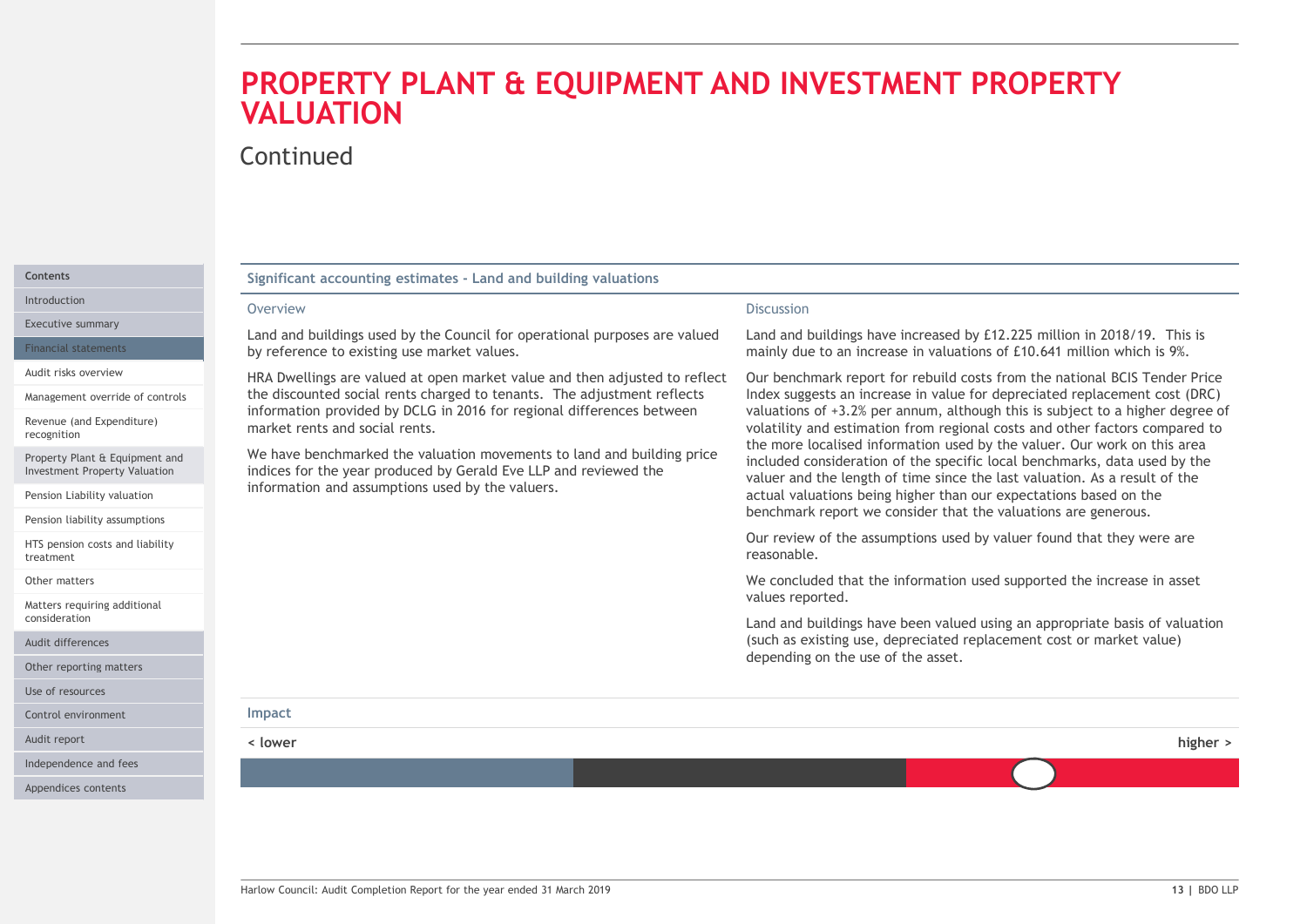# PENSION LIABILITY VALUATION

# **Contents**

Management override of controls

Revenue (and Expenditure)

Property Plant & Equipment and Investment Property Valuation

Pension Liability valuation

Pension liability assumptions

HTS pension costs and liability treatment<br>
Mormal risk

Other matters

Matters requiring additional consideration

Audit differences

Other reporting matters

Use of resources

Audit report

Independence and fees

Appendices contents

There is a risk the Introduction **Exercise Property Controllership data and** Integrated future Executive summary **Executive summary Cash flows used by the** Financial statements **Exercise 2 Contains a Setuary in the roll-**Audit risks overview **Example 20 Forward valuation may** as mortality rates not be correct, or the valuation uses recognition **Exercise Exercise Exercise Contract Contract Contract Contract Contract Contract Contract Contract Contract Contract Contract Contract Contract Contract Contract Contract Contract Contract Contract Contract Co** assumptions to value the liability.

> Significant risk Significant management judgement Use of experts Unadjusted error

Adjusted error

- Control environment **Control environment** Additional disclosure required
	- Significant Control Findings

Letter of Representation point

# Risk description

The net pension liability comprises the Council's share of the market value of assets held in the pension fund and the estimated future liability to pay pensions.

An actuarial estimate of the liability is calculated by an independent firm of actuaries. The estimate is based on the roll forward of membership data from the 2016 triennial valuation exercise, updated at 31 March 2019 for factors such as mortality rates and expected pay rises along with other assumptions around inflation when calculating the liability.

There is a risk the valuation is not based on appropriate membership data where there are significant changes or uses inappropriate assumptions to value the liability.

# Work performed

We carried out the following planned audit procedures:

- Agree the disclosures to the information provided by the pension fund actuary;
- Review the competence of the management expert (actuary);
- Review the reasonableness of the assumptions used in the calculation against other local government actuaries and other observable data; Normal risk
	- Review the controls for providing accurate membership data to the actuary;
	- Contact the administering authority and request confirmation of the controls in place for providing accurate membership data to the actuary and testing of that data; and
	- Check that any significant changes in membership data have been communicated to the actuary.

# Results

ETHE ITADILITY.<br>
Significant risk<br>
Significant risk<br>
Review the completence of the amagement experiment actuaries and<br>
Normal risk<br>
Significant management<br>
Significant management<br>
Significant management<br>
Significant manage Additional disclosure required how issues have been noted from our work carried out in relation to the information provided to the actuary and we hadditional disclosure required to the actuary and we have received satisfactory assurances from the pension fund auditor. We have considered the assumptions used on the next page.

The Government have been refused leave to appeal the age discrimination case brought in relation to the New Judicial Pension scheme (known as the McCloud Judgement). Therefore the accounts have been amended to reflect the additional liability (£1.052 million).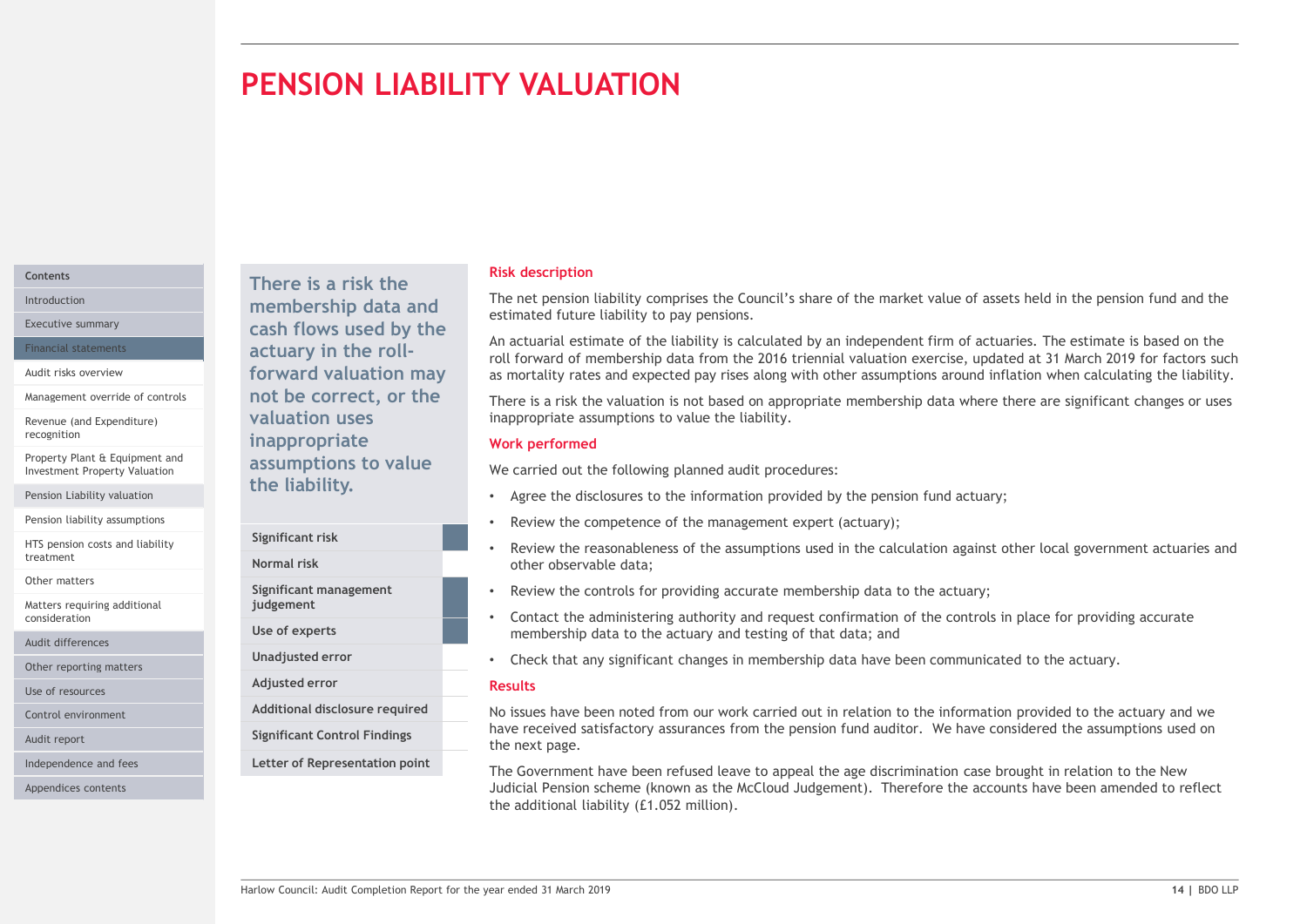# PENSION LIABILITY ASSUMPTIONS

# Continued

**PENSION LIABILITY ASSUMPTIONS**<br> **Significant accounting estimates**<br> **Pensions disclosures with the Council's accounts are based on a number of assumptions whice**<br>
The key assumptions include estimating future expected cas The key assumptions include estimating future expected cash flows to pay pensions including inflation, salary increases and mortality of members; and the discount rate to calculate the present value of these cash outflows.

**PENSION LIABILITY ASSUMPTIONS**<br>
Significant accounting estimates<br>
Pensions disclosures with the Council's accounts are based on a number of assumptions which are made by the Actuary as Managements Expert.<br>
The key assumpt **PENSION LIABILITY ASSUMPTIONS**<br>
Significant accounting estimates<br>
Pensions disclosures with the Council's accounts are based on a number of assumptions which are made by the Actuary as Managements Expert.<br>
The key assumpt Introduction **Starting actuary (PWC)** commissioned for the key financial and demographic assumptions used to an acceptable range provided by a consulting actuary (PWC) commissioned for Executive summary **Executive Summary Executive summary Executive Summary** 

| Pensions disclosures with the Council's accounts are based on a number of assumptions which are made by the Actuary as Managements Expert.<br>The key assumptions include estimating future expected cash flows to pay pensions including inflation, salary increases and mortality of members; and the<br>discount rate to calculate the present value of these cash outflows.<br>The Council's share of the LGPS net pension liability reduced by £10.9 million to £90.3 million in the year. This includes an increase in scheme assets of<br>£11.1 million from interest and gains on investments and an increase in liabilities of £0.2 million.<br>We have compared the key financial and demographic assumptions used to an acceptable range provided by a consulting actuary (PwC) commissioned for<br>local public auditors by the NAO.<br>The PwC consulting actuary review of the relative strength of the main assumptions suggests that the methodologies used will produce reasonable<br>assumptions for all employers.<br><b>Actual used</b><br>Acceptable range Comments<br>Financials:<br>- RPI increase<br>3.45%<br>$3.40 - 3.45%$<br>Reasonable<br>2.45%<br>- CPI increase<br>$2.40 - 2.45%$<br>Reasonable<br>- Salary increase<br>3.95%<br>$3.10 - 4.35%$<br>Reasonable (CPI +0% to 2020 and then CPI +1.5%)<br>$2.40 - 2.45%$<br>Reasonable<br>- Pension increase 2.45%<br>2.4%<br>$2.35 - 2.45%$<br>Reasonable<br>$22.4 - 25.0$<br>22.9 years<br>Reasonable<br>$25.0 - 26.6$<br>25.4 years<br>Reasonable<br>$20.6 - 23.4$<br>Reasonable<br>21.3 years<br>$23.2 - 24.8$<br>Reasonable<br>23.6 years<br>CMI 2018 (+1.25% improvement rate)<br>Reasonable<br>We note that the consulting actuary has stated that the assumptions used by Barnett Waddingham do tend to produce slightly lower LGPS liability<br>calculations than the other actuaries, and the relative strength of assumptions compared to the average used by others could result in a liability being at<br>98.2% based on average of the assumptions used by all actuaries.<br>We consider that the assumptions and methodology used by the actuary are appropriate, and will result in an estimate of the net pension liability which<br>falls within a reasonable range. | <b>Significant accounting estimates</b> |  |          |
|-------------------------------------------------------------------------------------------------------------------------------------------------------------------------------------------------------------------------------------------------------------------------------------------------------------------------------------------------------------------------------------------------------------------------------------------------------------------------------------------------------------------------------------------------------------------------------------------------------------------------------------------------------------------------------------------------------------------------------------------------------------------------------------------------------------------------------------------------------------------------------------------------------------------------------------------------------------------------------------------------------------------------------------------------------------------------------------------------------------------------------------------------------------------------------------------------------------------------------------------------------------------------------------------------------------------------------------------------------------------------------------------------------------------------------------------------------------------------------------------------------------------------------------------------------------------------------------------------------------------------------------------------------------------------------------------------------------------------------------------------------------------------------------------------------------------------------------------------------------------------------------------------------------------------------------------------------------------------------------------------------------------------------------------------------------------------------------------------------------------------------------------------------------------------------------------------------------------------------------------------------------------|-----------------------------------------|--|----------|
|                                                                                                                                                                                                                                                                                                                                                                                                                                                                                                                                                                                                                                                                                                                                                                                                                                                                                                                                                                                                                                                                                                                                                                                                                                                                                                                                                                                                                                                                                                                                                                                                                                                                                                                                                                                                                                                                                                                                                                                                                                                                                                                                                                                                                                                                   |                                         |  |          |
|                                                                                                                                                                                                                                                                                                                                                                                                                                                                                                                                                                                                                                                                                                                                                                                                                                                                                                                                                                                                                                                                                                                                                                                                                                                                                                                                                                                                                                                                                                                                                                                                                                                                                                                                                                                                                                                                                                                                                                                                                                                                                                                                                                                                                                                                   |                                         |  |          |
|                                                                                                                                                                                                                                                                                                                                                                                                                                                                                                                                                                                                                                                                                                                                                                                                                                                                                                                                                                                                                                                                                                                                                                                                                                                                                                                                                                                                                                                                                                                                                                                                                                                                                                                                                                                                                                                                                                                                                                                                                                                                                                                                                                                                                                                                   |                                         |  |          |
|                                                                                                                                                                                                                                                                                                                                                                                                                                                                                                                                                                                                                                                                                                                                                                                                                                                                                                                                                                                                                                                                                                                                                                                                                                                                                                                                                                                                                                                                                                                                                                                                                                                                                                                                                                                                                                                                                                                                                                                                                                                                                                                                                                                                                                                                   |                                         |  |          |
|                                                                                                                                                                                                                                                                                                                                                                                                                                                                                                                                                                                                                                                                                                                                                                                                                                                                                                                                                                                                                                                                                                                                                                                                                                                                                                                                                                                                                                                                                                                                                                                                                                                                                                                                                                                                                                                                                                                                                                                                                                                                                                                                                                                                                                                                   |                                         |  |          |
|                                                                                                                                                                                                                                                                                                                                                                                                                                                                                                                                                                                                                                                                                                                                                                                                                                                                                                                                                                                                                                                                                                                                                                                                                                                                                                                                                                                                                                                                                                                                                                                                                                                                                                                                                                                                                                                                                                                                                                                                                                                                                                                                                                                                                                                                   |                                         |  |          |
|                                                                                                                                                                                                                                                                                                                                                                                                                                                                                                                                                                                                                                                                                                                                                                                                                                                                                                                                                                                                                                                                                                                                                                                                                                                                                                                                                                                                                                                                                                                                                                                                                                                                                                                                                                                                                                                                                                                                                                                                                                                                                                                                                                                                                                                                   |                                         |  |          |
|                                                                                                                                                                                                                                                                                                                                                                                                                                                                                                                                                                                                                                                                                                                                                                                                                                                                                                                                                                                                                                                                                                                                                                                                                                                                                                                                                                                                                                                                                                                                                                                                                                                                                                                                                                                                                                                                                                                                                                                                                                                                                                                                                                                                                                                                   |                                         |  |          |
|                                                                                                                                                                                                                                                                                                                                                                                                                                                                                                                                                                                                                                                                                                                                                                                                                                                                                                                                                                                                                                                                                                                                                                                                                                                                                                                                                                                                                                                                                                                                                                                                                                                                                                                                                                                                                                                                                                                                                                                                                                                                                                                                                                                                                                                                   |                                         |  |          |
|                                                                                                                                                                                                                                                                                                                                                                                                                                                                                                                                                                                                                                                                                                                                                                                                                                                                                                                                                                                                                                                                                                                                                                                                                                                                                                                                                                                                                                                                                                                                                                                                                                                                                                                                                                                                                                                                                                                                                                                                                                                                                                                                                                                                                                                                   |                                         |  |          |
|                                                                                                                                                                                                                                                                                                                                                                                                                                                                                                                                                                                                                                                                                                                                                                                                                                                                                                                                                                                                                                                                                                                                                                                                                                                                                                                                                                                                                                                                                                                                                                                                                                                                                                                                                                                                                                                                                                                                                                                                                                                                                                                                                                                                                                                                   |                                         |  |          |
|                                                                                                                                                                                                                                                                                                                                                                                                                                                                                                                                                                                                                                                                                                                                                                                                                                                                                                                                                                                                                                                                                                                                                                                                                                                                                                                                                                                                                                                                                                                                                                                                                                                                                                                                                                                                                                                                                                                                                                                                                                                                                                                                                                                                                                                                   | - Discount rate                         |  |          |
|                                                                                                                                                                                                                                                                                                                                                                                                                                                                                                                                                                                                                                                                                                                                                                                                                                                                                                                                                                                                                                                                                                                                                                                                                                                                                                                                                                                                                                                                                                                                                                                                                                                                                                                                                                                                                                                                                                                                                                                                                                                                                                                                                                                                                                                                   | Mortality:                              |  |          |
|                                                                                                                                                                                                                                                                                                                                                                                                                                                                                                                                                                                                                                                                                                                                                                                                                                                                                                                                                                                                                                                                                                                                                                                                                                                                                                                                                                                                                                                                                                                                                                                                                                                                                                                                                                                                                                                                                                                                                                                                                                                                                                                                                                                                                                                                   | - Male current                          |  |          |
|                                                                                                                                                                                                                                                                                                                                                                                                                                                                                                                                                                                                                                                                                                                                                                                                                                                                                                                                                                                                                                                                                                                                                                                                                                                                                                                                                                                                                                                                                                                                                                                                                                                                                                                                                                                                                                                                                                                                                                                                                                                                                                                                                                                                                                                                   | - Female current                        |  |          |
|                                                                                                                                                                                                                                                                                                                                                                                                                                                                                                                                                                                                                                                                                                                                                                                                                                                                                                                                                                                                                                                                                                                                                                                                                                                                                                                                                                                                                                                                                                                                                                                                                                                                                                                                                                                                                                                                                                                                                                                                                                                                                                                                                                                                                                                                   | - Male retired                          |  |          |
|                                                                                                                                                                                                                                                                                                                                                                                                                                                                                                                                                                                                                                                                                                                                                                                                                                                                                                                                                                                                                                                                                                                                                                                                                                                                                                                                                                                                                                                                                                                                                                                                                                                                                                                                                                                                                                                                                                                                                                                                                                                                                                                                                                                                                                                                   | - Female retired                        |  |          |
|                                                                                                                                                                                                                                                                                                                                                                                                                                                                                                                                                                                                                                                                                                                                                                                                                                                                                                                                                                                                                                                                                                                                                                                                                                                                                                                                                                                                                                                                                                                                                                                                                                                                                                                                                                                                                                                                                                                                                                                                                                                                                                                                                                                                                                                                   | Mortality gains                         |  |          |
|                                                                                                                                                                                                                                                                                                                                                                                                                                                                                                                                                                                                                                                                                                                                                                                                                                                                                                                                                                                                                                                                                                                                                                                                                                                                                                                                                                                                                                                                                                                                                                                                                                                                                                                                                                                                                                                                                                                                                                                                                                                                                                                                                                                                                                                                   |                                         |  |          |
|                                                                                                                                                                                                                                                                                                                                                                                                                                                                                                                                                                                                                                                                                                                                                                                                                                                                                                                                                                                                                                                                                                                                                                                                                                                                                                                                                                                                                                                                                                                                                                                                                                                                                                                                                                                                                                                                                                                                                                                                                                                                                                                                                                                                                                                                   | Impact                                  |  |          |
|                                                                                                                                                                                                                                                                                                                                                                                                                                                                                                                                                                                                                                                                                                                                                                                                                                                                                                                                                                                                                                                                                                                                                                                                                                                                                                                                                                                                                                                                                                                                                                                                                                                                                                                                                                                                                                                                                                                                                                                                                                                                                                                                                                                                                                                                   | < lower                                 |  | higher > |
|                                                                                                                                                                                                                                                                                                                                                                                                                                                                                                                                                                                                                                                                                                                                                                                                                                                                                                                                                                                                                                                                                                                                                                                                                                                                                                                                                                                                                                                                                                                                                                                                                                                                                                                                                                                                                                                                                                                                                                                                                                                                                                                                                                                                                                                                   |                                         |  |          |

Other reporting matters

Matters requiring additional

Audit report

Contents

recognition

treatment Other matters

consideration Audit differences

Financial statements Audit risks overview

Management override of controls Revenue (and Expenditure)

Property Plant & Equipment and Investment Property Valuation Pension Liability valuation Pension liability assumptions HTS pension costs and liability

Independence and fees

Appendices contents

calculations than the other actuaries, and the relative strength of assumptions compared to the average used by others could result in a liability being at 98.2% based on average of the assumptions used by all actuaries. Control environment Use of resources **1988** Use of resources **1988** Use of resources **1988** Use of resources **1988** Use of resources

| Impact  |        |
|---------|--------|
| < lower | higher |
|         |        |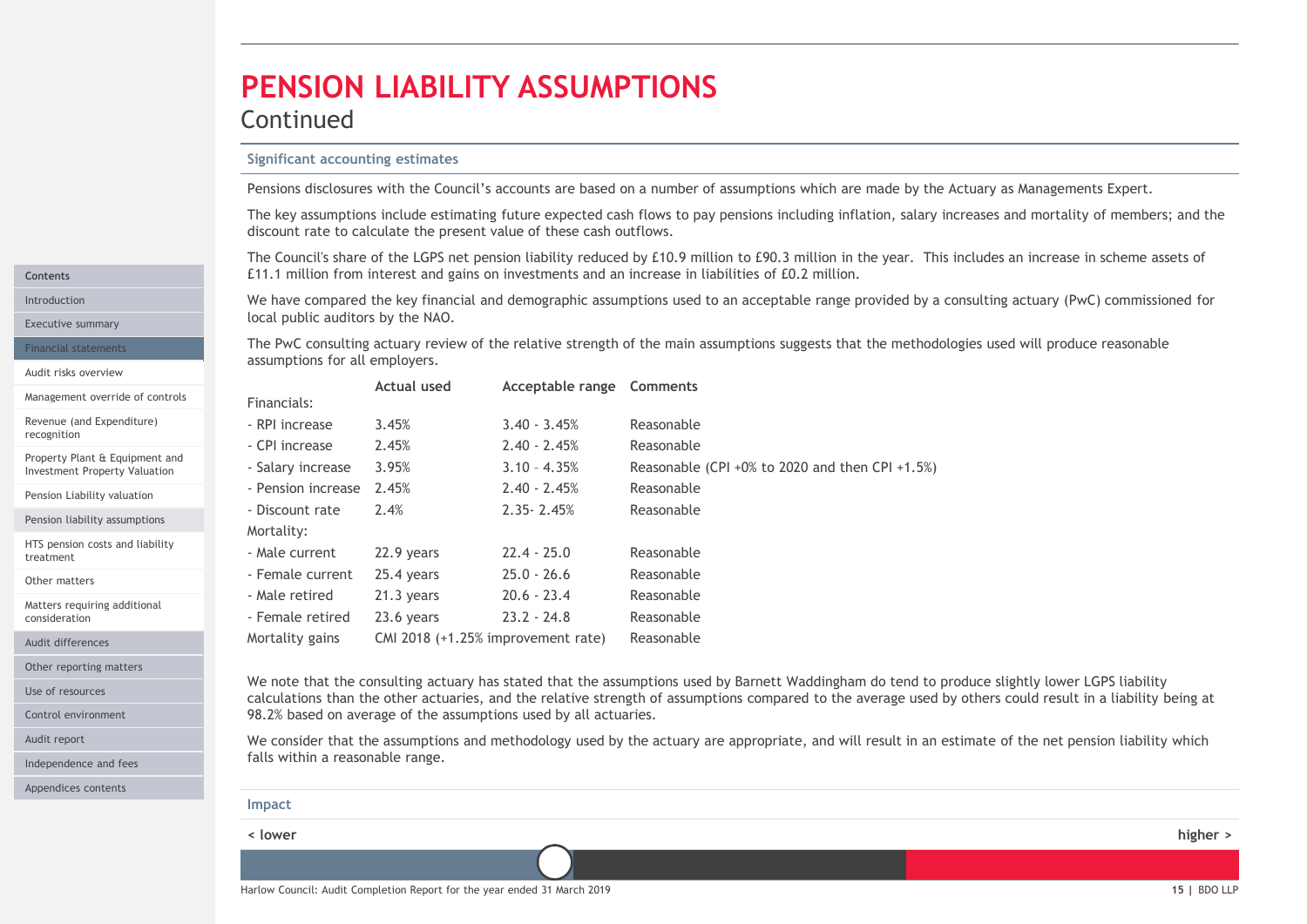# HTS PENSION COSTS AND LIABILITY TREATMENT

# **Contents**

Management override of controls

Revenue (and Expenditure)

Property Plant & Equipment and Investment Property Valuation

Pension Liability valuation

Pension liability assumptions

HTS pension costs and liability treatment

Other matters

Matters requiring additional consideration

Audit differences

Other reporting matters

Use of resources

Control environment

Audit report

Independence and fees

Appendices contents

Introduction **EXECUTE:** The accounting that it Executive summary **Executive summary treatment for HTS's** In addition, the Financial statements **Pensions costs and** When HTS's Audit risks overview **EXECUTE:**  $\begin{array}{c} \hbox{1aibility were made as a}\end{array}$ result of the prior year audit. It was recognition **recommended that the** agreement or that recommended that the pension fund costs tripartite agreement

A number of changes to

|                                     | accounting treatment is in line with                                        |
|-------------------------------------|-----------------------------------------------------------------------------|
| Significant risk                    | costs of HTS in the single entity acce                                      |
| Normal risk                         | <b>Results</b>                                                              |
| Significant management<br>judgement | We reviewed the arrangements in pl<br>view that the current year and prior  |
| Use of experts                      | from the Council's single entity acco<br>of £32m to the Pensions Reserve in |
| Unadjusted error                    | The Council initially treated the per                                       |
| Adjusted error                      | reserve within a company it is classi                                       |
| Additional disclosure required      | been amended within the group acc                                           |
| <b>Significant Control Findings</b> | The accounts have now been amend<br>related disclosures and are satisfied   |
|                                     |                                                                             |

Letter of Representation point

this has not happened.

# Risk description

HTS was consolidated into the Council's accounts for the first time in 2017/18. The Council have agreed with HTS that it will pay any employer contributions above 14.1% for transferred employees and 10.6% for ex Keir employees. In addition, the Council has guaranteed that any termination liability will remain the responsibility of the Council when HTS's participation in the LGPS scheme finishes. Upon review of the prior year draft accounts the previous auditors concluded that the approach taken was incorrect and requested a number of amendments to both the accounts and the tripartite agreement to reflect the pooling of the funds that is in place. The Accounts were amended and an unmodified true and fair opinion was given. However the Pension fund administrating body has declined to amend the tripartite agreement. Therefore there remains a risk that the accounting is not in line with the agreement or that the Council is inappropriately accounting for the costs and liabilities relating to HTS's share of the Pension fund costs and liability in its single entity accounts. Risk description<br>
HTS was consolidated into the Council's accounts for the first time in 2017/18. The Council have agreed with HTS<br>
that It will pay any employer contributions above 14.1% for transferred employees and 10.6

# Work performed

accounting treatment is in line with the agreement and proper practices and that the Council's accounting for the costs of HTS in the single entity accounts is appropriate and materially accurate. Significant risk was amended however<br>
We reviewed the arrangements in place and the Council's proposed accounting treatment to confirm that the

### Results

We reviewed the arrangements in place and the Council's proposed accounting treatment to confirm that the synchmical council is to the synchmical proper propriate and proper propriate and the U.Council's accounting for the Significant management We reviewed the arrangements in place for the accounting of the HTS pension liability and agreed with the Council's view that the current year and prior year accounts should be amended to remove HTS pension assets and liabilities from the Council's single entity accounts and only include them in the group accounts, this resulted in an adjustment Use of experts<br>
of £32m to the Pensions Reserve in the Councils accounts in the current year and £33m in the prior year.

The Council initially treated the pension reserve of HTS (£13.2m) as an unusable reserve when as it is a pensions Unadjusted error reserve within a company it is classified as part of the profit and loss reserves and therefore useable. This has now Adjusted error been amended within the group accounts.

The accounts have now been amended to reflect these changes, and we have reviewed all the accounting entries and Significant Control Findings entity and are satisfied that the HTS costs are now appropriately treated.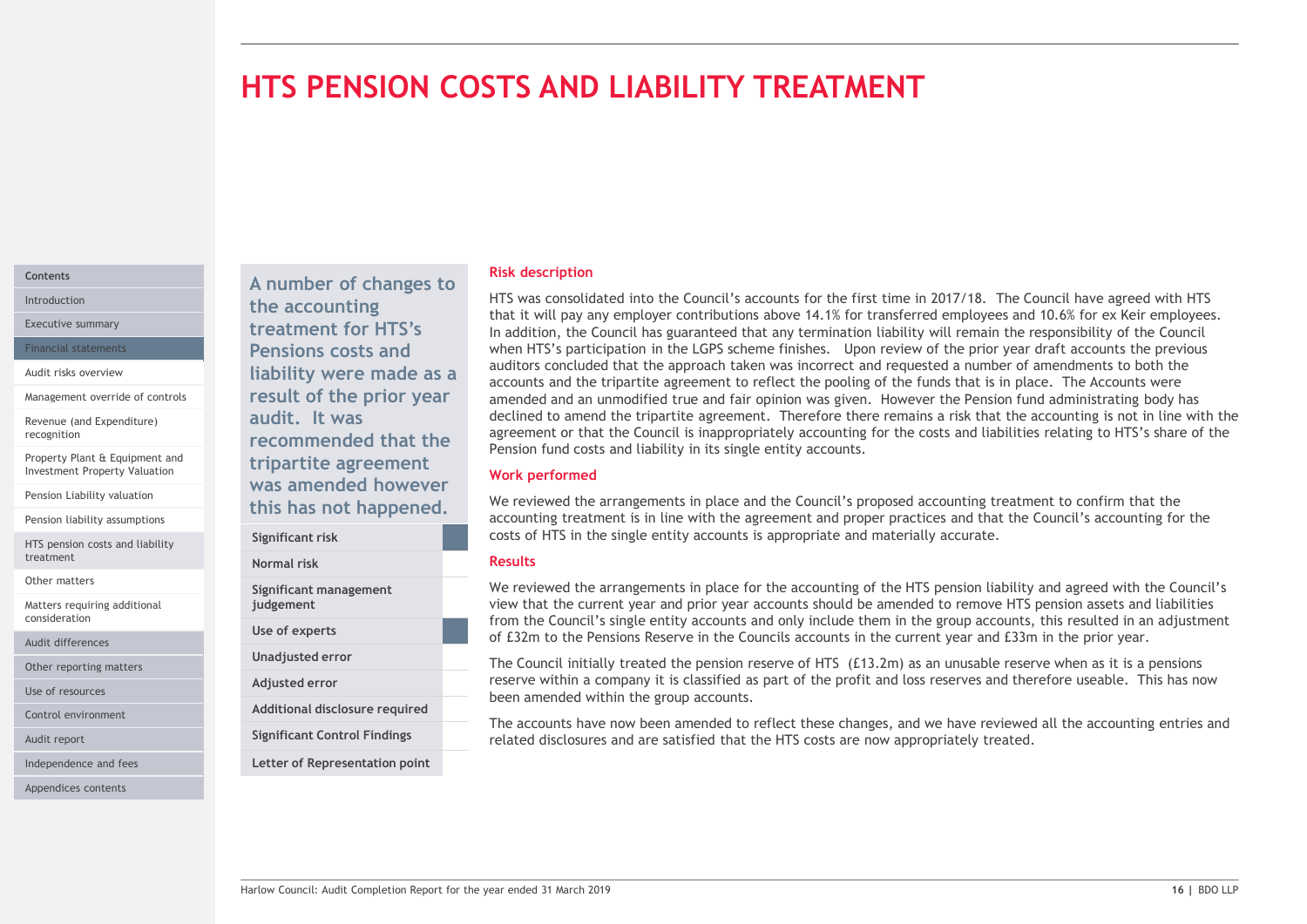# OTHER MATTERS

| <b>OTHER MATTERS</b>                                                   |                                                                                                                                                                                                                                                                                                                                                                                                                                                |
|------------------------------------------------------------------------|------------------------------------------------------------------------------------------------------------------------------------------------------------------------------------------------------------------------------------------------------------------------------------------------------------------------------------------------------------------------------------------------------------------------------------------------|
|                                                                        | The following are additional significant and other matters arising during the audit which we want to bring to your attention.                                                                                                                                                                                                                                                                                                                  |
| <b>Issue</b>                                                           | Comment                                                                                                                                                                                                                                                                                                                                                                                                                                        |
| Poor quality working papers                                            | We encountered a significant number of delays with the audit due to the poor quality of the<br>working papers provided at the start of the audit. These issues included:                                                                                                                                                                                                                                                                       |
| Management override of controls                                        | • Not being able to trace PPE values back to assets without going through a number of<br>workbooks. This made it extremely challenging to choose samples for audit and resulted in<br>having to ask the Council to re do working papers so it was clear how individual assets were<br>consolidated into the accounts. Further work on this area then showed that some of the entries<br>made were incorrect and resulted in audit adjustments. |
| Property Plant & Equipment and<br><b>Investment Property Valuation</b> | • The debtor and creditor listings including all transactions in the year, rather than just those<br>transactions that make up the year end balances.                                                                                                                                                                                                                                                                                          |
| Pension liability assumptions                                          | • Netting off of transactions within Debtors and Creditors inappropriately resulting audit<br>adjustments being required.                                                                                                                                                                                                                                                                                                                      |
| HTS pension costs and liability                                        | • Supporting evidence provided wasn't always of a suitable standard, eg screen prints rather than<br>invoices, and the payroll supporting information had the payroll numbers redacted in case they<br>could be seen as personal information.                                                                                                                                                                                                  |
| Matters requiring additional                                           | • Identification of historic issues with PPE accounting resulting in incorrect entries being made to<br>the PPE, EFA, Revaluation reserve and Capital Adjustment account                                                                                                                                                                                                                                                                       |
| Quality of accounts                                                    | We raised a number of queries on movements between the current year and prior year balances on<br>the Balance Sheet and HRA. Investigation by the Council resulted in material adjustments being<br>required to the draft accounts presented for audit and the supporting working papers to reflect the<br>actual transactions that had taken place in the year.                                                                               |
|                                                                        | We also noted a number of omissions and internal inconsistencies within both the draft accounts<br>initially presented for audit and the revised accounts.                                                                                                                                                                                                                                                                                     |
|                                                                        | We would have expected these points to have been noted and resolved by internal quality checks,<br>in particular the comparison of prior year accounts to current year draft to determine whether                                                                                                                                                                                                                                              |
| Independence and fees                                                  | large movements are in line with expectations. Had these checks been performed our view is that<br>the draft accounts authorised for issue and presented for audit would not likely have included so<br>many material inaccuracies.                                                                                                                                                                                                            |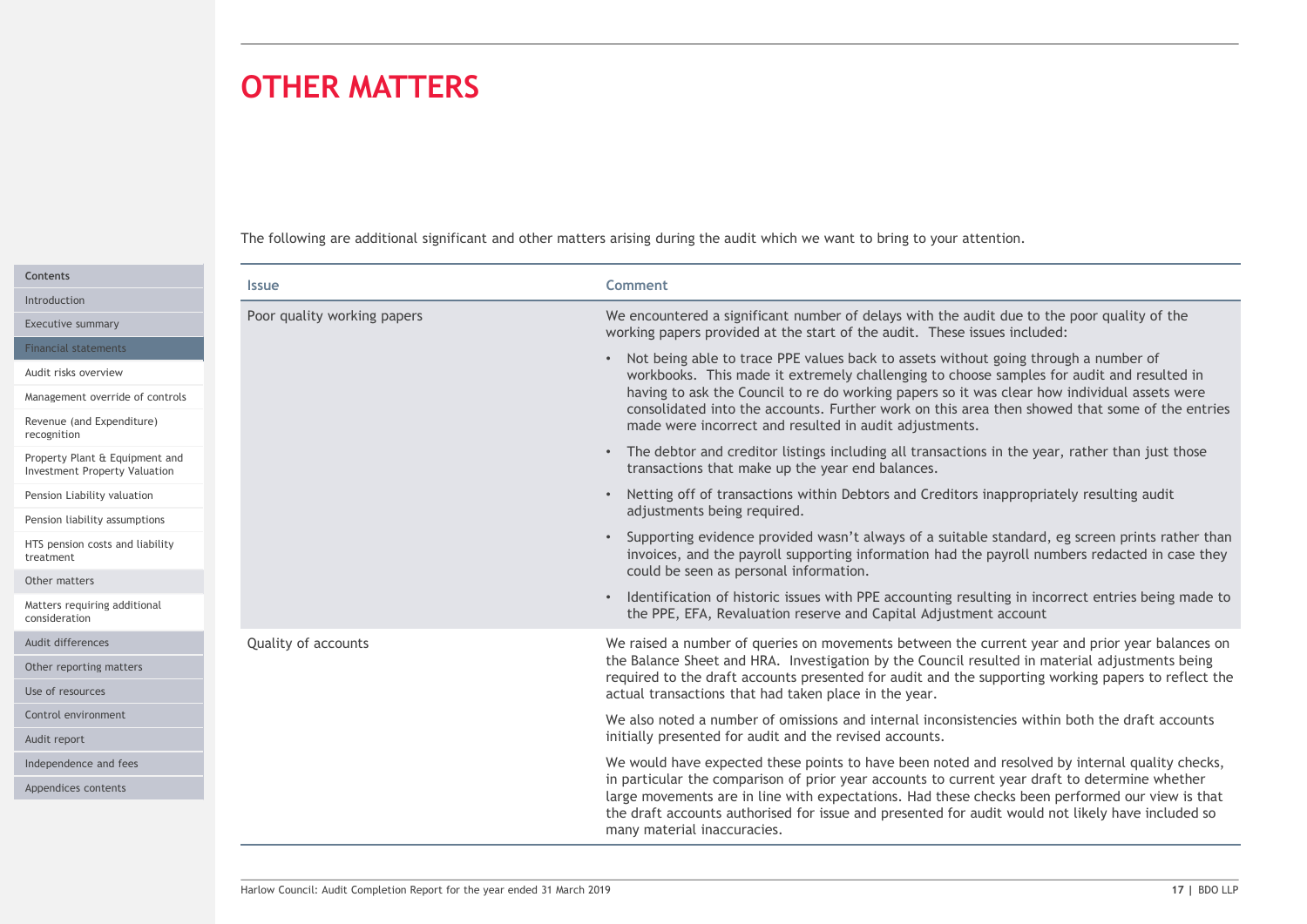# MATTERS REQUIRING ADDITIONAL CONSIDERATION

# Fraud

Whilst the directors have ultimate responsibility for prevention and Introduction detection of fraud, we are required to obtain reasonable assurance that the Executive summary<br>
Financial statements are free from material misstatement, including those consider related principles arising as a result of fraud. Our audit procedures carried out to date have Financial statements **MATTERS REQUIRING ADDITIONAL CONSIDERATI**<br>
Fraud<br>
Whilst the directors have ultimate responsibility for prevention and<br>
detection of fraud, we are required to obtain reasonable assurance that the<br>
frinancial statements ar Audit risks overview<br>are aware of any known, suspected or alleged frauds since we last enquired we identified the f when presenting the Audit Plan on 13 March 2019. Management override of controls

### Laws and regulations

We made enquiries of management regarding compliance with laws and

Pension Liability valuation **Startup and We have not identified any non-compliance with laws and regulations that** could have a material impact on the financial statements from our audit procedures to date.

# Internal audit

We reviewed the audit work of the Council's internal audit function to assist . We did not identify any fraud at a component level. our risk scoping at the planning stage.

# Related parties

Whilst you are responsible for the completeness of the disclosure of related party transactions in the financial statements, we are also required to consider related party transactions in the context of fraud as they may present greater risk for management override or concealment or fraud. **COUNTRIMANUM**<br> **Example 18 Analytical partitis**<br> **Solution** are responsible for the completeness of the disclosure of related<br>
party transactions in the financial statements, we are also required to<br>
consider related part **Related parties**<br>
Whilst you are responsible for the completeness of the disclosure of related<br>
party transactions in the financial statements, we are also required to<br>
consider related party transactions in the context o **Related parties**<br>
Whilst you are responsible for the completeness of the disclosure of related<br>
party transactions in the financial statements, we are also required to<br>
consider related party transactions in the context o

We identified the following significant matters in connection to related parties:

financial year. We would consider it to be best practice for this to be done to ensure that any potential related parties can be easily identified.

Following review of the component auditors' reporting we were satisfied with the quality of their work and can confirm:

- 
- 

# Investment Property Valuation **State and review any correspondence with the relevant authorities. Croup matters** Group matters



# **Contents Contents Contents**

Revenue (and Expenditure) recognition

Property Plant & Equipment and<br>Investment Property Valuation

Pension liability assumptions

HTS pension costs and liability treatment

Other matters

Matters requiring additional consideration

Audit differences

Other reporting matters

Use of resources

Control environment

Audit report

Independence and fees

Appendices contents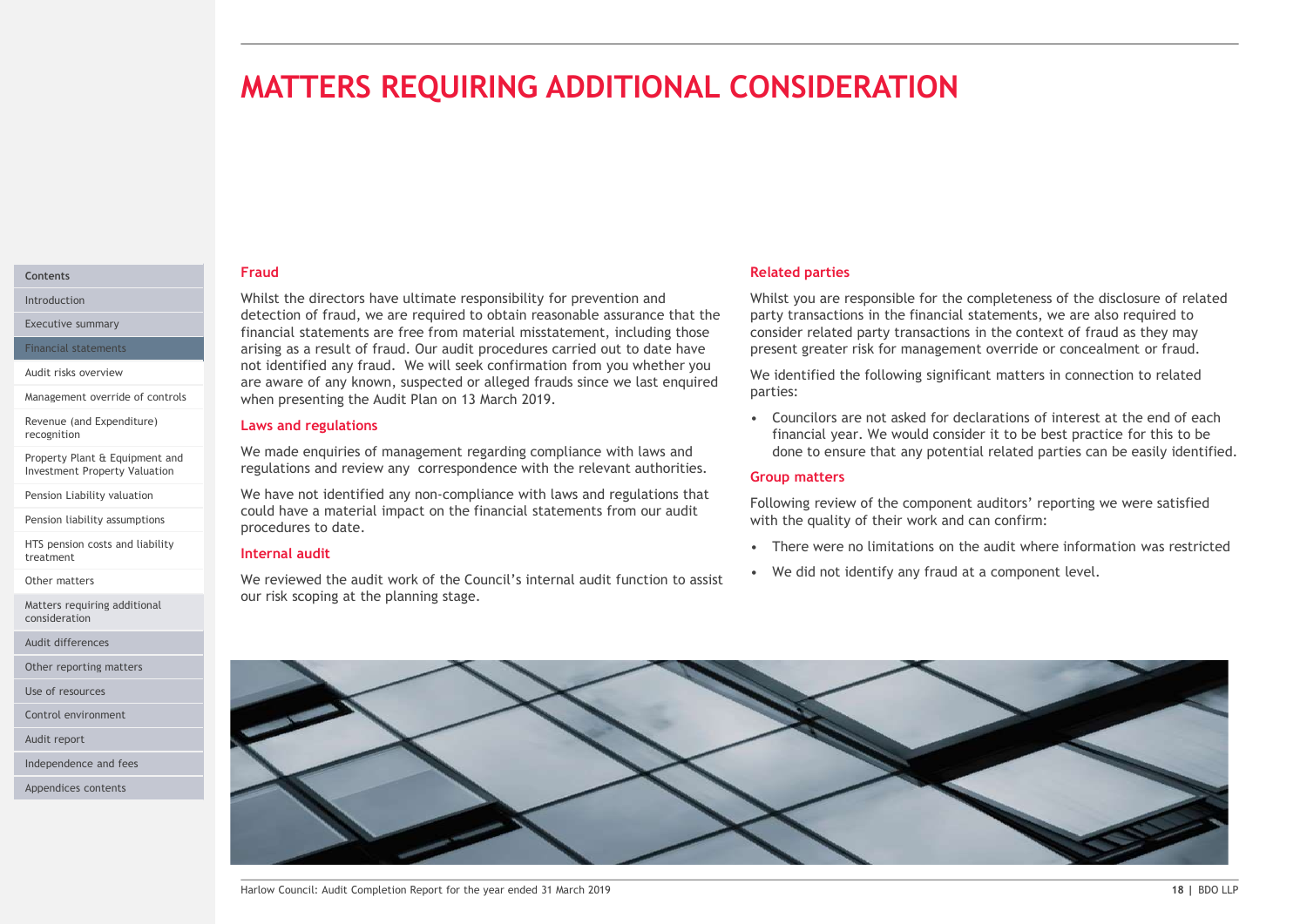# differences

# Audit **UNADJUSTED AUDIT DIFFERENCES: SUMMARY**

Summary for the current year

# Contents

Introduction

Executive summary

Financial statements

### Audit differences

Unadjusted audit differences: summary

Unadjusted audit differences: detail

Unadjusted disclosure omissions and improvements

Adjusted audit differences: summary

Adjusted audit differences: Current year

Adjusted audit differences: Prior year and the state of the state of the state of the state of the state of the state of the state of the state of the state of the state of the state of the state of the state of the state of the state of the state of the s

Adjusted disclosure omissions and improvements

Other reporting matters

Use of resources

Control environment

Audit report

Independence and fees

Appendices contents



We are required to bring to your attention unadjusted differences and we request that you correct them.

We have identified and agreed nine unadjusted audit differences as a result of our work. These would increase the deficit on the provision of services and decrease net assets by £369,000 if adjusted.

The general fund balance would decrease by £369,000 if these audit differences were adjusted.

.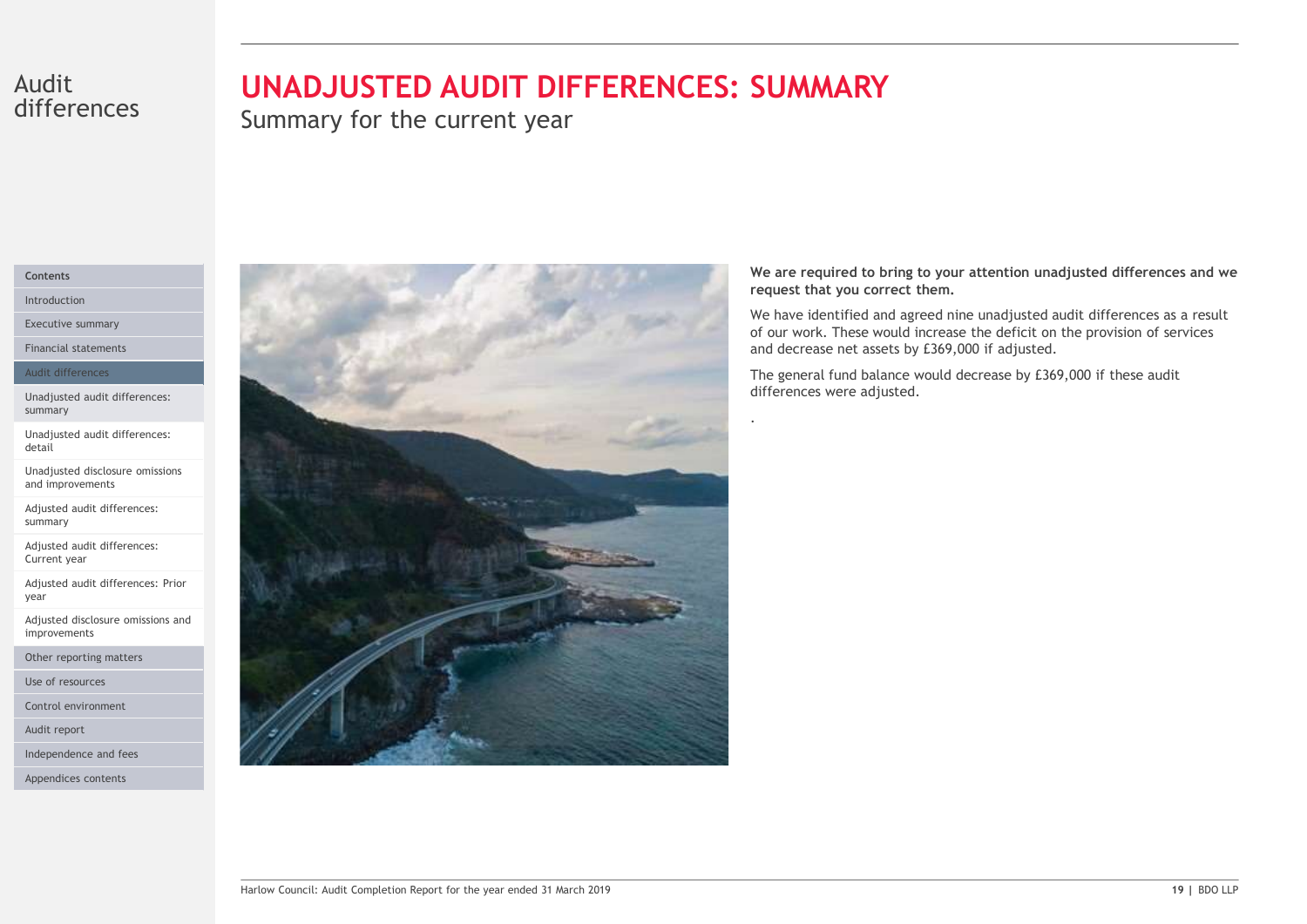| Details for the current year                                                                                                     |                      |                        |               |                                        |               |
|----------------------------------------------------------------------------------------------------------------------------------|----------------------|------------------------|---------------|----------------------------------------|---------------|
|                                                                                                                                  |                      |                        |               |                                        |               |
|                                                                                                                                  |                      |                        |               |                                        |               |
|                                                                                                                                  |                      |                        |               |                                        |               |
|                                                                                                                                  |                      |                        |               |                                        |               |
|                                                                                                                                  |                      |                        |               |                                        |               |
|                                                                                                                                  |                      | Income and expenditure |               | <b>Statement of Financial Position</b> |               |
| <b>Unadjusted audit differences</b>                                                                                              | NET DR/(CR)<br>£'000 | <b>DR</b><br>£'000     | (CR)<br>£'000 | <b>DR</b><br>£'000                     | (CR)<br>£'000 |
| Deficit on the provision of services before unadjusted                                                                           |                      |                        |               |                                        |               |
| audit differences                                                                                                                | 25,006               |                        |               |                                        |               |
| 1: Additional claims information received relating to NNDR                                                                       |                      |                        |               |                                        |               |
| appeals provision calculation                                                                                                    |                      |                        |               |                                        |               |
| DR Collection fund Adjustment account<br>Unadjusted disclosure omissions                                                         |                      |                        |               | 168                                    |               |
| CR Business rates appeals                                                                                                        |                      |                        |               |                                        | (168)         |
| 2: Unsupported Revaluation reserve adjustment                                                                                    |                      |                        |               |                                        |               |
| DR revaluation reserve                                                                                                           |                      |                        |               | 1,187                                  |               |
| Adjusted audit differences: Prior<br>CR Capital Adjustment Account                                                               |                      |                        |               |                                        | (1, 187)      |
| Adjusted disclosure omissions and<br>3: Extrapolated debtors error due to values included in<br>Debtors not being a valid Debtor |                      |                        |               |                                        |               |
| DR Income                                                                                                                        |                      | 233                    |               |                                        |               |
|                                                                                                                                  |                      |                        |               |                                        |               |
|                                                                                                                                  |                      |                        |               | (233)                                  |               |
| CR Debtors                                                                                                                       |                      |                        |               |                                        |               |
| 4: Incorrect treatment of intragroup balances on<br>consolidation                                                                |                      |                        |               |                                        |               |
|                                                                                                                                  |                      |                        |               |                                        |               |
| DR Creditors                                                                                                                     |                      |                        |               | 126                                    |               |
| CR Debtors<br>Impact on provision on services carried forward                                                                    |                      | 233                    |               |                                        | (126)         |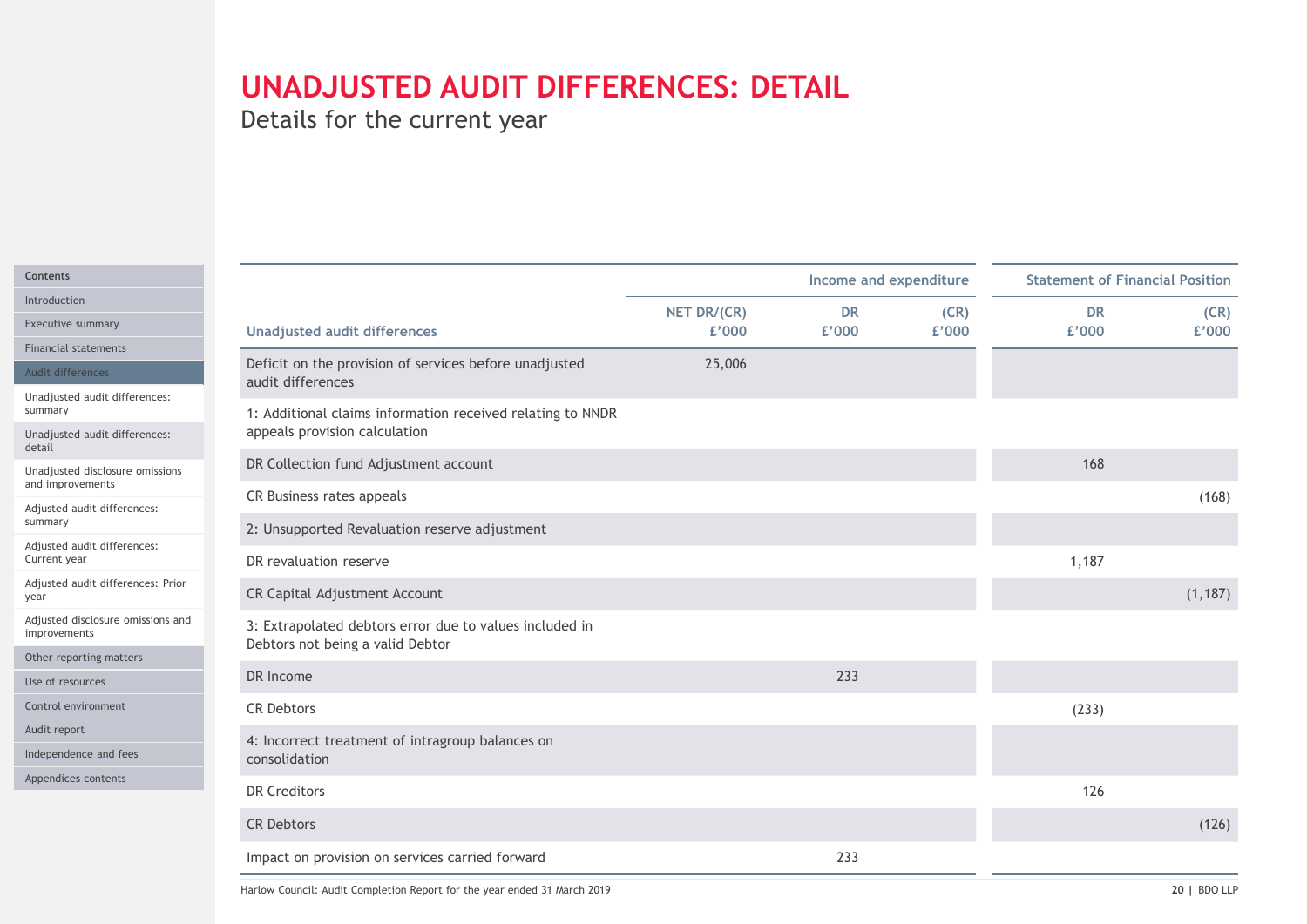|                                                                  | Details for the current year                                                                  | <b>UNADJUSTED AUDIT DIFFERENCES: DETAIL</b> |                        |               |                                        |               |
|------------------------------------------------------------------|-----------------------------------------------------------------------------------------------|---------------------------------------------|------------------------|---------------|----------------------------------------|---------------|
|                                                                  |                                                                                               |                                             |                        |               |                                        |               |
|                                                                  |                                                                                               |                                             | Income and expenditure |               | <b>Statement of Financial Position</b> |               |
|                                                                  | <b>Unadjusted audit differences</b>                                                           | NET DR/(CR)<br>£'000                        | <b>DR</b><br>£'000     | (CR)<br>£'000 | <b>DR</b><br>£'000                     | (CR)<br>£'000 |
|                                                                  | Impact on provision on services brought forward                                               | 233                                         |                        |               |                                        |               |
|                                                                  | 5: Debtors more than 6 years old, irrecoverable under<br>statute, not provided for in 2018/19 |                                             |                        |               |                                        |               |
|                                                                  | DR Income                                                                                     |                                             | 91                     |               |                                        |               |
| Unadjusted audit differences:                                    | <b>CR Debtors</b>                                                                             |                                             |                        |               |                                        | (91)          |
| Unadjusted audit differences:                                    | 6: HRA Valuation - Unexplained difference between                                             |                                             |                        |               |                                        |               |
| Unadjusted disclosure omissions                                  | Working Paper and Accounts                                                                    |                                             |                        |               |                                        |               |
| Adjusted audit differences:                                      | DR PPE - HRA valuation                                                                        |                                             |                        |               | 57                                     |               |
|                                                                  | <b>CR Revaluation reserve</b>                                                                 |                                             |                        |               |                                        | (57)          |
| Adjusted audit differences:<br>Adjusted audit differences: Prior | 7: Estimated decrease in value of PPE not revalued in the<br>year.                            |                                             |                        |               |                                        |               |
| Adjusted disclosure omissions and                                | DR Revaluation reserve                                                                        |                                             |                        |               | 401                                    |               |
|                                                                  | CR PPE Valuation                                                                              |                                             |                        |               |                                        | (401)         |
|                                                                  |                                                                                               |                                             |                        |               |                                        |               |
|                                                                  | 8: Property incorrectly classified as Investment property                                     |                                             |                        |               |                                        |               |
|                                                                  | DR Other land and buildings                                                                   |                                             |                        |               | 46                                     |               |
|                                                                  | CR Investment properties                                                                      |                                             |                        |               |                                        | (46)          |
|                                                                  | Impact on provision on services carried forward                                               | 324                                         |                        |               |                                        |               |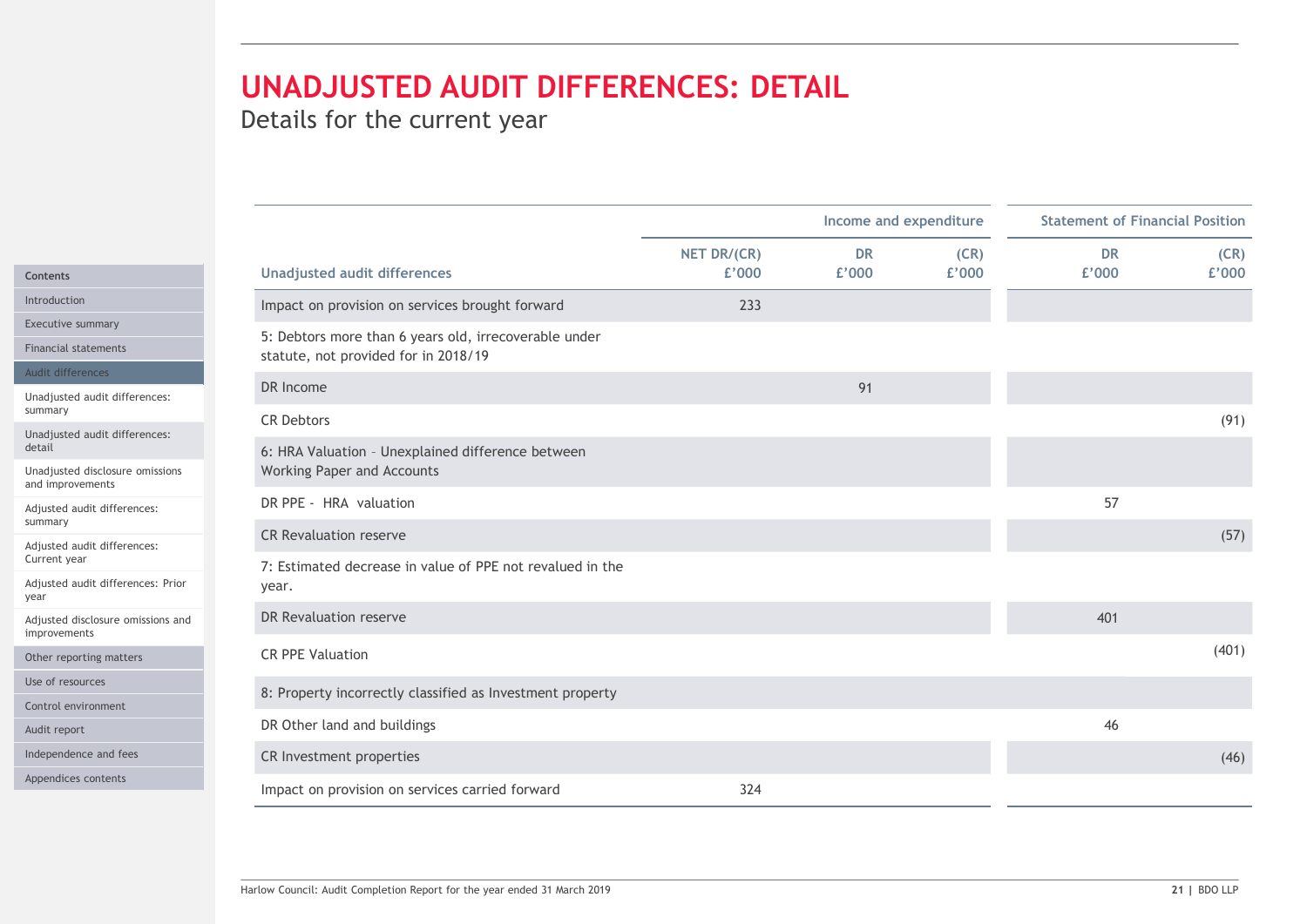|                                                     |                                                                                                                |                     |                             | UNADJUSTED AUDIT DIFFERENCES: DETAIL |       |           |                                        |  |  |
|-----------------------------------------------------|----------------------------------------------------------------------------------------------------------------|---------------------|-----------------------------|--------------------------------------|-------|-----------|----------------------------------------|--|--|
|                                                     |                                                                                                                |                     |                             | Income and expenditure               |       |           | <b>Statement of Financial Position</b> |  |  |
|                                                     |                                                                                                                |                     | NET DR/(CR)                 | <b>DR</b>                            | (CR)  | <b>DR</b> | (CR)                                   |  |  |
| Introduction                                        | <b>Unadjusted audit differences</b>                                                                            |                     | £'000                       | £'000                                | £'000 | £'000     | £'000                                  |  |  |
| Executive summary                                   | Impact on provision on services brought forward                                                                |                     | 324                         |                                      |       |           |                                        |  |  |
| <b>Financial statements</b>                         |                                                                                                                |                     |                             |                                      |       |           |                                        |  |  |
| Audit differences                                   | 9: Extrapolated error relating to repairs and maintenance<br>costs being incorrectly recorded as PPE additions |                     |                             |                                      |       |           |                                        |  |  |
| Unadjusted audit differences:                       |                                                                                                                |                     |                             |                                      |       |           |                                        |  |  |
| Unadjusted audit differences:                       | DR Repairs and Maintenance                                                                                     |                     |                             | 45                                   |       |           |                                        |  |  |
| detail                                              | <b>CR PPE Additions</b>                                                                                        |                     |                             |                                      |       |           | (45)                                   |  |  |
| Unadjusted disclosure omissions<br>and improvements | Total adjustment to deficit on provision of services                                                           |                     | 369                         |                                      |       |           |                                        |  |  |
| Adjusted audit differences:                         | Deficit on the provision of services if above issues adjusted                                                  |                     | 25,498                      |                                      |       |           |                                        |  |  |
| Adjusted audit differences:<br>Current year         |                                                                                                                |                     |                             |                                      |       |           |                                        |  |  |
| Adjusted audit differences: Prior                   |                                                                                                                | <b>General Fund</b> |                             |                                      |       |           |                                        |  |  |
| Adjusted disclosure omissions and<br>improvements   | Impact on the General Fund balance and HRA<br>balance                                                          | balance<br>£'000    | <b>HRA balance</b><br>£'000 |                                      |       |           |                                        |  |  |
| Other reporting matters                             | Balance before unadjusted audit differences                                                                    | 4,488               | 13,731                      |                                      |       |           |                                        |  |  |
| Use of resources                                    | Impact on deficit on the provision of services                                                                 | (369)               |                             | 0                                    |       |           |                                        |  |  |
| Control environment                                 | above                                                                                                          |                     |                             |                                      |       |           |                                        |  |  |
| Audit report                                        | Adjustments that would be reversed from the                                                                    | $\overline{0}$      |                             | $\overline{0}$                       |       |           |                                        |  |  |
| Independence and fees                               | General Fund and HRA balance through the                                                                       |                     |                             |                                      |       |           |                                        |  |  |
| Appendices contents                                 | Movement in Reserves Statement                                                                                 |                     |                             |                                      |       |           |                                        |  |  |
|                                                     | Balances after the above adjustments                                                                           | 4,119               | 13,731                      |                                      |       |           |                                        |  |  |

| Financial statements                                          | 9: Extrapolated error relating to repairs and maintenance     |                     |                    |    |      |
|---------------------------------------------------------------|---------------------------------------------------------------|---------------------|--------------------|----|------|
| Audit differences<br>Unadjusted audit differences:<br>summary |                                                               |                     |                    |    |      |
|                                                               | costs being incorrectly recorded as PPE additions             |                     |                    |    |      |
|                                                               | DR Repairs and Maintenance                                    |                     |                    | 45 |      |
| Unadjusted audit differences:<br>detail                       |                                                               |                     |                    |    |      |
| Unadjusted disclosure omissions                               | <b>CR PPE Additions</b>                                       |                     |                    |    | (45) |
| and improvements                                              | Total adjustment to deficit on provision of services          |                     | 369                |    |      |
| Adjusted audit differences:<br>summary                        | Deficit on the provision of services if above issues adjusted |                     | 25,498             |    |      |
| Adjusted audit differences:<br>Current year                   |                                                               |                     |                    |    |      |
| Adjusted audit differences: Prior                             |                                                               | <b>General Fund</b> |                    |    |      |
| year                                                          | Impact on the General Fund balance and HRA                    | balance             | <b>HRA balance</b> |    |      |
| Adjusted disclosure omissions and<br>improvements             | balance                                                       | £'000               | £'000              |    |      |
| Other reporting matters                                       | Balance before unadjusted audit differences                   | 4,488               | 13,731             |    |      |
| Use of resources                                              | Impact on deficit on the provision of services                | (369)               | $\overline{0}$     |    |      |
| Control environment                                           | above                                                         |                     |                    |    |      |
| Audit report                                                  | Adjustments that would be reversed from the                   | $\overline{0}$      | $\Omega$           |    |      |
| Independence and fees                                         | General Fund and HRA balance through the                      |                     |                    |    |      |
| Appendices contents                                           | Movement in Reserves Statement                                |                     |                    |    |      |
|                                                               | Balances after the above adjustments                          | 4,119               | 13,731             |    |      |
|                                                               |                                                               |                     |                    |    |      |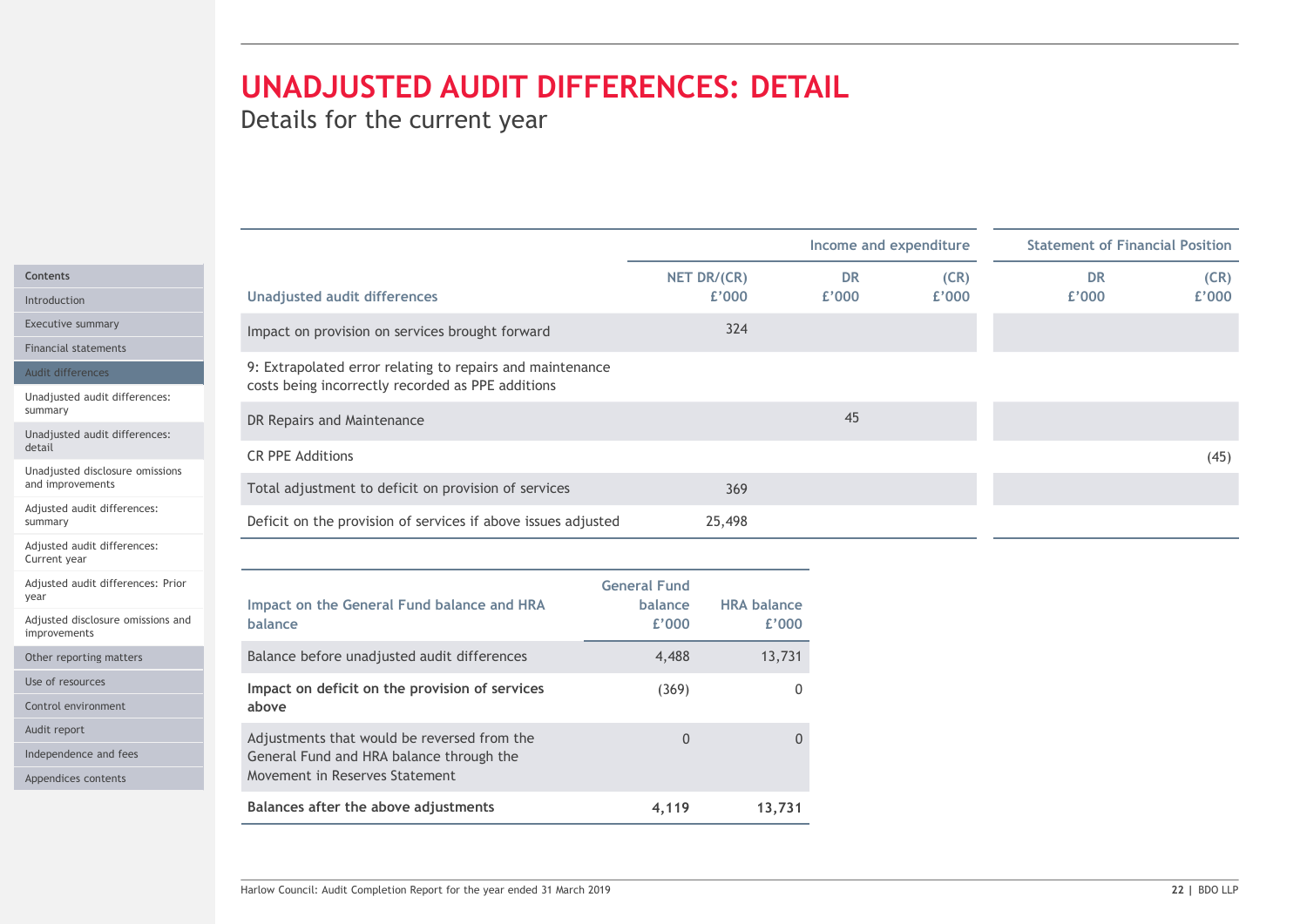|                                                                        | Details for the Prior year                                 | <b>UNADJUSTED AUDIT DIFFERENCES: DETAIL</b> |                        |               |                                        |               |
|------------------------------------------------------------------------|------------------------------------------------------------|---------------------------------------------|------------------------|---------------|----------------------------------------|---------------|
|                                                                        |                                                            |                                             |                        |               |                                        |               |
|                                                                        |                                                            |                                             | Income and expenditure |               | <b>Statement of Financial Position</b> |               |
|                                                                        | <b>Unadjusted audit differences</b>                        | NET DR/(CR)<br>£'000                        | <b>DR</b><br>£'000     | (CR)<br>£'000 | <b>DR</b><br>£'000                     | (CR)<br>£'000 |
|                                                                        | 1: Correction of impairment reversal incorrectly posted to |                                             |                        |               |                                        |               |
| Unadjusted audit differences:                                          | Revaluation reserve and not CIES                           |                                             |                        |               |                                        |               |
| Unadjusted audit differences:                                          | DR Revaluation reserve                                     |                                             |                        |               | 1,916                                  |               |
|                                                                        | <b>CR CIES Reserves</b>                                    |                                             |                        |               |                                        | (1, 916)      |
| Unadjusted disclosure omissions                                        |                                                            |                                             |                        |               |                                        |               |
| Adjusted audit differences:                                            |                                                            |                                             |                        |               |                                        |               |
| Adjusted audit differences:                                            |                                                            |                                             |                        |               |                                        |               |
|                                                                        |                                                            |                                             |                        |               |                                        |               |
|                                                                        |                                                            |                                             |                        |               |                                        |               |
| Adjusted audit differences: Prior<br>Adjusted disclosure omissions and |                                                            |                                             |                        |               |                                        |               |
|                                                                        |                                                            |                                             |                        |               |                                        |               |
|                                                                        |                                                            |                                             |                        |               |                                        |               |
|                                                                        |                                                            |                                             |                        |               |                                        |               |
|                                                                        |                                                            |                                             |                        |               |                                        |               |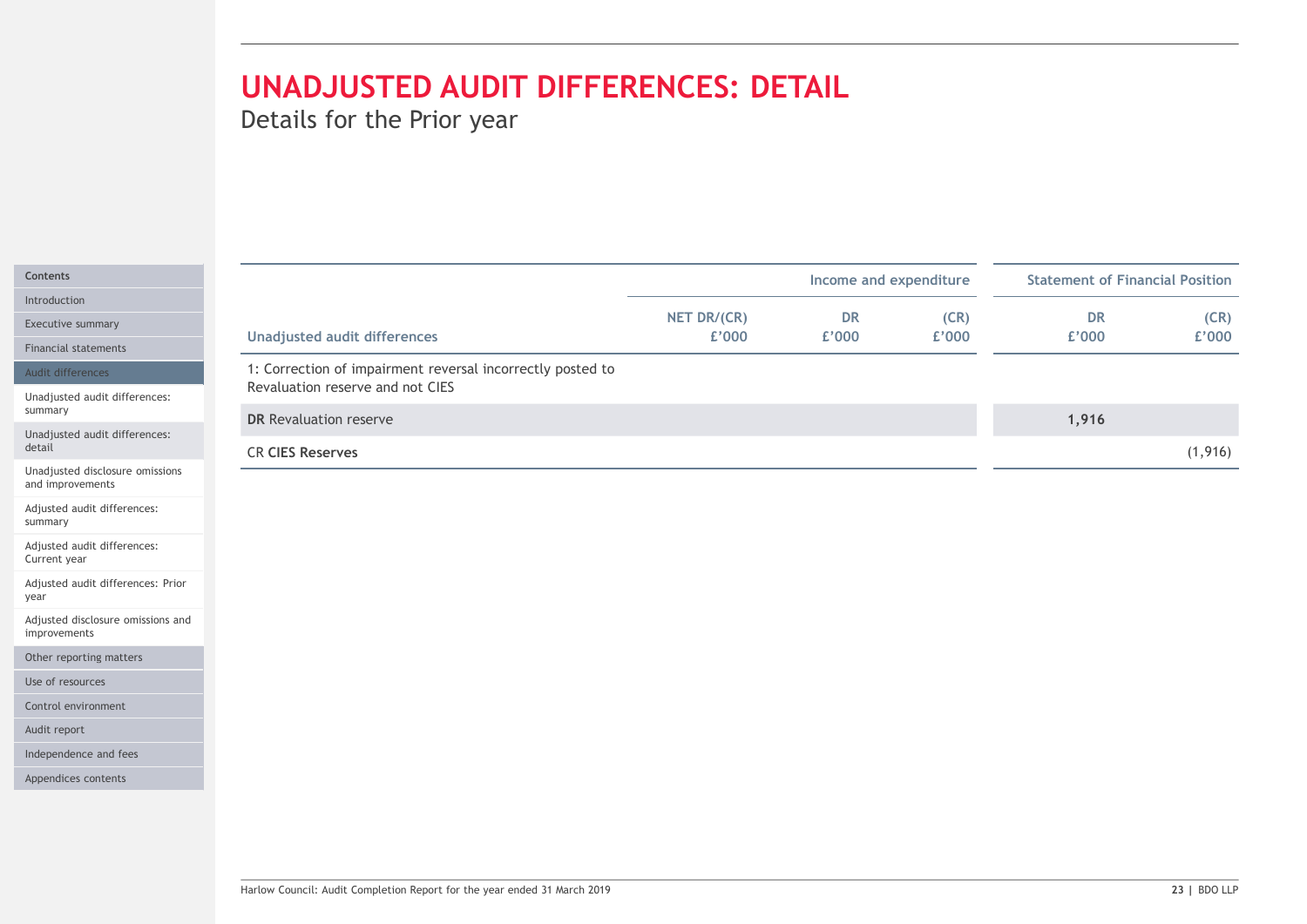# UNADJUSTED DISCLOSURE OMISSIONS AND IMPROVEMENTS.<br>Disclosure omissions and improvements<br>we are required to bring to your attention other financial reporting<br>matters that the Audit and Standards Committee is required to con UNADJUSTED DISCLOSURE OMISSIONS AND IMPROVEMENTS

Disclosure omissions and improvements

# Introduction

Executive summary

### Audit differences

detail

and improvements

Adjusted audit differences:

Current year

Adjusted audit differences: Prior year and the state of the state of the state of the state of the state of the state of the state of the state of the state of the state of the state of the state of the state of the state of the state of the state of the s

Adjusted disclosure omissions and improvements

Other reporting matters

Use of resources

Control environment

Audit report

Independence and fees

Appendices contents

### We are required to bring to your attention other financial reporting Contents **Contents Contents Contents Contents Contents Contents Contents Contents Contents Contents Contents Contents Contents Contents Contents Contents Contents Contents Contents Con**

The following unadjusted disclosure matters were noted:

- the reversed charge for depreciation and impairment in the Capital Adjustment Account disclosure. Financial statements **Exercise 2018** • The Deprecation and impairments loss charge in note 6 does not agree to
- **UNADJUSTED DISCLOSURE OMISSIONS AND IN**<br>Disclosure omissions and improvements<br>we are required to bring to your attention other financial reporting<br>matters that the Audit and Standards Committee is required to consider.<br>Th • The figure of the 'reversal of revaluation in the Capital Adjustment Coversions and the surplusters that the Audit and Standards Committee is required to consider.<br>The following unadjusted disclosure matters were noted: summary<br>
of deficit on the provision of services in relation to capital expenditure' **NADJUSTED DISCLOSURE OMISSIONS AND IMPROVEMENTS**<br>sclosure omissions and improvements<br>term the dust and standards Committee is required to consider.<br>for figure and the dust and standards committee is required to consider.<br> £1.317 million in 2018/19 and £1.277 million in 2017/18 **UNADJUSTED DISCLOSURE OMISSIONS AND**<br>
Disclosure omissions and improvements<br>
we are required to bring to your attention other financial reporting<br>
The following unadjusted disclosure matters were noted:<br>
The Expectation **We are required to bring to your attention other financial reporting<br>
matters that the Audit and Standards Committee is required to consider.**<br>The following unadjusted disclosure matters were noted:<br>
• The Deprecation an Unadjusted audit differences:<br>
• The figure for the 'reversal of revaluation losses included in the surplus Unadjusted audit differences: does not agree to adjustment in the Capital Adjustment Account by
- MIRS does not agree to the Comprehensive Income and Expenditure Statement and HRA Income and Expenditure Statement by £109,000 in summary 2018/19 and £136,000 in 2017/18. Unadjusted disclosure omissions <br>
In Amount for the 'surplus or deficit on the provision of services' in the
- MRS does not agree to the Comprehensive Income and Expenditure<br>
Statement and HRA Income and Expenditure Statement by £109,000 in<br>
2018/19 and {136,000 in 2017/18.<br>
There are also a number of trivial variances between diff the accounts in both years that would be expected to agree in a well prepared set of financial statements. Adjusted audit differences:<br>Current uses are at the street are also a number of trivial variances between difference areas of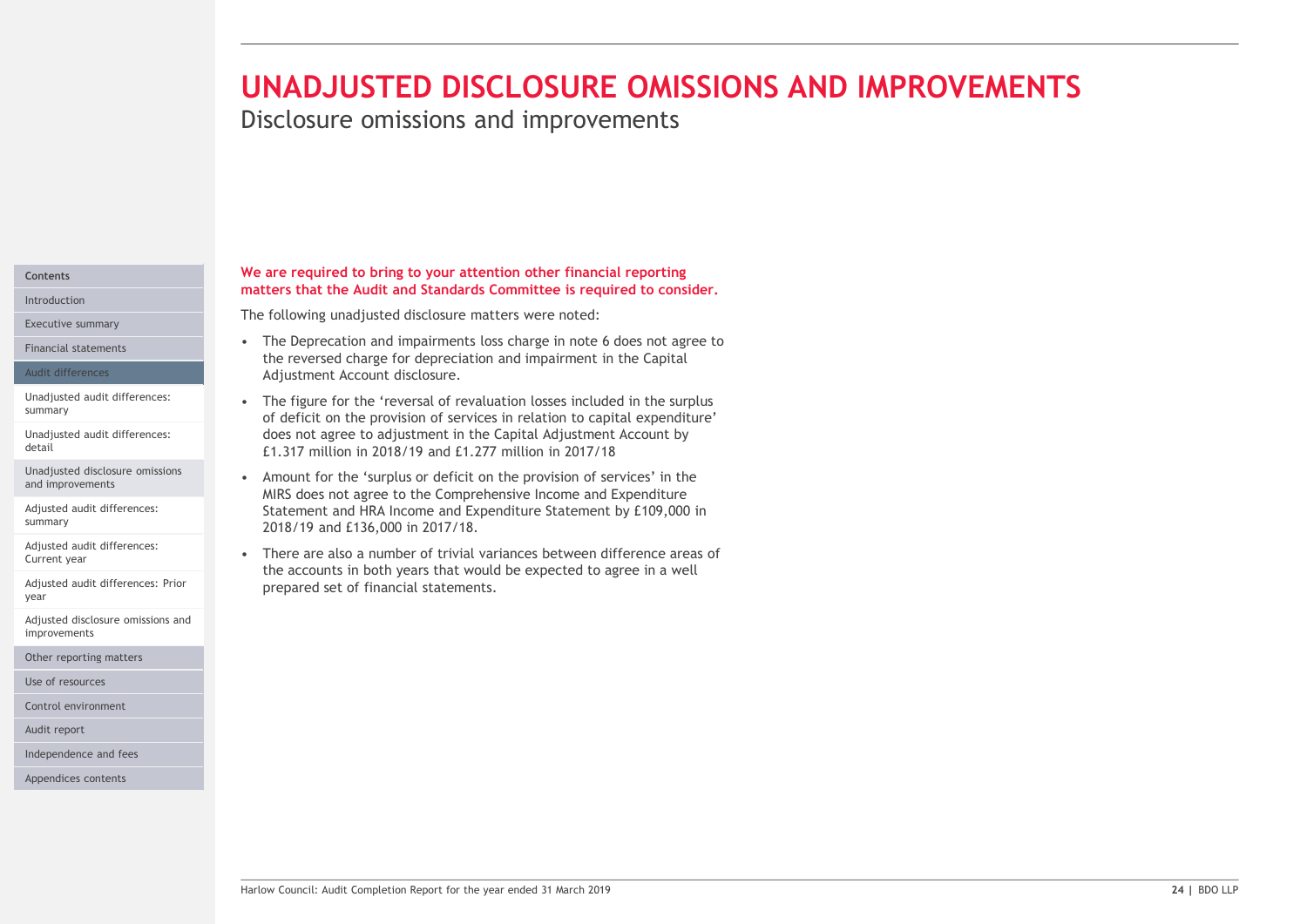# ADJUSTED AUDIT DIFFERENCES: SUMMARY

Summary for the current year

# Contents

Introduction Executive summary

Financial statements

### Audit differences

Unadjusted audit differences: summary

Unadjusted audit differences: detail

Unadjusted disclosure omissions and improvements

Adjusted audit differences: summary

Adjusted audit differences: Current year

Adjusted audit differences: Prior year and the state of the state of the state of the state of the state of the state of the state of the state of the state of the state of the state of the state of the state of the state of the state of the state of the s

Adjusted disclosure omissions and improvements

Other reporting matters

Use of resources

Control environment

Audit report

Independence and fees

Appendices contents



There are 13 in year audit differences identified by our audit work that **WAARY**<br>There are 13 in year audit differences identified by our audit work that<br>were adjusted by management. This decreased the draft deficit on the<br>provision of services by £1.319 million and decreased net assets by £401 provision of services by £1.319 million and decreased net assets by £401,000. There was no impact on the general fund balance as the impact of the adjustment were removed via the adjustments between accounting basis and Funding basis under regulation in the movement in reserves statement. **There are 13 in year audit differences identified by our audit work that were adjusted by mangement. This decreased the dark deficit on the provision of services by £1.319 million and decreased net assets by £401,000. The** 

In addition management also identified that they wished to move £1.7 million from the general fund to earmarked reserves as part of their year end financial management process, however this was not included in the reserves

Six errors relating to the prior year have also been identified during the course of the audit and have been adjusted. Four of these are material and in line with the requirements of ISA 710 we request that the Committee reports these to the predecessor auditors. The remaining two are immaterial but when combined with the unadjusted error on page 23 would have exceeded materiality and therefore the Council chose to adjust two so the unadjusted errors would not be exceed our materiality level.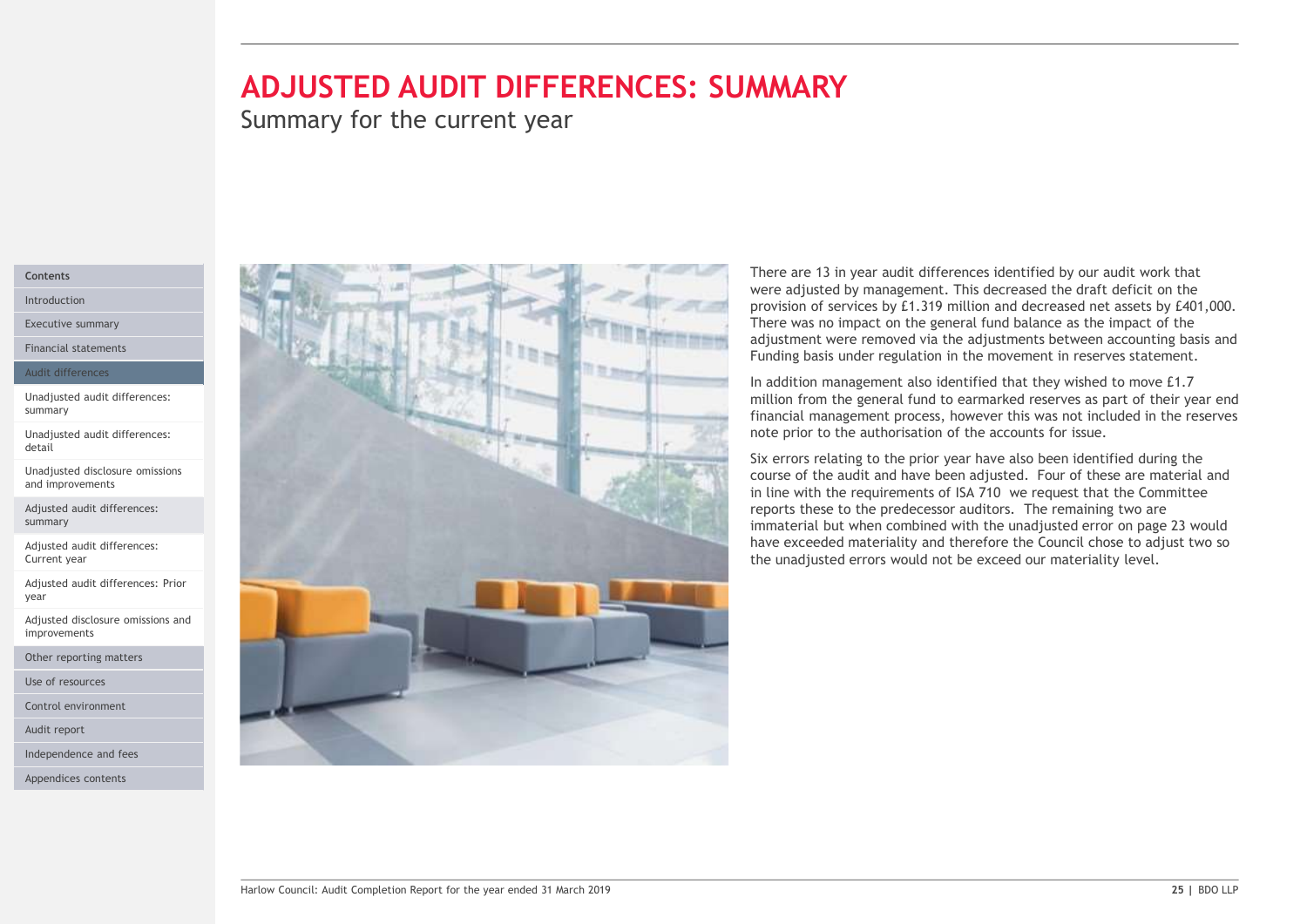|                                                                          |                                                                 |                      | Income and expenditure |               | <b>Statement of Financial Position</b> |               |
|--------------------------------------------------------------------------|-----------------------------------------------------------------|----------------------|------------------------|---------------|----------------------------------------|---------------|
|                                                                          | <b>Adjusted audit differences</b>                               | NET DR/(CR)<br>£'000 | <b>DR</b><br>£'000     | (CR)<br>£'000 | <b>DR</b><br>£'000                     | (CR)<br>£'000 |
|                                                                          | Deficit on the provision of services before adjustments         | 24,225               |                        |               |                                        |               |
| Introduction                                                             | 1: Grossing up errors between Debtors and Creditors             |                      |                        |               |                                        |               |
| Executive summary                                                        |                                                                 |                      |                        |               |                                        |               |
| <b>DR Creditors</b><br><b>Financial statements</b>                       |                                                                 |                      |                        |               | 3,109                                  |               |
| Audit differences<br><b>CR Debtors</b><br>Unadjusted audit differences:  |                                                                 |                      |                        |               |                                        | (3, 109)      |
|                                                                          | 2: Pension - McCloud adjustment                                 |                      |                        |               |                                        |               |
| Unadjusted audit differences:<br>DR Cost of Services                     |                                                                 |                      | 1,052                  |               |                                        |               |
| Unadjusted disclosure omissions<br>and improvements                      | <b>CR Pensions Liability</b>                                    |                      |                        |               |                                        | (1,052)       |
| Adjusted audit differences:                                              | 3: Movement to Earmarked reserves                               |                      |                        |               |                                        |               |
| Adjusted audit differences:<br>Current year                              | DR General Fund reserves                                        |                      |                        |               | 1,700                                  |               |
| Adjusted audit differences: Prior                                        | CR Earmarked reserves                                           |                      |                        |               |                                        | (1,700)       |
| Adjusted disclosure omissions and<br>an unusable reserve<br>improvements | 4: Group Accounts HTS pension reserve incorrectly classified as |                      |                        |               |                                        |               |
| DR Useable reserves<br>Other reporting matters                           |                                                                 |                      |                        |               | 13,174                                 |               |
| Use of resources                                                         | CR Unusable reserve                                             |                      |                        |               |                                        | (13, 174)     |
| Control environment                                                      |                                                                 |                      |                        |               |                                        |               |
| Audit report                                                             | Adjusted audit differences carried forward                      |                      | 1,052                  |               |                                        |               |
| Independence and fees                                                    |                                                                 |                      |                        |               |                                        |               |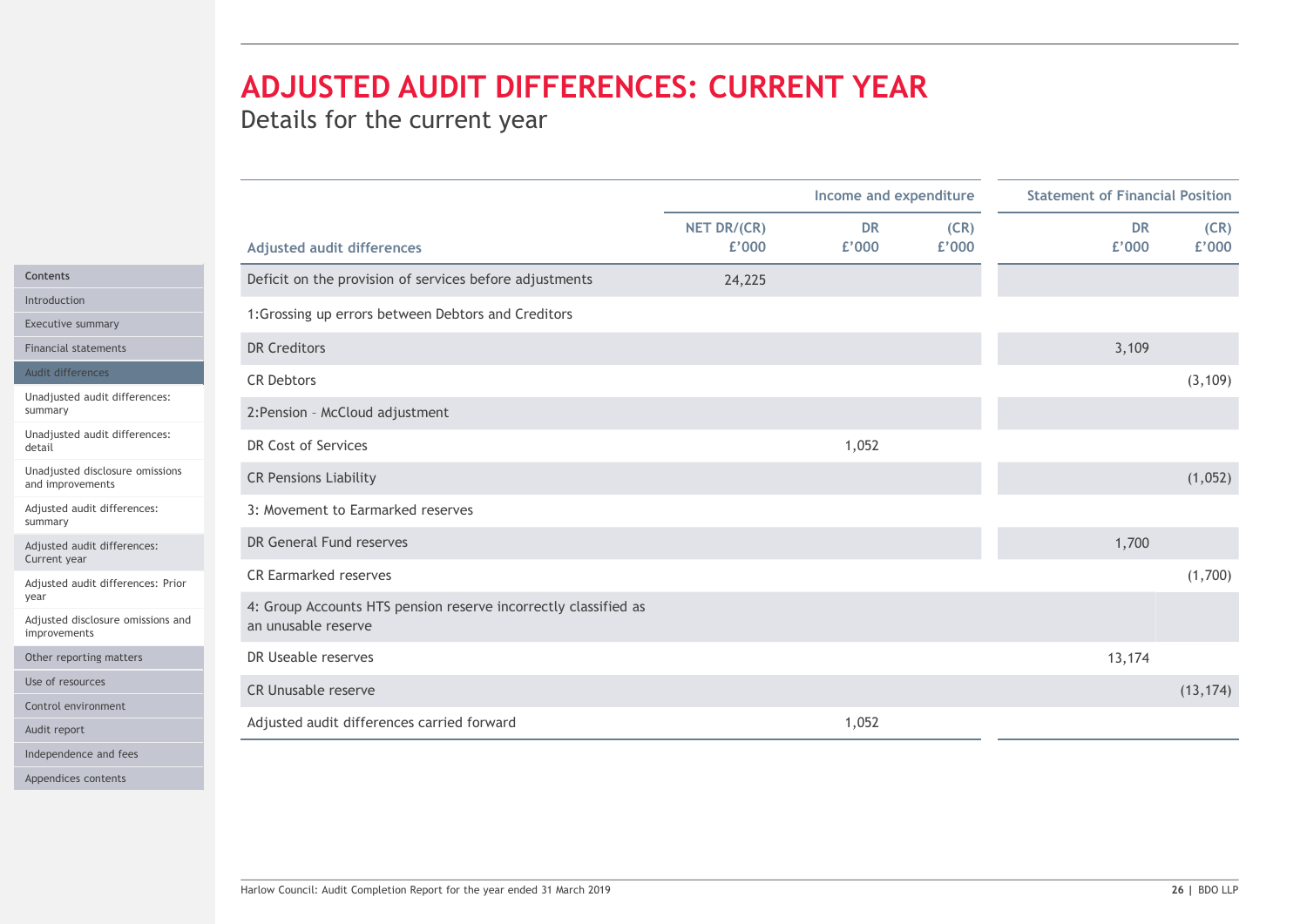|                                                     | ADJUSTED AUDIT DIFFERENCES: CURRENT YEAR                                                       |             |                        |          |                                        |       |
|-----------------------------------------------------|------------------------------------------------------------------------------------------------|-------------|------------------------|----------|----------------------------------------|-------|
|                                                     |                                                                                                |             |                        |          |                                        |       |
|                                                     |                                                                                                |             |                        |          |                                        |       |
|                                                     | Details for the current year                                                                   |             |                        |          |                                        |       |
|                                                     |                                                                                                |             | Income and expenditure |          | <b>Statement of Financial Position</b> |       |
|                                                     |                                                                                                | NET DR/(CR) | <b>DR</b>              | (CR)     | <b>DR</b>                              | (CR)  |
|                                                     | <b>Adjusted audit differences</b>                                                              | £'000       | £'000                  | £'000    | £'000                                  | £'000 |
| Contents                                            | Adjusted audit differences brought forward                                                     |             | 1,502                  |          |                                        |       |
| Introduction<br>Executive summary                   | 5: Misclassification of Grants received in advance as Creditors                                |             |                        |          |                                        |       |
| <b>Financial statements</b>                         | <b>DR Creditors</b>                                                                            |             |                        |          | 981                                    |       |
| Audit differences                                   | CR Grants received in advance                                                                  |             |                        |          |                                        | 981   |
| Unadjusted audit differences:<br>summary            | 6: Misclassification of expenditure within the HRA                                             |             |                        |          |                                        |       |
| Unadjusted audit differences:                       |                                                                                                |             |                        |          |                                        |       |
|                                                     | DR Supervision and Management                                                                  |             | 5,818                  |          |                                        |       |
| Unadjusted disclosure omissions<br>and improvements | CR Loss on sale of HRA assets                                                                  |             |                        | (5,818)  |                                        |       |
| Adjusted audit differences:<br>summary              | 7: Correction of impairment reversal incorrectly posted to<br>Revaluation reserve and not CIES |             |                        |          |                                        |       |
| Adjusted audit differences:<br>Current year         | DR Revaluation reserve                                                                         |             |                        |          | 416                                    |       |
| Adjusted audit differences:<br>Current year         | CR Impairments charged to Cost of Service                                                      |             |                        | (416)    |                                        |       |
| Adjusted audit differences: Prior                   | 8: Reversing revaluation increase incorrectly recognised on Asset<br><b>Under Construction</b> |             |                        |          |                                        |       |
| Adjusted disclosure omissions and<br>improvements   | DR: Revaluation increase                                                                       |             |                        |          | 875                                    |       |
| Other reporting matters                             |                                                                                                |             |                        |          |                                        |       |
| Use of resources                                    | CR: Assets under construction                                                                  |             |                        |          |                                        | (875) |
| Control environment                                 | 9: Reclassification of impairments losses incorrectly charged to<br><b>CIES</b>                |             |                        |          |                                        |       |
| Audit report                                        | DR: Revaluation reserve                                                                        |             |                        |          | 937                                    |       |
| Independence and fees<br>Appendices contents        |                                                                                                |             |                        |          |                                        |       |
|                                                     | CR: Impairments charged to Cost of Service                                                     |             |                        | (937)    |                                        |       |
|                                                     | Adjusted audit differences carried forward                                                     |             | 7,320                  | (7, 171) |                                        |       |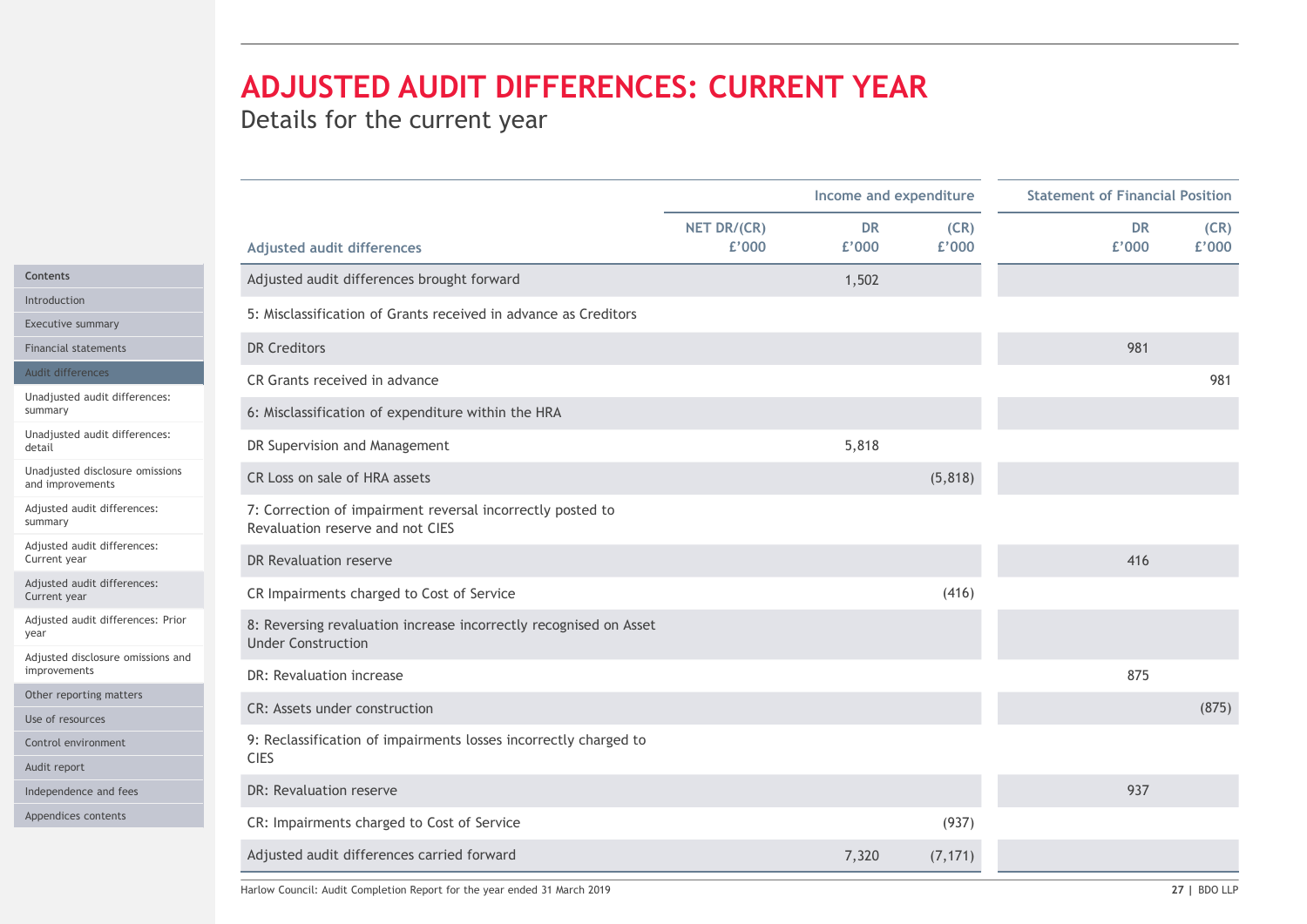|                                                 |                                                                        |             | Income and expenditure |          | <b>Statement of Financial Position</b> |
|-------------------------------------------------|------------------------------------------------------------------------|-------------|------------------------|----------|----------------------------------------|
|                                                 |                                                                        | NET DR/(CR) | <b>DR</b>              | (CR)     | (CR)<br><b>DR</b>                      |
|                                                 | <b>Adjusted audit differences</b>                                      | £'000       | £'000                  | £'000    | £'000<br>£'000                         |
|                                                 | Adjusted audit differences brought forward                             |             | 7,320                  | (7, 171) |                                        |
| Introduction<br>Executive summary               | 10 Correction of Building misclassification                            |             |                        |          |                                        |
| <b>Financial statements</b>                     | DR: Other land and buildings                                           |             |                        |          | 130                                    |
| Audit differences                               | CR: Assets under Construction                                          |             |                        |          |                                        |
| Unadjusted audit differences:<br>summary        |                                                                        |             |                        |          | (130)                                  |
| Unadjusted audit differences:                   | 11: Amending incorrect accounting treatment for receipts in<br>advance |             |                        |          |                                        |
| Unadjusted disclosure omissions                 | <b>DR Creditors</b>                                                    |             |                        |          | 2,526                                  |
| and improvements<br>Adjusted audit differences: | <b>CR Debtors</b>                                                      |             |                        |          | (2, 526)                               |
| summary                                         | 12: Reversing incorrect Enterprise Zone land entry                     |             |                        |          |                                        |
| Adjusted audit differences:<br>Current year     | DR: Surplus on revaluation                                             |             |                        |          | 10,684                                 |
| Adjusted audit differences: Prior               |                                                                        |             |                        |          | 10,684                                 |
| Adjusted disclosure omissions and               | DR: MIRS: Other Comprehensive income and expenditure                   |             |                        |          |                                        |
| improvements                                    | CR: PPE Other land and Buildings                                       |             |                        |          | (10, 684)                              |
| Other reporting matters                         | CR: Capital adjustment account                                         |             |                        |          | (10, 864)                              |
| Use of resources                                | Adjusted audit differences carried forward                             |             | 7,320                  | (7, 171) |                                        |
| Control environment                             |                                                                        |             |                        |          |                                        |
| Independence and fees                           |                                                                        |             |                        |          |                                        |
|                                                 |                                                                        |             |                        |          |                                        |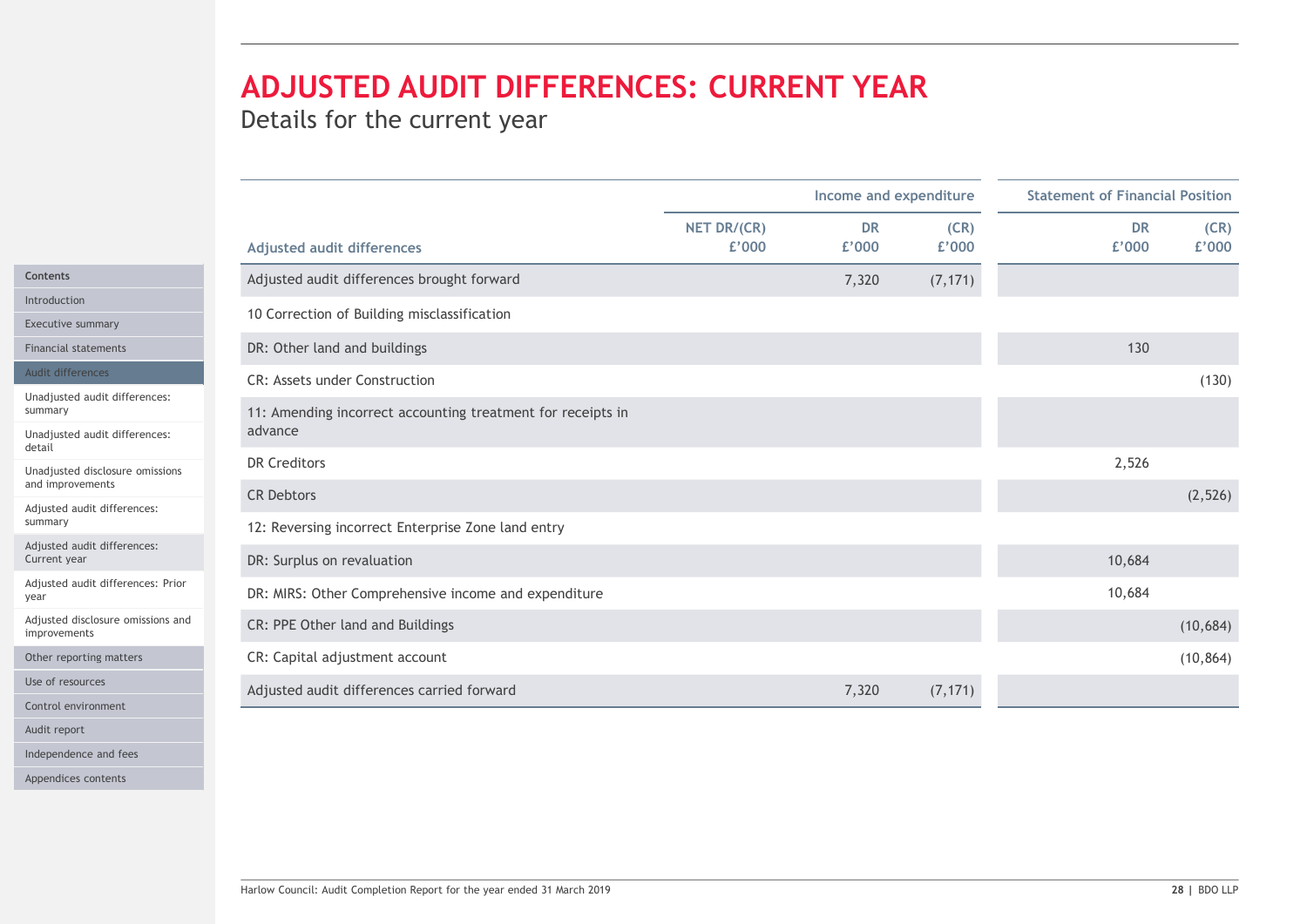|                                                     | Details for the current year                                                                            |                      | <b>ADJUSTED AUDIT DIFFERENCES: CURRENT YEAR</b> |               |                                        |               |
|-----------------------------------------------------|---------------------------------------------------------------------------------------------------------|----------------------|-------------------------------------------------|---------------|----------------------------------------|---------------|
|                                                     |                                                                                                         |                      | Income and expenditure                          |               | <b>Statement of Financial Position</b> |               |
|                                                     | <b>Adjusted audit differences</b>                                                                       | NET DR/(CR)<br>£'000 | <b>DR</b><br>£'000                              | (CR)<br>£'000 | DR<br>£'000                            | (CR)<br>£'000 |
|                                                     | Adjusted audit differences brought forward                                                              |                      | 7,320                                           | (7, 171)      |                                        |               |
|                                                     | 13: Updated IAS19 figures for the removal of HTS pension entries                                        |                      |                                                 |               |                                        |               |
|                                                     | and addition of Kier Harlow/ Rainbow pension entries                                                    |                      |                                                 |               |                                        |               |
| Introduction<br>Executive summary                   | A: Adjusting interest costs and admin expenses on pensions<br>following receipt of revised IAS19 report |                      |                                                 |               |                                        |               |
| <b>Financial statements</b>                         | DR Pensions Reserve                                                                                     |                      |                                                 |               | 214                                    |               |
| Audit differences                                   |                                                                                                         |                      |                                                 |               |                                        |               |
| Unadjusted audit differences:                       | CR Interest Costs (Pensions - CIES)                                                                     |                      |                                                 | (230)         |                                        |               |
| Unadjusted audit differences:                       | DR Administration Expenses (Pensions)                                                                   |                      | 16                                              |               |                                        |               |
| Unadjusted disclosure omissions<br>and improvements | B: Adjusting interest costs and admin expenses on pensions<br>following receipt of revised IAS19 report |                      |                                                 |               |                                        |               |
| Adjusted audit differences:                         | DR MIRS -OCI (Actuarial gains/losses)                                                                   |                      |                                                 |               | 2,849                                  |               |
| Adjusted audit differences:                         | <b>CR Pensions reserve</b>                                                                              |                      |                                                 |               |                                        | 2,849         |
| Current year<br>Adjusted audit differences:         | C: Removal of HTS Liability and assumption of Kier/ Rainbow<br>Liability                                |                      |                                                 |               |                                        |               |
| Current year                                        | DR Pensions Liability HTS                                                                               |                      |                                                 |               | 32,998                                 |               |
| Adjusted audit differences: Prior                   | CR Pensions Liability Kier/ Rainbow                                                                     |                      |                                                 |               |                                        | (31, 555)     |
| Adjusted disclosure omissions and<br>improvements   |                                                                                                         |                      |                                                 |               |                                        |               |
| Other reporting matters                             | <b>CR: Pensions reserve</b>                                                                             |                      |                                                 |               | 1,443                                  |               |
| Use of resources                                    | D: Removal of HTS plan assets and recognition of Kier/ Rainbow<br>Liability                             |                      |                                                 |               |                                        |               |
| Control environment                                 |                                                                                                         |                      |                                                 |               |                                        |               |
|                                                     | DR Pensions Liability - Kier / Rainbow                                                                  |                      |                                                 |               | 43,654                                 |               |
| Independence and fees                               | DR Pensions reserve                                                                                     |                      |                                                 |               | (947)                                  |               |
| Appendices contents                                 | CR Pensions Liability - HTS                                                                             |                      |                                                 |               |                                        | (44, 601)     |
|                                                     | Adjusted audit differences                                                                              | (65)                 | 7,336                                           | (7, 401)      |                                        |               |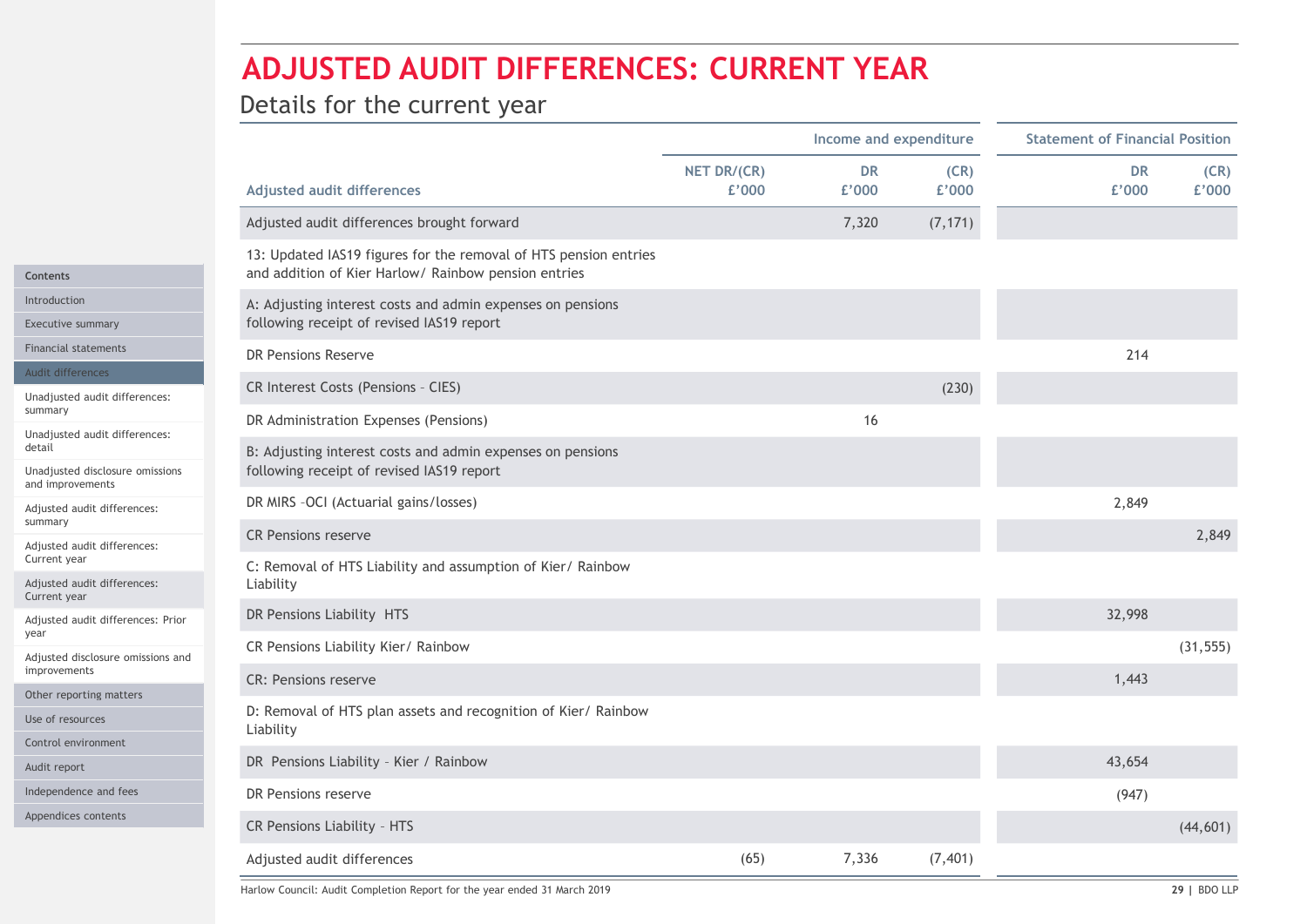# ADJUSTED AUDIT DIFFERENCES: PRIOR YEAR

|                                                     |                                                                    |             | Income and expenditure |         | <b>Statement of Financial Position</b> |
|-----------------------------------------------------|--------------------------------------------------------------------|-------------|------------------------|---------|----------------------------------------|
|                                                     |                                                                    | NET DR/(CR) | <b>DR</b>              | (CR)    | <b>DR</b><br>(CR)                      |
|                                                     | <b>Adjusted audit differences</b>                                  | £'000       | £'000                  | £'000   | £'000<br>£'000                         |
|                                                     |                                                                    |             |                        |         |                                        |
| Executive summary                                   | 1: Grossing up Errors between Debtors and Creditors where          |             |                        |         |                                        |
| Financial statements                                | items relating to 2018/19 were included in the 2017/18<br>accounts |             |                        |         |                                        |
| Audit differences                                   |                                                                    |             |                        |         |                                        |
| Unadjusted audit differences:                       | DR Creditors (payments received in advance)                        |             |                        |         | 2,721                                  |
|                                                     | <b>CR Debtors</b>                                                  |             |                        |         | (2,019)                                |
| Unadjusted audit differences:                       | CR Grants received in advance                                      |             |                        |         | (702)                                  |
| Unadjusted disclosure omissions<br>and improvements | 2: HTS Pensions adjustment                                         |             |                        |         |                                        |
| Adjusted audit differences:                         | DR Pensions reserve                                                |             |                        |         | 31,988                                 |
| Adjusted audit differences:<br>Current year         | CR CIES                                                            |             |                        | (1,663) |                                        |
| Adjusted audit differences: Prior                   | <b>CR Pension Liability</b>                                        |             |                        |         | (30, 325)                              |
|                                                     | 3: Correction of Impairment losses not posted to CIES              |             |                        |         |                                        |
| Adjusted disclosure omissions and<br>improvements   | DR revaluation reserve                                             |             |                        |         | 1,036                                  |
| Other reporting matters                             |                                                                    |             |                        |         |                                        |
| Use of resources                                    | CR CIES reserves                                                   |             |                        |         | (1,036)                                |
| Control environment                                 | 4: Phone mast licenses incorrectly recognised as investment        |             |                        |         |                                        |
| Audit report                                        | properties                                                         |             |                        |         |                                        |
| Independence and fees<br>Appendices contents        | DR Capital adjustment account                                      |             |                        |         | 567                                    |
|                                                     |                                                                    |             |                        |         |                                        |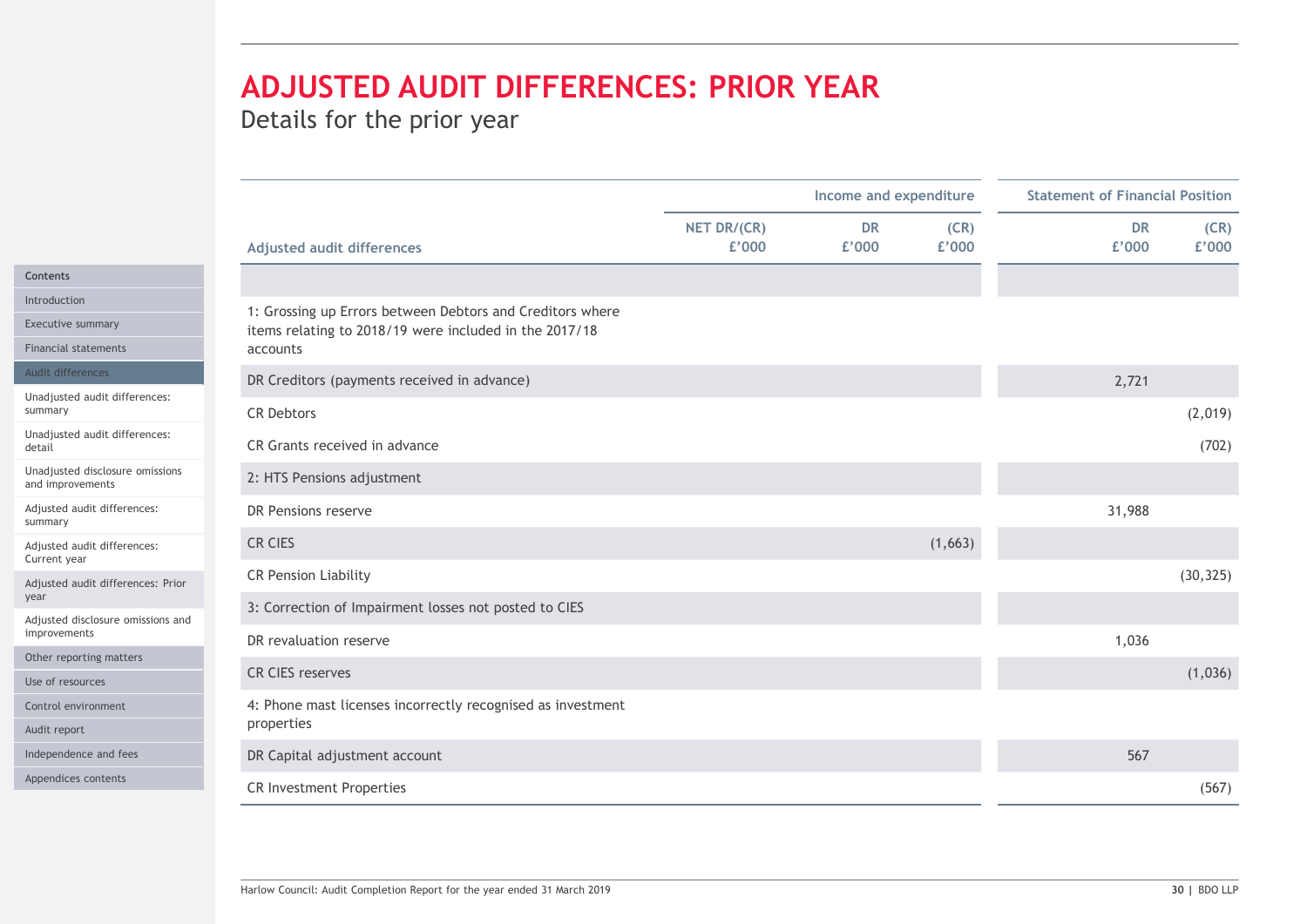# ADJUSTED AUDIT DIFFERENCES: PRIOR YEAR

|                                                     |                                                                                    | Income and expenditure |           |         | <b>Statement of Financial Position</b> |  |  |
|-----------------------------------------------------|------------------------------------------------------------------------------------|------------------------|-----------|---------|----------------------------------------|--|--|
|                                                     |                                                                                    | NET DR/(CR)            | <b>DR</b> | (CR)    | <b>DR</b><br>(CR)                      |  |  |
|                                                     | <b>Adjusted audit differences</b>                                                  | £'000                  | £'000     | £'000   | £'000<br>£'000                         |  |  |
|                                                     | 5: Impact of EZ land being incorrectly accounted for in prior                      |                        |           |         |                                        |  |  |
| Introduction                                        | years                                                                              |                        |           |         |                                        |  |  |
| Executive summary                                   | DR: PPE - Other land and buildings                                                 |                        |           |         | 11,897                                 |  |  |
| <b>Financial statements</b><br>Audit differences    | CR: Revaluation reserve                                                            |                        |           |         | (1,632)                                |  |  |
| Unadjusted audit differences:                       | CR Capital adjustment account                                                      |                        |           |         | (10, 187)                              |  |  |
| Unadjusted audit differences:                       | DR CIES - Disposal                                                                 |                        | 322       |         |                                        |  |  |
| Unadjusted disclosure omissions<br>and improvements | CR MIRS - OCI                                                                      |                        |           |         | (400)                                  |  |  |
| Adjusted audit differences:                         | 6: Impact of Keir Harlow/ Rainbow Pensions being incorrectly<br>treated by Actuary |                        |           |         |                                        |  |  |
| Adjusted audit differences:<br>Current year         | Dr Pensions Liability - Plan assets                                                |                        |           |         | 40,359                                 |  |  |
| Adjusted audit differences: Prior                   | CR Pension Liability - Obligations                                                 |                        |           |         | (31, 323)                              |  |  |
| Adjusted disclosure omissions and<br>improvements   | Cr Pension Reserve                                                                 |                        |           |         | (9,036)                                |  |  |
| Other reporting matters                             | Adjusted audit differences                                                         | (1, 341)               | 322       | (1,663) |                                        |  |  |
| Use of resources                                    |                                                                                    | 30,878                 |           |         |                                        |  |  |
| Control environment                                 | Revised deficit on provision of services                                           |                        |           |         |                                        |  |  |
|                                                     |                                                                                    |                        |           |         |                                        |  |  |
| Independence and fees                               |                                                                                    |                        |           |         |                                        |  |  |
| Appendices contents                                 |                                                                                    |                        |           |         |                                        |  |  |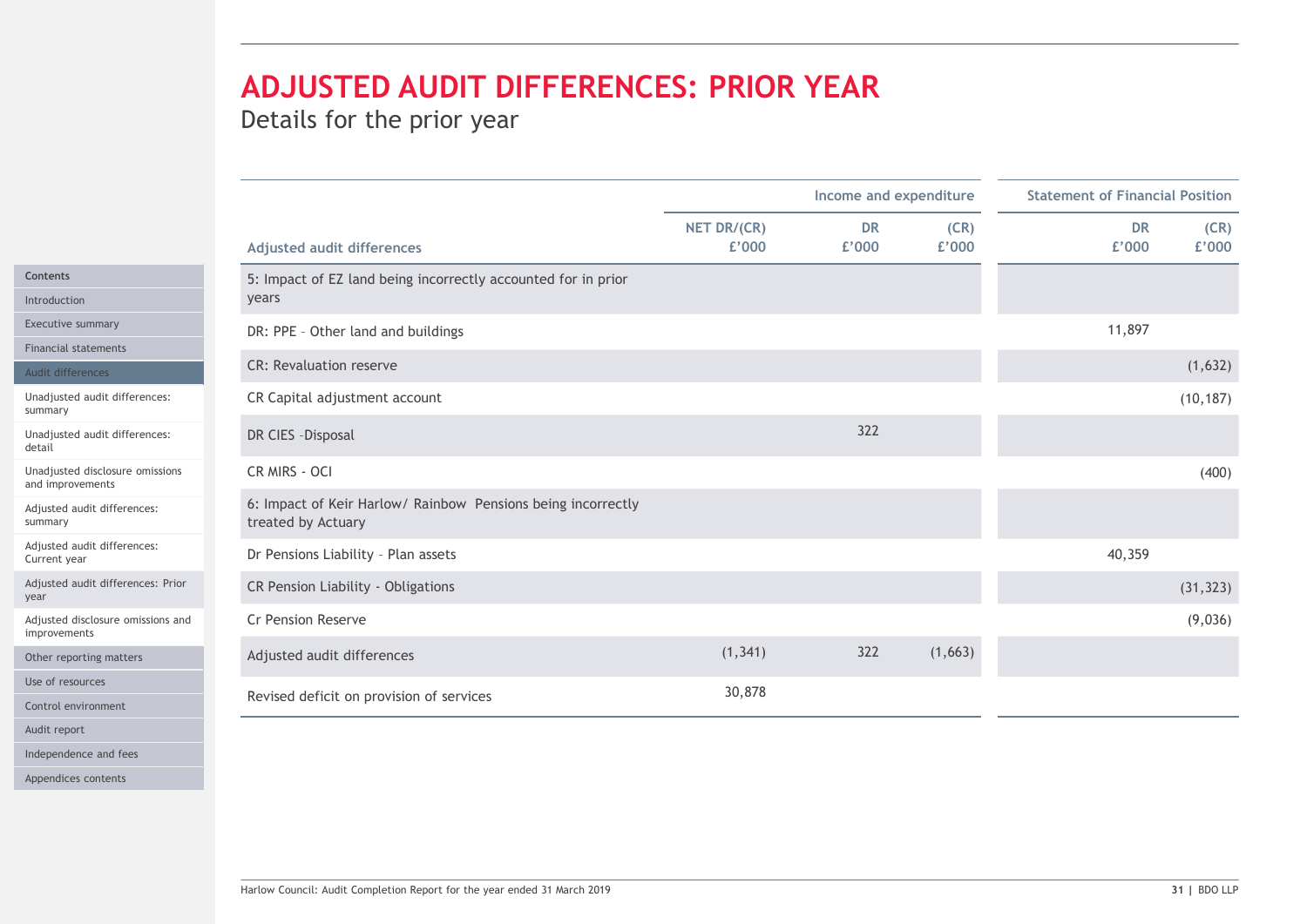# ADJUSTED DISCLOSURE OMISSIONS AND IMPROVEMENTS

Disclosure omissions and improvements

# Contents Introduction

Executive summary

### Audit differences

Unadjusted audit differences:

Unadjusted audit differences: detail

and improvements

Adjusted audit differences:

Adjusted audit differences: Current year

Adjusted audit differences: Prior year

Adjusted disclosure omissions and improvements

Other reporting matters

Use of resources

Control environment

Audit report

Independence and fees

Appendices contents

### We are required to bring to your attention other financial reporting matters that the Audit and Standards Committee is required to consider.

The following adjusted disclosure matters have been noted:

- **ADJUSTED DISCLOSURE OMISSIONS AND IN**<br>Disclosure omissions and improvements<br>we are required to bring to your attention other financial reporting<br>matters that the Audit and Standards Committee is required to consider.<br>The reserve when the guidance states that pension reserves in companies form part of their Profit and Loss reserve which should be treated as usable (£13.173m note G6) **ADJUSTED DISCLOSURE OMISSIONS AND IMP**<br>
Disclosure omissions and improvements<br>
we are required to bring to your attention other financial reporting<br>
matters that the Audit and Standards Committee is required to consider.<br> FRID DISCLOSURE OMISSIONS AND IN Disclosure omissions and improvements<br>
We are required to bring to your attention other financial reporting<br>
The following adjusted disclosure matters have been noted:<br>
The fension reserves **Example 19 Consulter Commissions and improvements**<br> **Solution**<br> **Solution**<br> **Solution**<br> **Solution**<br> **Solution**<br> **The following adjusted disclosure matters have been noted:**<br> **•** The Pension reserve for HTS was incorrectly Financial statements **Exercise 2008** • The Pension reserve for HTS was incorrectly treated as an unusable
- provided for audit, including notes to the group accounts and related party transactions. summary<br>A number of incomplete accounting notes in the initial set of accounts
- papers and other entries in the accounts Unadjusted disclosure omissions<br>
Fhe EFA provided for audit did not agree to the supporting working
- papers and other entries in the accounts<br>- Amendments made to the accounts following initial audit queries were<br>not always followed through to the relevant motes.<br>-<br>Mariaw Council: Audit Completion Report for the year ende not always followed through to the relevant notes. summary and the second of the accounts following initial audit queries were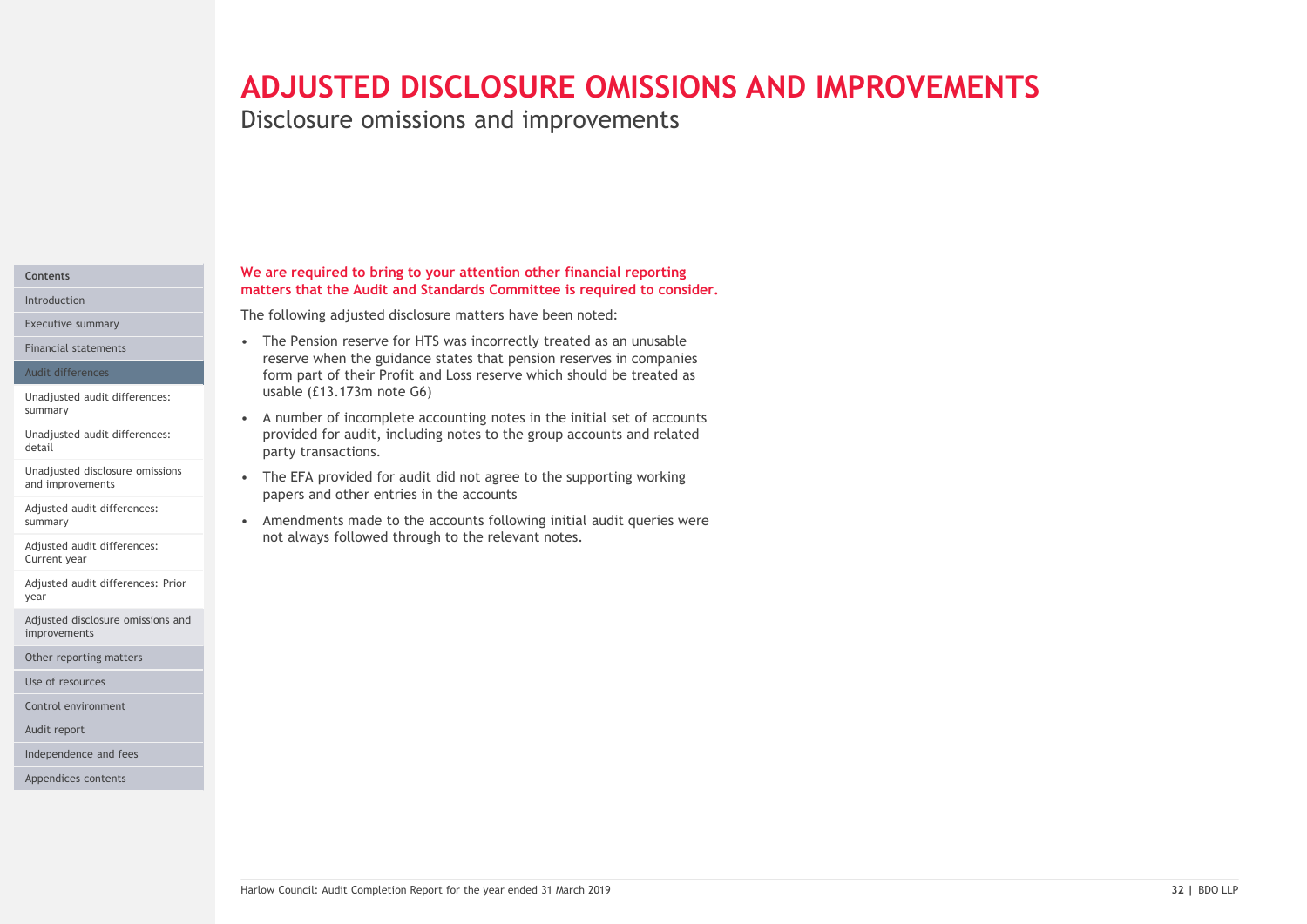# REPORTING ON OTHER INFORMATION

| . . | <b>CONTRACTOR</b> |  |  |  |  |
|-----|-------------------|--|--|--|--|
|     |                   |  |  |  |  |
|     |                   |  |  |  |  |

Introductio

Executive

Financial s

Audit diffe

Other rep

Reporting

Whole of G

Use of reso

Control en

Audit repo

Independe

Appendices

| <b>REPORTING ON OTHER INFORMATION</b>                                                                                                                                                                                                                                                                   |                                                                                                                                                                                                                                                                                                                                 |
|---------------------------------------------------------------------------------------------------------------------------------------------------------------------------------------------------------------------------------------------------------------------------------------------------------|---------------------------------------------------------------------------------------------------------------------------------------------------------------------------------------------------------------------------------------------------------------------------------------------------------------------------------|
| We comment below on other reporting required to be considered in arriving at the final content of our audit report:                                                                                                                                                                                     |                                                                                                                                                                                                                                                                                                                                 |
| <b>Matter</b>                                                                                                                                                                                                                                                                                           | <b>Comment</b>                                                                                                                                                                                                                                                                                                                  |
| We are required to report on whether the financial and non-financial<br>information in the Narrative Report within the Statement of Accounts is<br>consistent with the financial statements and the knowledge acquired by<br>us in the course of our audit.                                             | We have no matters to report in relation to the consistency of the Narrative<br>report with the financial statements and our knowledge.<br>We asked the Council to update the Events After the Balance Sheet Date note to<br>reflect the outbreak of Covid-19 in the UK and the associated potential impacts<br>on the Council. |
| We are required to report by exception if the Annual Governance<br>Statement is inconsistent or misleading with other information we are<br>aware of from our audit of the financial statements, the evidence<br>provided in the Council's review of effectiveness and our knowledge of<br>the Council. | We have no matters to report in relation to the consistency of the Annual<br>Governance Statement with the financial statements and our knowledge.                                                                                                                                                                              |
|                                                                                                                                                                                                                                                                                                         |                                                                                                                                                                                                                                                                                                                                 |
|                                                                                                                                                                                                                                                                                                         |                                                                                                                                                                                                                                                                                                                                 |
| Harlow Council: Audit Completion Report for the year ended 31 March 2019                                                                                                                                                                                                                                | 33   BDO LLP                                                                                                                                                                                                                                                                                                                    |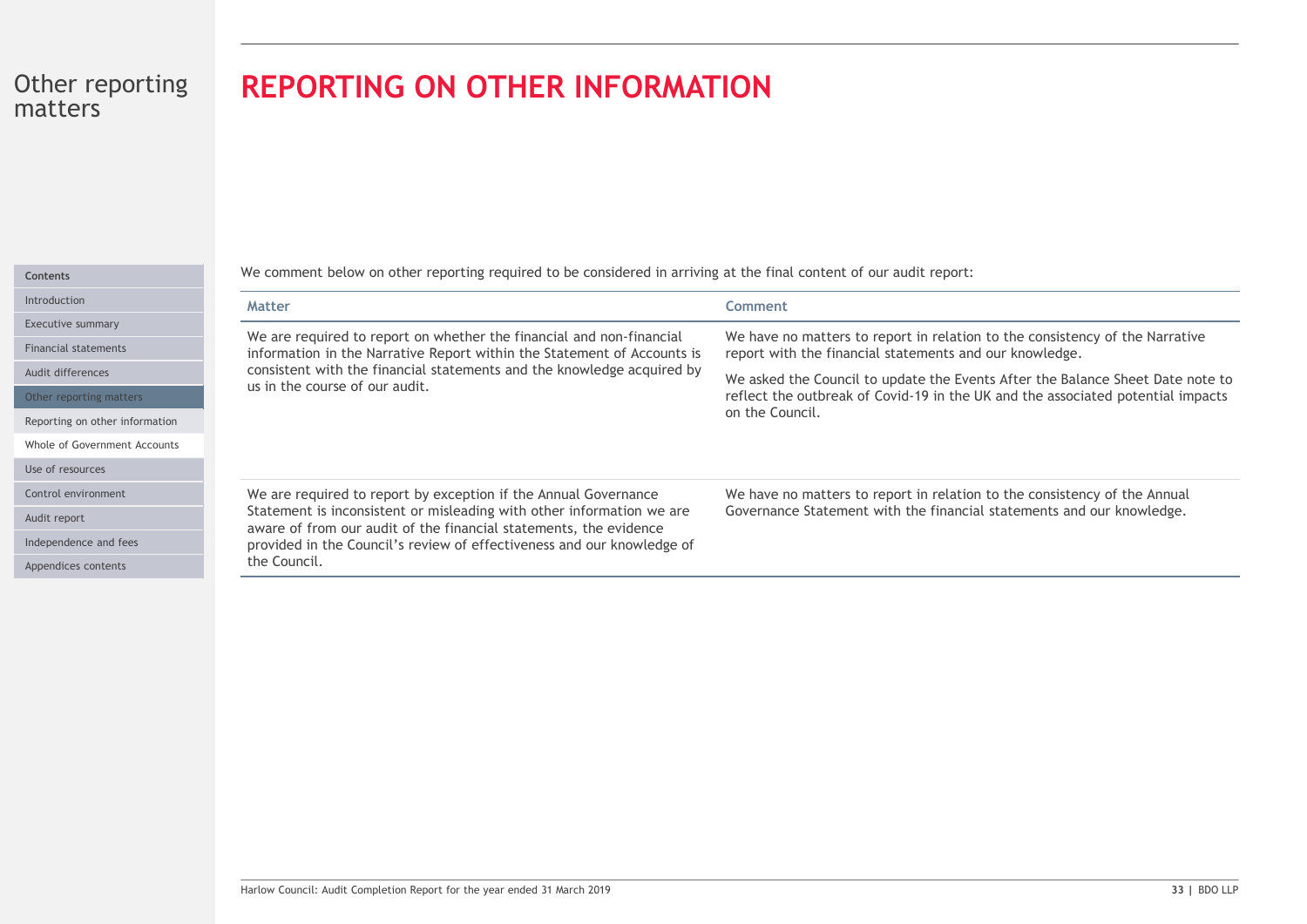Use of resources Control environment

Audit report

Independence and fees Appendices contents

|                                | <b>WHOLE OF GOVERNMENT ACCOUNTS</b>                                                                                                              |                                                                                                                            |
|--------------------------------|--------------------------------------------------------------------------------------------------------------------------------------------------|----------------------------------------------------------------------------------------------------------------------------|
|                                |                                                                                                                                                  |                                                                                                                            |
|                                |                                                                                                                                                  |                                                                                                                            |
|                                |                                                                                                                                                  |                                                                                                                            |
|                                |                                                                                                                                                  |                                                                                                                            |
|                                |                                                                                                                                                  |                                                                                                                            |
| Contents                       | <b>Matter</b>                                                                                                                                    | Comment                                                                                                                    |
| Introduction                   | Auditors are required to review Whole of Government Accounts (WGA)                                                                               | Local authorities were required to submit the unaudited DCT to HM Treasury and                                             |
| Executive summary              | information prepared by component bodies that are over the prescribed                                                                            | auditors by 28 June 2019. The Council met this deadline.                                                                   |
| <b>Financial statements</b>    | threshold of £500 million in any of: assets (excluding property, plant and<br>equipment); liabilities (excluding pension liabilities); income or | Due to the delays in completing the Council's audit we are no longer required to                                           |
| Audit differences              | expenditure. The Council falls below the threshold for review and there is                                                                       | submit an assurance statement as the Whole of Government accounts for<br>2018/19 have already been laid before Parliament. |
| Other reporting matters        | no requirement for further work other than to submit the section on the<br>WGA Assurance Statement to the WGA audit team with the total values   |                                                                                                                            |
| Reporting on other information | for assets, liabilities, income and expenditure.                                                                                                 |                                                                                                                            |
|                                |                                                                                                                                                  |                                                                                                                            |
| Whole of Government Accounts   |                                                                                                                                                  |                                                                                                                            |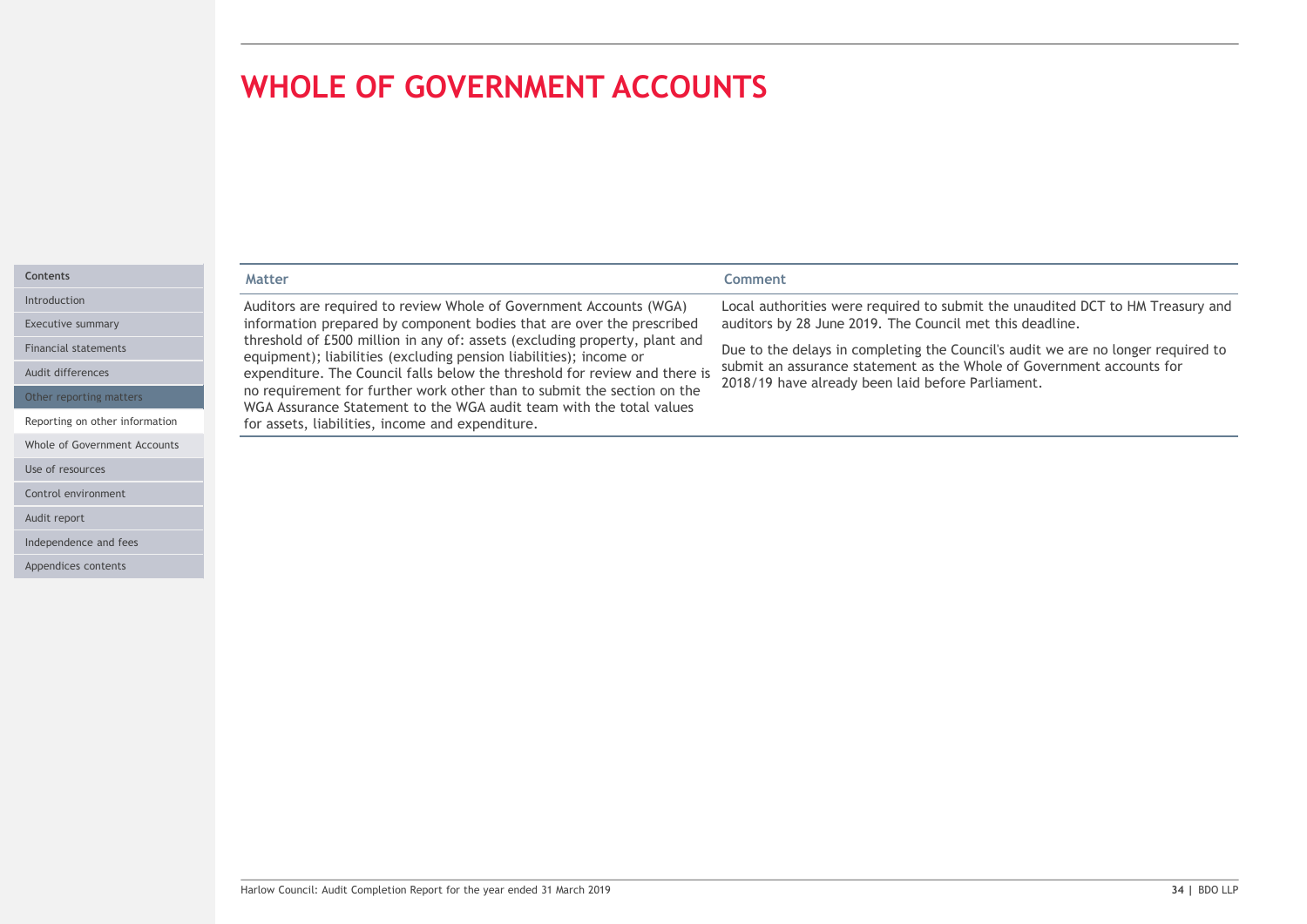# Use of resources

# **OVERVIEW**

# Contents

Audit differences

Other reporting matters

Overview **of the contract of the contract of the contract of the contract of the contract of the contract of the contract of the contract of the contract of the contract of the contract of the contract of the contract of t** 

Control environment

Audit report

Independence and fees

Appendices contents

We are required to be satisfied that proper arrangements have been made to secure economy, efficiency and effectiveness in the use of resources (value Introduction **Except for money)** and report to you on an 'except for' basis. This is based on the **Interior and the** Executive summary **Executive summary Executive summary Executive summary EXECUTE:** 

Financial statements **Exercicians Convertsery of the audited body had proper arrangements to Morking with** ensure it took properly informed decisions and deployed resources to achieve planned and sustainable outcomes for taxpayers and local people.

There are three sub criteria that we consider as part of our overall risk assessment:

- Sustainable resource deployment
- Informed decision making
- Working with partners and other third parties.

As note of the satisfied that proper arrangements have been made to There are three sub criteria that we consider as part of our overall risks for money) and report to you on an 'except for basis. This is based on the cons make to our use of resources assessment for 2018-19. Use of resources **Starting to the Starting Control** As noted in our Audit Plan we did not identify any significant risks relating to Use of Resources. We have carried out a risk update and have not changes to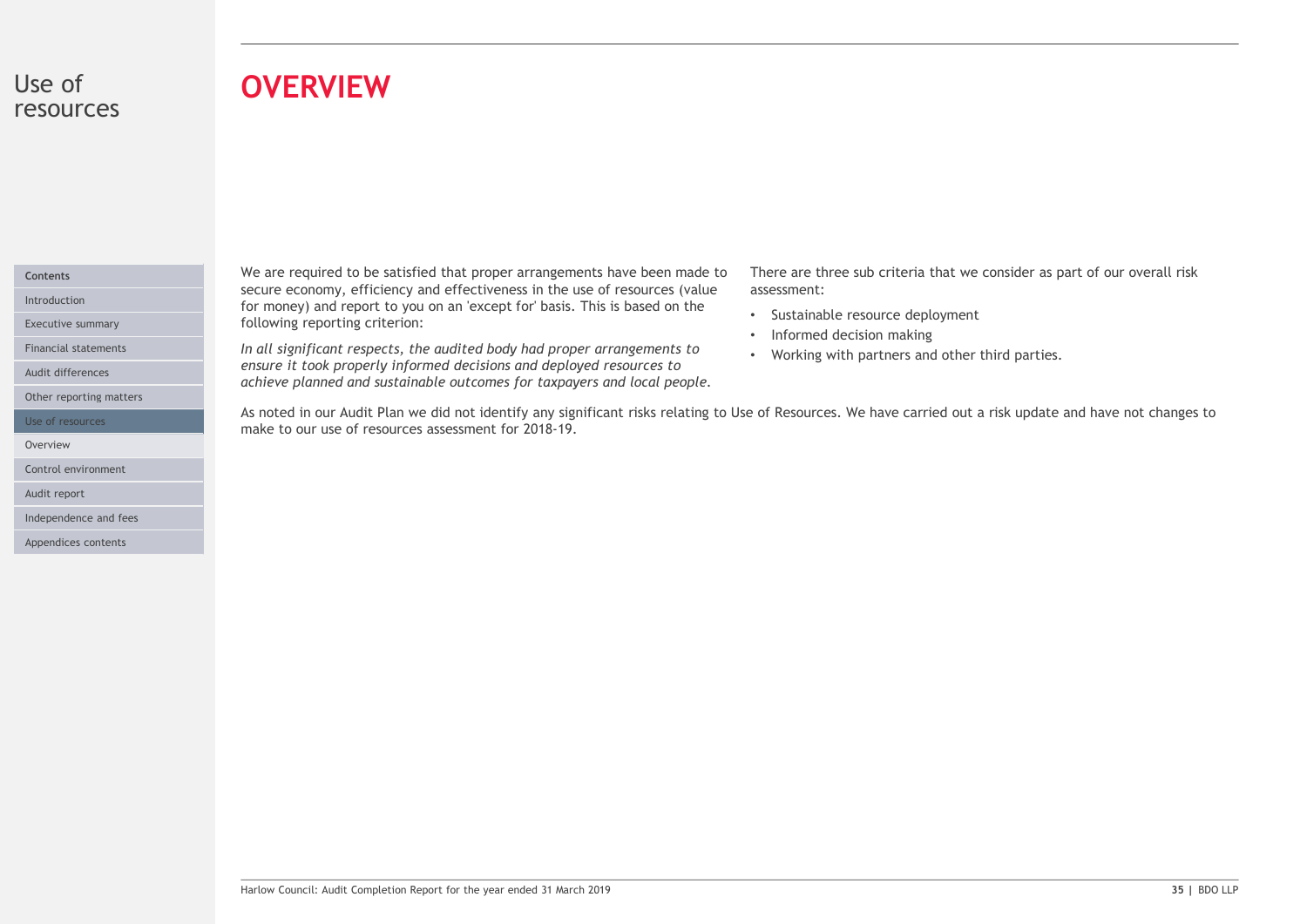# SIGNIFICANT DEFICIENCIES

# Significant Deficiencies Contents

| Control<br>environment                                                                                                   | <b>SIGNIFICANT DEFICIENCIES</b>                                                                                                                                                                                                                                                                                                                                                                            |                                                                                                                                                                                                                                                           |                                                                                                                                                                                                                                                                                     |
|--------------------------------------------------------------------------------------------------------------------------|------------------------------------------------------------------------------------------------------------------------------------------------------------------------------------------------------------------------------------------------------------------------------------------------------------------------------------------------------------------------------------------------------------|-----------------------------------------------------------------------------------------------------------------------------------------------------------------------------------------------------------------------------------------------------------|-------------------------------------------------------------------------------------------------------------------------------------------------------------------------------------------------------------------------------------------------------------------------------------|
| <b>Significant Deficiencies</b>                                                                                          |                                                                                                                                                                                                                                                                                                                                                                                                            |                                                                                                                                                                                                                                                           |                                                                                                                                                                                                                                                                                     |
| Executive summary<br>Area                                                                                                | <b>Observation &amp; implication</b>                                                                                                                                                                                                                                                                                                                                                                       | Recommendation                                                                                                                                                                                                                                            | <b>Management response</b>                                                                                                                                                                                                                                                          |
| <b>Financial statements</b><br>Preparation of<br>financial<br>Audit differences<br>statements<br>Other reporting matters | Our initial review of the draft financial<br>statements identified a significant number of<br>issues, both in relation to compliance with the<br>code, casting and reconciliations to working                                                                                                                                                                                                              | We recommend management introduce a number of measures,<br>whereby:<br>• The accounts are reviewed compared to prior year and                                                                                                                             | This will be carried out<br>for the 2019/20 audit.                                                                                                                                                                                                                                  |
| Use of resources<br>Control environment<br>Significant deficiencies                                                      | papers.                                                                                                                                                                                                                                                                                                                                                                                                    | expectations based on known movements and any<br>unexpected variances are reviewed and confirmed. This<br>review should be evidenced including the resolution to any<br>queries raised.                                                                   |                                                                                                                                                                                                                                                                                     |
| Other deficiencies                                                                                                       |                                                                                                                                                                                                                                                                                                                                                                                                            | • All working papers are reconciled to the draft financial<br>statements.                                                                                                                                                                                 |                                                                                                                                                                                                                                                                                     |
| Independence and fees                                                                                                    |                                                                                                                                                                                                                                                                                                                                                                                                            | • The accounts are reviewed for internal consistency between<br>the main statements and notes and within relevant notes.                                                                                                                                  |                                                                                                                                                                                                                                                                                     |
| Appendices contents<br>Quality of<br>working papers                                                                      | Our review and testing of working papers has<br>identified a significant number of errors<br>including figures not agreeing to the draft<br>statements or appropriate evidence not being<br>provided.                                                                                                                                                                                                      | We recommend a review of all working papers is completed<br>before provided for audit.                                                                                                                                                                    | This will be carried out<br>for the 2019/20 audit.                                                                                                                                                                                                                                  |
| PPE accounting                                                                                                           | Our review and testing of the accounting<br>entries related to PPE and the associated<br>reserve accounting has identified a number of<br>errors in the approach undertaken by the<br>council and that manual adjustments were<br>made to the PPE entries which were not made<br>to the PPE accounting system. In addition<br>these adjustments were not all compliant<br>with the CIPFA Code of Practice. | We recommend that the Council ensures all adjustments are<br>made to the PPE accounting system to ensure that the accounts<br>and system agree. All entries made to the accounts should be<br>in line with the requirements of the CIPFA Code of Practice | A review of the entries<br>made on the system<br>and working papers by<br>a senior officer with a<br>good understanding of<br>the Code requirements<br>will be carried out.<br>Training and support<br>will be provided to the<br>officers responsible for<br>this area of closure. |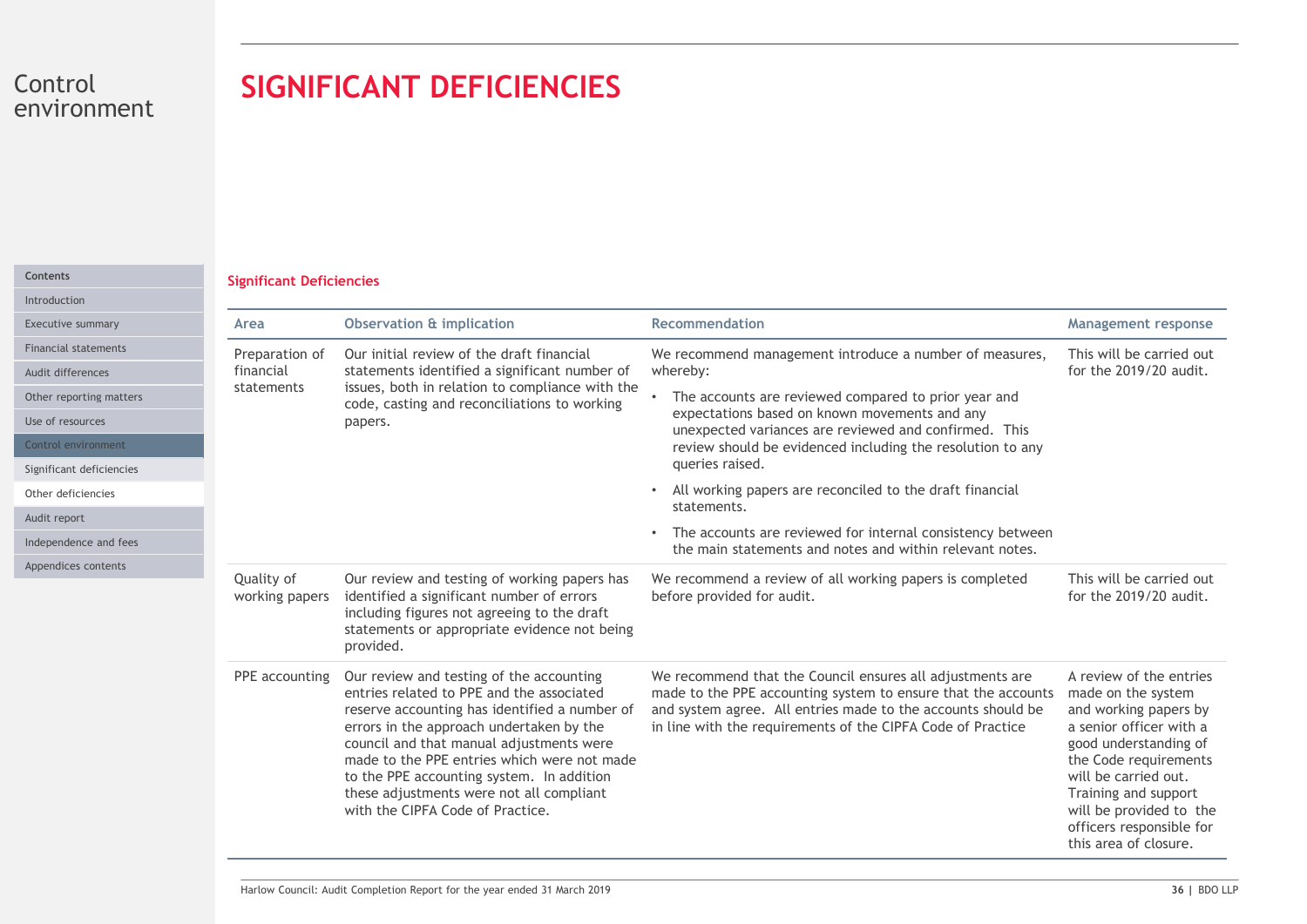# OTHER DEFICIENCIES

|                                                                                                                                           | <b>OTHER DEFICIENCIES</b>                                        |                                                                                                                                                                                                                                                                                                                                             |                                                                                                                                                                                                                                                                                                                            |                                                                                                                                                                                                                                  |
|-------------------------------------------------------------------------------------------------------------------------------------------|------------------------------------------------------------------|---------------------------------------------------------------------------------------------------------------------------------------------------------------------------------------------------------------------------------------------------------------------------------------------------------------------------------------------|----------------------------------------------------------------------------------------------------------------------------------------------------------------------------------------------------------------------------------------------------------------------------------------------------------------------------|----------------------------------------------------------------------------------------------------------------------------------------------------------------------------------------------------------------------------------|
|                                                                                                                                           |                                                                  | <b>Observation &amp; implication</b>                                                                                                                                                                                                                                                                                                        | <b>Recommendation</b>                                                                                                                                                                                                                                                                                                      |                                                                                                                                                                                                                                  |
| <b>Executive summary</b><br>Financial statements                                                                                          | Area<br>Sales invoicing                                          | When a new debtor is set up there are no<br>checked that the person authorising the<br>form has the appropriate authority.                                                                                                                                                                                                                  | A check should be put in place to confirm<br>that the staff member authorising the set<br>up of a new debtor has the authority to<br>do so.                                                                                                                                                                                | <b>Management response</b><br>The sales invoicing process will be<br>reviewed to determine if an authorisation<br>step can be introduced.                                                                                        |
| Audit differences<br>Other reporting matters<br>Use of resources<br>Control environment<br>Significant deficiencies<br>Other deficiencies | Journals authorisation                                           | Journals are created by the originating<br>officer and then approved by a senior<br>officer on a journal transfer paper. The<br>originating officer then enters the journal<br>onto Agresso. This means that there is<br>no check when the journal is entered on<br>to the system and unauthorised journals<br>could potentially be posted. | Journals should be authorised once<br>entered onto Agresso to ensure that they<br>have been correctly entered.                                                                                                                                                                                                             | The Journals process will be reviewed to<br>determine if an authorisation step can be<br>introduced.                                                                                                                             |
| Independence and fees<br>Appendices contents                                                                                              | Evidence of review of<br>council tax and NNDR<br>reconciliations | A reconciliation is carried out of council<br>tax and NNDR from Civica (Billing<br>system), to PARIS, which relates to cash<br>receipts and the general ledger (Agresso).<br>The reconciliation is then reviewed by<br>the senior service accountant. There is<br>no evidence of this review retained                                       | The preparer and reviewer should both<br>sign the reconciliation as evidence of the<br>work performed.                                                                                                                                                                                                                     | Agreed and has been implemented.                                                                                                                                                                                                 |
|                                                                                                                                           | Related party<br>transactions                                    | The Council does not currently obtain<br>updated declarations of interest at the<br>end of each year from members, this<br>means that the information used to<br>comply the related party transaction<br>notes in the accounts may be incomplete<br>or out of date.                                                                         | The Council should obtain updated<br>declarations of interest at the end of<br>every financial year from all Members &<br>Officers and obtain declaration of<br>interests from members when they<br>resign. This will ensure there are no<br>undisclosed related parties and that the<br>disclosure is complete in nature. | An annual request for information will be<br>made in accordance with the Code. If this<br>hasn't been done for 19/20 we'll review<br>if this can be done, but if not it will<br>definitely take place for the 20/21<br>accounts. |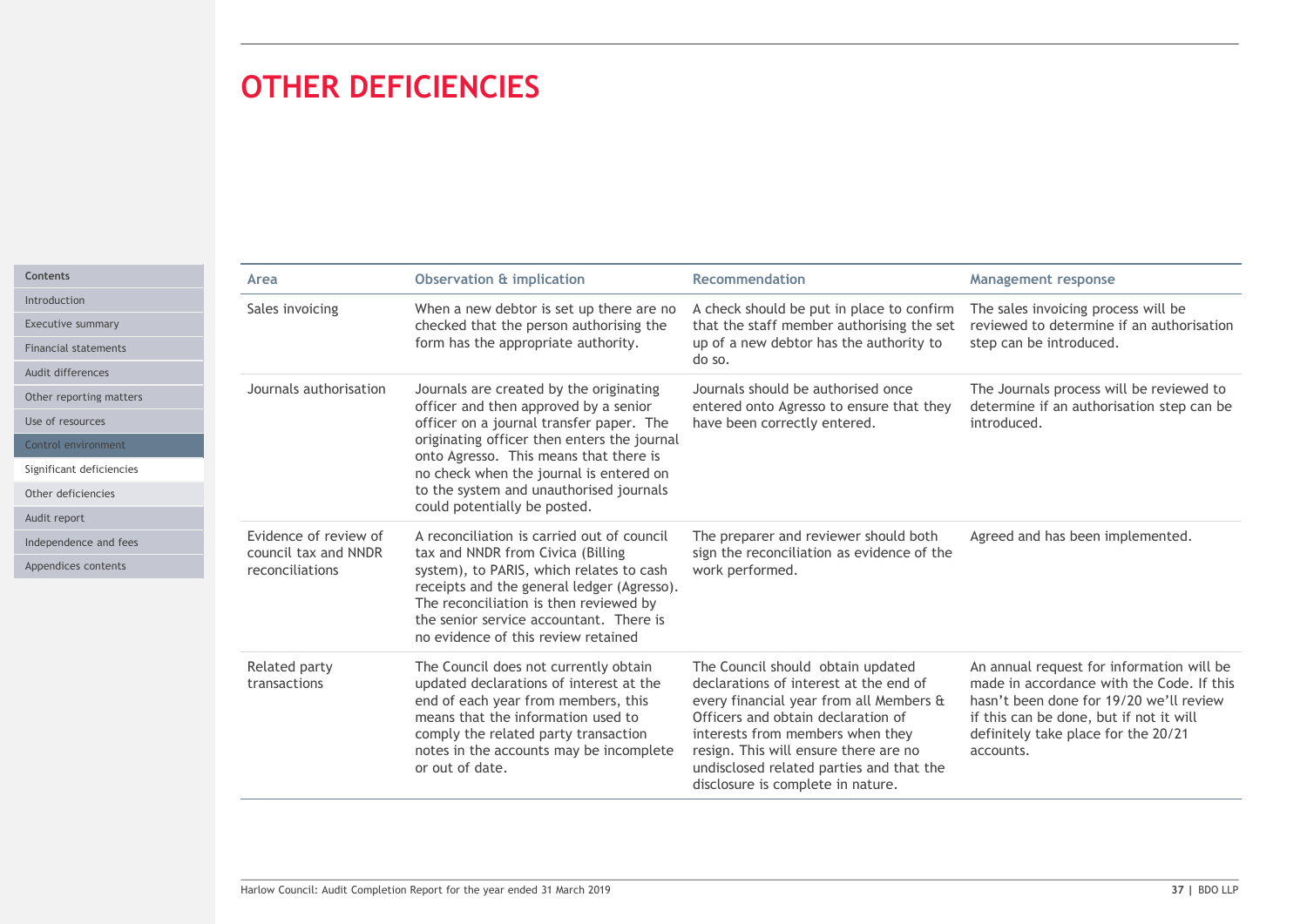# OTHER DEFICIENCIES

|                 | <b>OTHER DEFICIENCIES</b>                                                                                                                                                                                                                                                          |                                                                                                                                                                                  |                                                                                                                                                                                                                                                                                                                                                                                                                                                                                                                                                                                                          |
|-----------------|------------------------------------------------------------------------------------------------------------------------------------------------------------------------------------------------------------------------------------------------------------------------------------|----------------------------------------------------------------------------------------------------------------------------------------------------------------------------------|----------------------------------------------------------------------------------------------------------------------------------------------------------------------------------------------------------------------------------------------------------------------------------------------------------------------------------------------------------------------------------------------------------------------------------------------------------------------------------------------------------------------------------------------------------------------------------------------------------|
|                 |                                                                                                                                                                                                                                                                                    |                                                                                                                                                                                  |                                                                                                                                                                                                                                                                                                                                                                                                                                                                                                                                                                                                          |
| Area<br>Debtors | <b>Observation &amp; implication</b><br>There are no formal procedures for<br>monitoring outstanding sundry debtors.<br>The aged debtor reports are reviewed on<br>an Ad hoc basis and the provision for bad<br>debts has not been prepared in line with<br>IFRS 9 requirements.   | Recommendation<br>Sundry debtors should be reviewed<br>regular basis and the provision for bad<br>debts should be prepared in line with<br>IFRS 9 requirements where applicable. | <b>Management response</b><br>A finance review is currently underway<br>and the recommendation will be<br>considered as part of that work.                                                                                                                                                                                                                                                                                                                                                                                                                                                               |
| Reserves        | The Council should undertake a review of<br>reserves as currently they hold a number<br>of earmarked reserves that are either<br>very large compared to the potential<br>spend or have similar objectives/<br>descriptions.                                                        | A full review of Earmarked reserves<br>should be undertaken to ensure that<br>those held are appropriate.                                                                        | Reserves, their purpose and adequacy are<br>reviewed each year alongside the<br>preparation of the Medium Term<br>Financial Strategy and Budget setting<br>process. The S151 Officer is content with<br>this process and the comments made will<br>be considered as part of the next annual<br>review due in the Q3 2021/22                                                                                                                                                                                                                                                                              |
| leavers         | Updating IT systems for We noted that leavers from the Council Redundant accounts and rights should be There was a process in place whereby for<br>are not always disabled from Agresso and identified and revoked in a timely<br>other council systems in a timely manner. manner |                                                                                                                                                                                  | leavers the Systems Team Leader would<br>be notified by HR when someone left.<br>This appears to have fallen down over the<br>last year or so but we will ask for the<br>notifications to be reinstated. The<br>Systems Team Leader assures me that he<br>does routinely check on user access. He<br>has stated that only last week he deleted<br>several users who still work for the<br>Council but have not logged in for a<br>while. He was surprised that there were<br>two users still active that had left the<br>council. Your recommendation will be<br>fully implemented with immediate effect |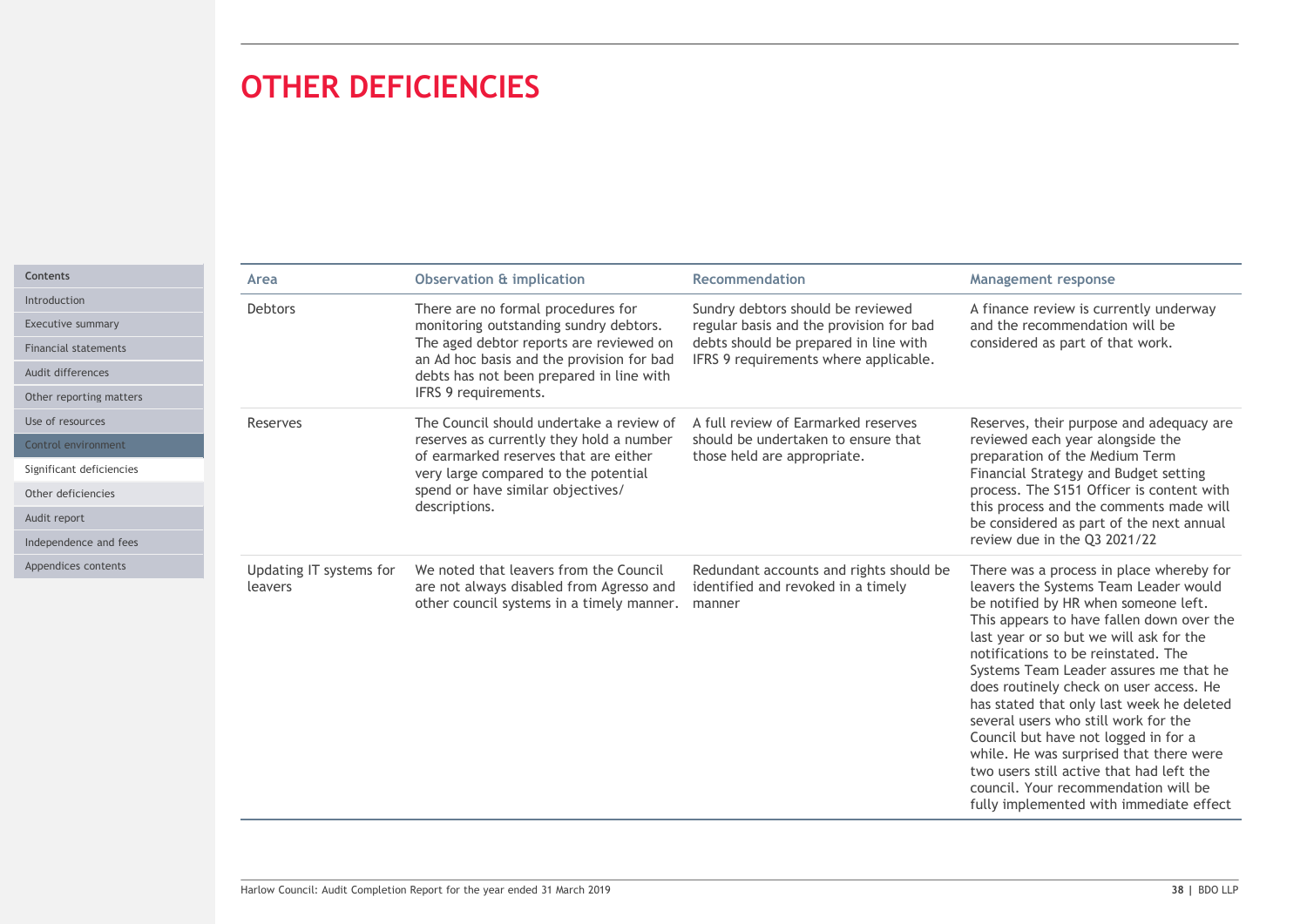# Audit report **OVERVIEW**

# Contents

Audit differences

Audit report

Appendices contents

### Opinion on financial statements

Introduction **1990 The State Interpreterate issuing an unmodified opinion on the financial statements.** We have not identifie

Executive summary **Executive summary Executive summary Executive summary Executive summary EXECUTE: COVERVIEW**<br>
Opinion on financial statements<br>
We anticipate issuing an unmodified opinion on the financial statements. We have n<br>
There are no matters that we wish to draw attention to by way of<br>
"emphasis of matter".<br>
Con Financial statements **Financial statements Financial statements** 

### Conclusion on use of resources

Other reporting matters **Exercise 20 Your Additional Exercise 20 Your Additional Properties Conclusion.** 

### Use of resources **Conclusion relating to going concern** and the set of resources and the **Conclusion relating to going concern**

**OVERVIEW**<br> **OPERVIEW**<br>
We anticipate issuing an unmodified opinion on the financial statements.<br>
We have inferred to in our report.<br>
There are no matters that we wish to draw attention to by way of<br>
"There are no matters We have nothing to report in respect of the applicability of the going Control environment concern basis of accounting or the Group's ability to continue as a going concern for a period of at least twelve months from the date of approval of Overview **Example 2018 Contract Statements** of the financial statements.

Harlow Council: Audit Completion Report for the year ended 31 March 2019<br>There are no material uncertainties in relation to going concern disclosed in<br>the financial: statements of which we are aware that we need to draw<br>at Independence and fees **There are no material uncertainties in relation to going concern disclosed in** the financial statements of which we are aware that we need to draw attention to in our report.

### Other information

We have not identified any uncorrected material misstatements that would need to be referred to in our report.

# Annual Governance Statement

We have no matters to report in relation to the Annual Governance Statement as it is not inconsistent or misleading with other information we are aware of.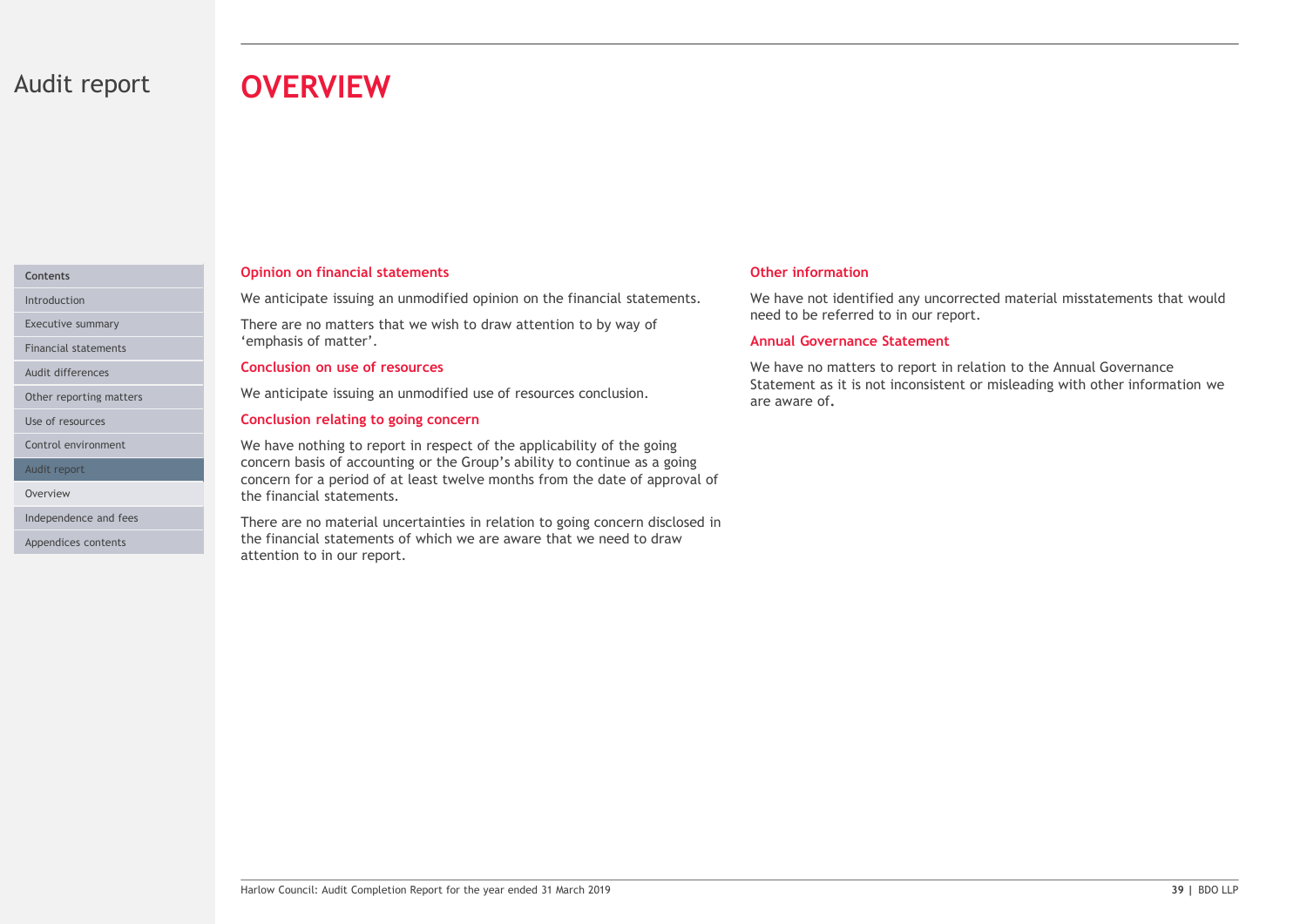# INDEPENDENCE

# Contents

Audit differences

Other reporting matters

Use of resources

Control environment

Audit report

Independence and fees

Independence

Fees **Fees Fees** 

Appendices contents

Under ISAs (UK) and the Introduction **FRC's Ethical Standard** We have embedded Executive summary **Executive summary We are required, as** in our method Financial statements **auditors, to confirm** programmes. our independence.

Under ISAs (UK) and the FRC's Ethical Standard, we are required as auditors to confirm our independence.

We have embedded the requirements of the Standards in our methodologies, tools and internal training programmes. Our internal procedures require that audit engagement partners are made aware of any matters which may reasonably be thought to bear on the integrity, objectivity or independence of the firm, the members of the engagement team or others who are in a position to influence the outcome of the engagement. This document considers such matters in the context of our audit for the year ended 31 March 2019.

Exais of services, other than audit, provided by us to<br>
He also confirm that we have end this week and the Coup during the period and up to the date of this<br>
the Coup during the period and up to the date of this<br>
report ar Details of services, other than audit, provided by us to the Group during the period and up to the date of this report are set out in the appendices and were provided in our Audit Plan. We understand that the provision of these services was approved by the Audit and Standards Committee in advance in accordance with the Group's policy on this matter.

Details of rotation arrangements for key members of the audit team and others involved in the engagement were provided in our Audit Plan.

We have not identified any other relationships or threats that may reasonably be thought to bear on our objectivity and independence.

We confirm that the firm, the engagement team and other partners, directors, senior managers and managers conducting the audit comply with relevant ethical requirements including the FRC's Ethical Standard or the IESBA Code of Ethics as appropriate and are independent of the Council and the Group.

We also confirm that we have obtained confirmation of independence from non BDO auditors and external audit experts involved in the audit comply with relevant ethical requirements including the FRC's Ethical Standard and are independent of the Council and the Group.

Should you have any comments or queries regarding any independence matters we would welcome their discussion in more detail.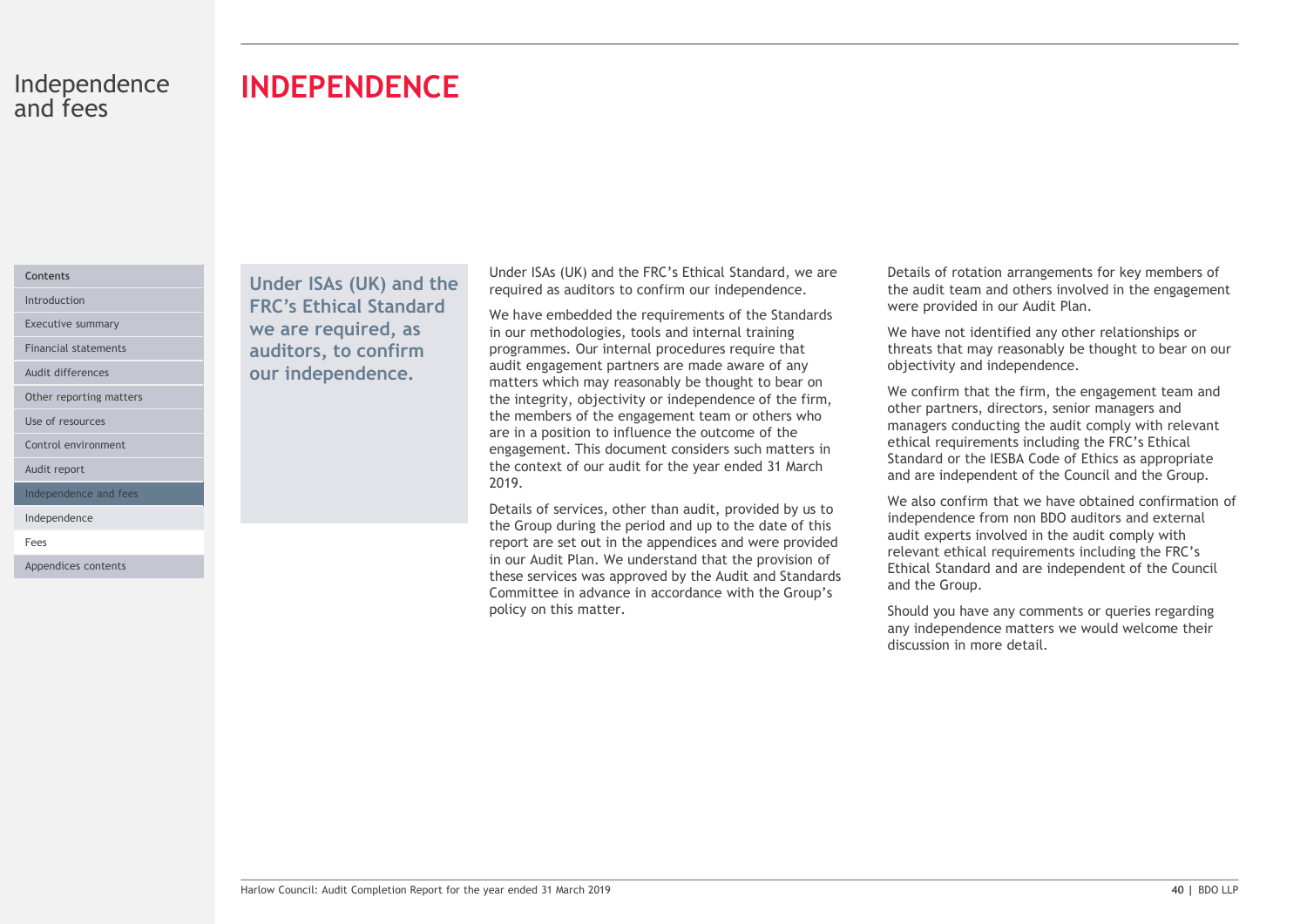# **FEES**

| <b>Contents</b> |
|-----------------|
| Introduction    |

Use of resources

| <b>FEES</b>                                                          |               |         |               |  |
|----------------------------------------------------------------------|---------------|---------|---------------|--|
|                                                                      |               |         |               |  |
|                                                                      |               |         |               |  |
|                                                                      |               |         |               |  |
|                                                                      |               |         |               |  |
|                                                                      |               |         |               |  |
| <b>Fees summary</b>                                                  | 2018/19       | 2018/19 | 2017/18       |  |
|                                                                      | Actual        | Planned | <b>Actual</b> |  |
|                                                                      | £             | £       | £             |  |
| Audit fee                                                            |               |         |               |  |
|                                                                      |               |         |               |  |
| Code audit fee: Council financial statements and<br>use of resources | <b>TBC</b>    | £59,686 | £77,514       |  |
|                                                                      |               |         |               |  |
| Estimated additional fee for Group accounts and<br>$\bullet$         | TBC           | £2,500  | £26,500       |  |
| other issues                                                         |               |         |               |  |
| Non-audit assurance services                                         |               | £62,186 | 104,014       |  |
| Fees for reporting on government grants:                             |               |         |               |  |
| • Housing benefits subsidy claim                                     | $(1)$ £30,185 | £16,825 | £18,695       |  |
| • Pooling of housing capital receipts return                         | £3,000        | £3,000  | £5,000        |  |
| <b>Total fees</b>                                                    |               | £82,011 | £127,709      |  |
|                                                                      |               |         |               |  |

# Additional fees

Due to the additional work required as a result of receiving poor quality draft accounts and working papers for audit, the number of issues identified with the valuation of PPE, the specific complex technical issue relating to treatment of HTS pension liability in relation to the group accounts and the substantial amount of additional Manager and Partner time required to address the audit risk profile of the Council there will be an additional fee required. This will be discussed in the first instance with management and then with the Audit and Standards Committee after the completion of the audit.

(1) Additional fee of £13,360 agreed in line with our fee quote for additional testing as a result of errors found.

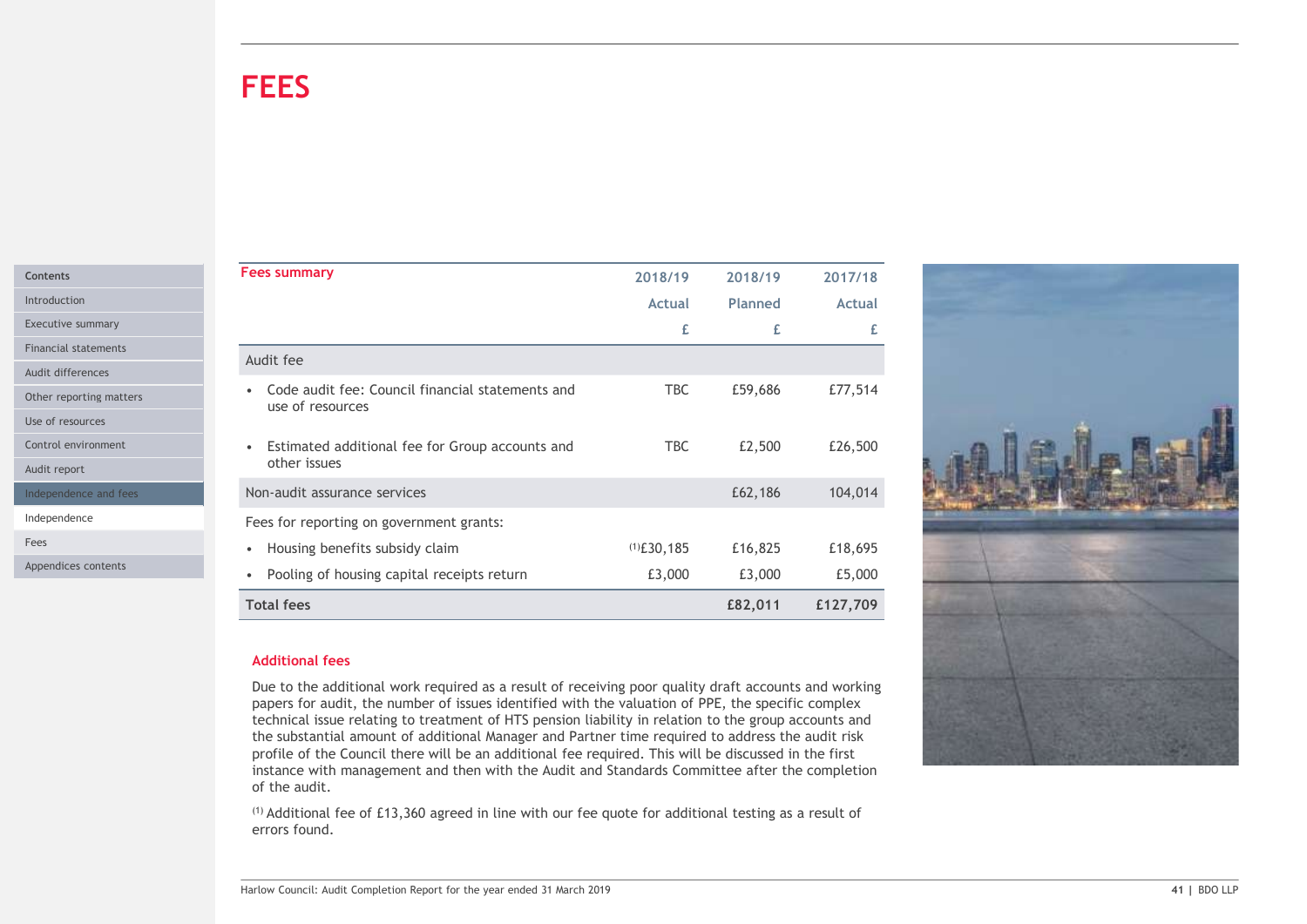# APPENDICES CONTENTS

### Contents

Appendices contents

Our responsibilities

Outstanding matters

Audit report

Audit quality

Letter of representation

| $\overline{A}$ | Our responsibilities                         | 43 |
|----------------|----------------------------------------------|----|
|                | Responsibilities and reporting               | 43 |
|                | Additional matters we are required to report | 44 |
|                | Communication and reports issued             | 45 |
| B              | <b>Outstanding matters</b>                   | 46 |
|                | Audit report                                 | 47 |
| D              | Audit quality                                | 51 |
|                | Letter of representation                     | 52 |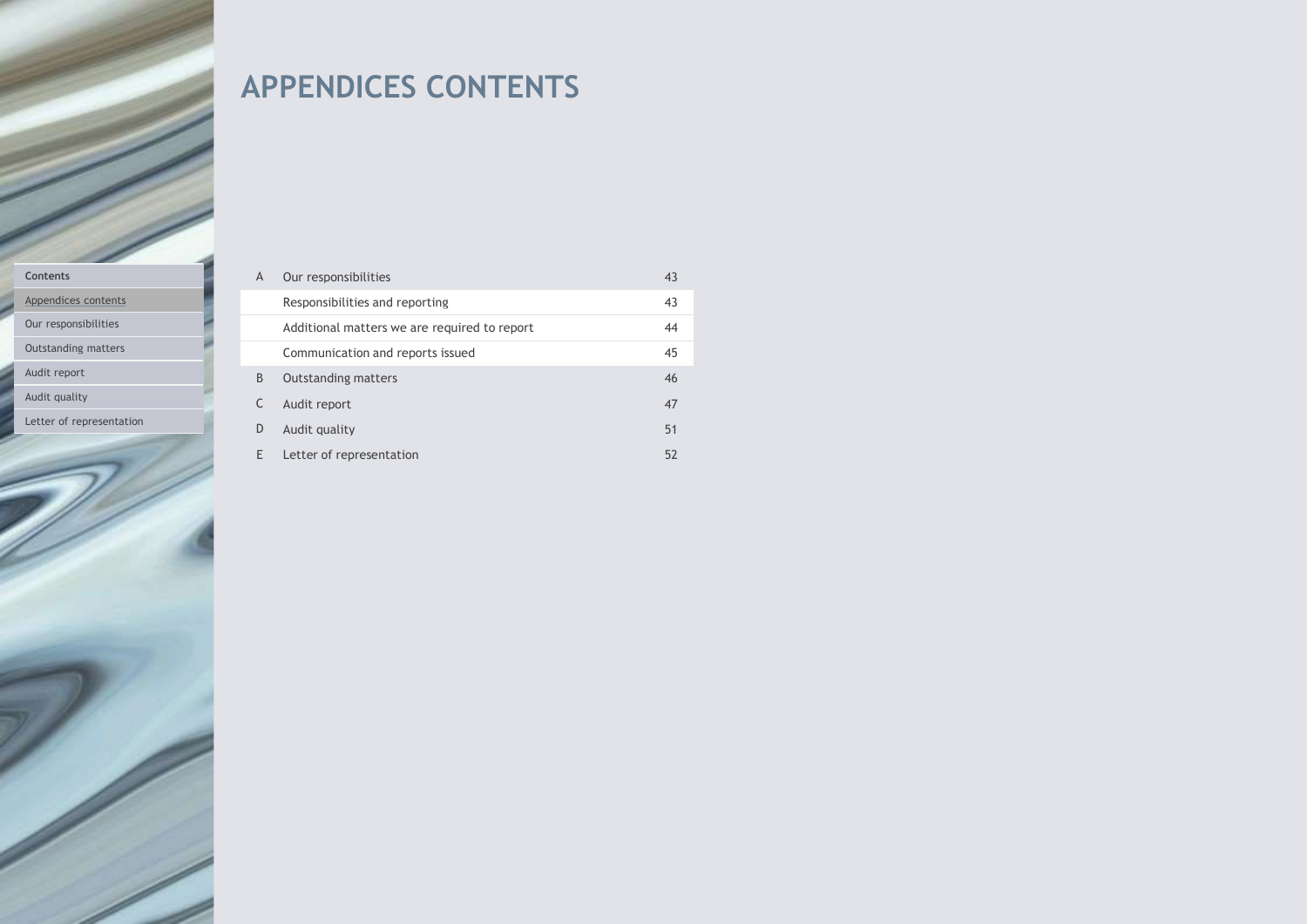# RESPONSIBILITIES AND REPORTING

**Responsibilities and reporting** 

### Contents

Appendices contents

Our responsibilities

Outstanding matters

Audit report

Audit quality

Letter of representation

### Our responsibilities and reporting

We are responsible for performing our audit under International Standards on Auditing (UK) to form and express an opinion on your consolidation Group and Council financial statements. We report our opinion on the financial statements to the members of the Council.

We read and consider the 'other information' contained in the Statement of Accounts such as the Narrative Report. We will consider whether there is a material inconsistency between the other information and the financial statements or other information and our knowledge obtained during the audit.

We report where we consider that the Group has not put in place proper arrangements for securing economy, efficiency and effectiveness in its use of resources.

We review the Whole of Government Accounts Data Collection Tool provided to HM Treasury and express an opinion on whether it is consistent with the audited financial statements.

# What we don't report

Our audit is not designed to identify all matters that may be relevant to the Audit and Standards Committee and cannot be expected to identify all matters that may be of interest to you and, as a result, the matters reported may not be the only ones which exist.

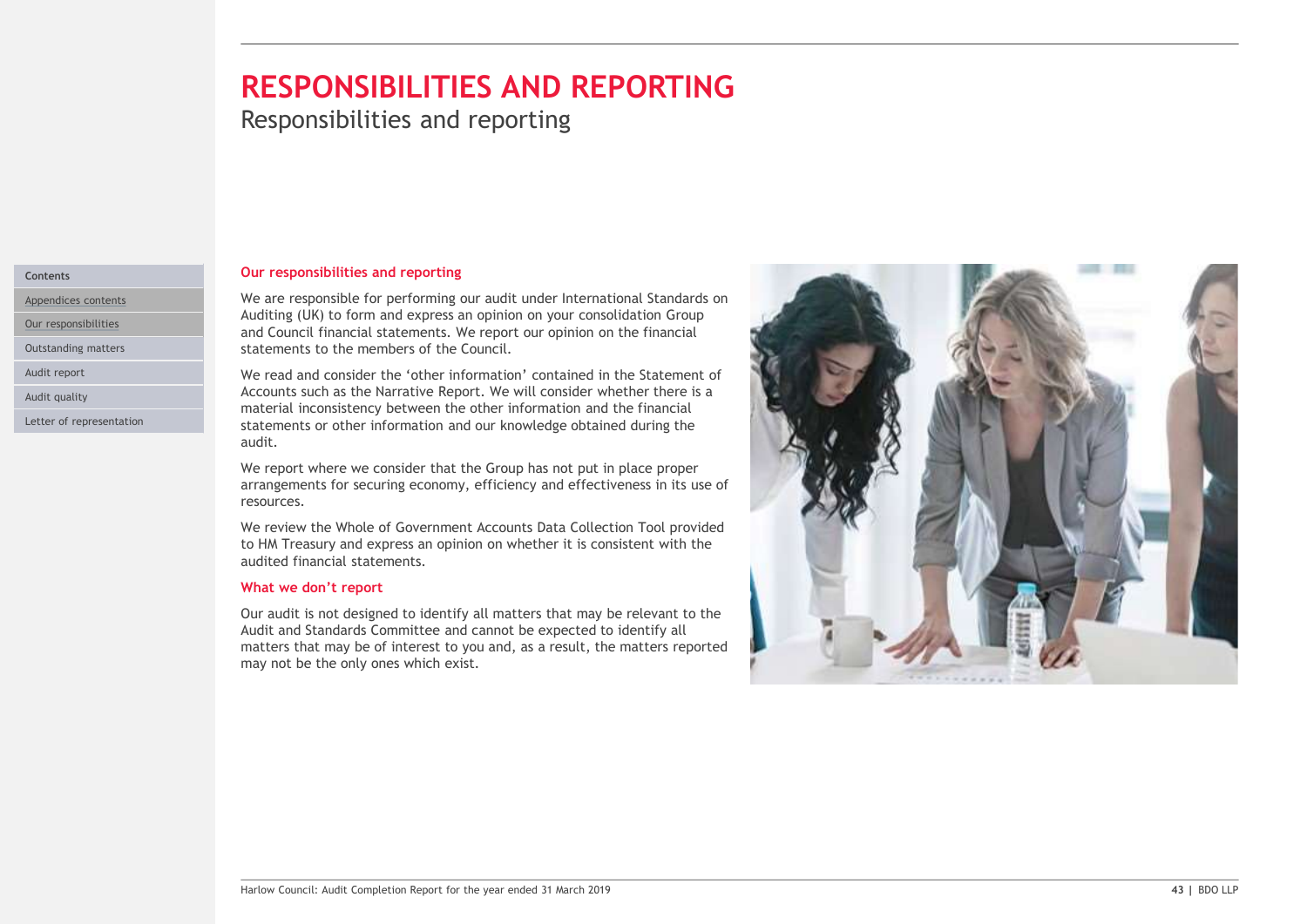# ADDITIONAL MATTERS WE ARE REQUIRED TO REPORT

| <b>Contents</b> |
|-----------------|
| Appendices      |

Audit report

Audit quality

| ADDITIONAL MATTERS WE ARE REQUIRED TO REPORT<br><b>Comments</b><br><b>Issue</b><br>Significant difficulties encountered during the audit.<br>We have encountered a number of difficulties during the audit. See<br>-1<br>other matters page for further details.<br>Written representations which we seek.<br>We enclose a copy of our draft representation letter.<br>$\overline{2}$<br>Any fraud or suspected fraud issues.<br>No exceptions to note.<br>$\mathbf{3}$<br>Any suspected non-compliance with laws or regulations.<br>No exceptions to note.<br>4<br>Significant matters in connection with related parties.<br>5<br>We noted that the Council does not request updated declarations of<br>interest at the end of each financial year or on resignation, a<br>recommendation has been made in relation to this. |  |  |  |  |  |  |  |
|--------------------------------------------------------------------------------------------------------------------------------------------------------------------------------------------------------------------------------------------------------------------------------------------------------------------------------------------------------------------------------------------------------------------------------------------------------------------------------------------------------------------------------------------------------------------------------------------------------------------------------------------------------------------------------------------------------------------------------------------------------------------------------------------------------------------------------|--|--|--|--|--|--|--|
|                                                                                                                                                                                                                                                                                                                                                                                                                                                                                                                                                                                                                                                                                                                                                                                                                                |  |  |  |  |  |  |  |
|                                                                                                                                                                                                                                                                                                                                                                                                                                                                                                                                                                                                                                                                                                                                                                                                                                |  |  |  |  |  |  |  |
|                                                                                                                                                                                                                                                                                                                                                                                                                                                                                                                                                                                                                                                                                                                                                                                                                                |  |  |  |  |  |  |  |
|                                                                                                                                                                                                                                                                                                                                                                                                                                                                                                                                                                                                                                                                                                                                                                                                                                |  |  |  |  |  |  |  |
|                                                                                                                                                                                                                                                                                                                                                                                                                                                                                                                                                                                                                                                                                                                                                                                                                                |  |  |  |  |  |  |  |
|                                                                                                                                                                                                                                                                                                                                                                                                                                                                                                                                                                                                                                                                                                                                                                                                                                |  |  |  |  |  |  |  |
|                                                                                                                                                                                                                                                                                                                                                                                                                                                                                                                                                                                                                                                                                                                                                                                                                                |  |  |  |  |  |  |  |
|                                                                                                                                                                                                                                                                                                                                                                                                                                                                                                                                                                                                                                                                                                                                                                                                                                |  |  |  |  |  |  |  |
|                                                                                                                                                                                                                                                                                                                                                                                                                                                                                                                                                                                                                                                                                                                                                                                                                                |  |  |  |  |  |  |  |
|                                                                                                                                                                                                                                                                                                                                                                                                                                                                                                                                                                                                                                                                                                                                                                                                                                |  |  |  |  |  |  |  |
|                                                                                                                                                                                                                                                                                                                                                                                                                                                                                                                                                                                                                                                                                                                                                                                                                                |  |  |  |  |  |  |  |
|                                                                                                                                                                                                                                                                                                                                                                                                                                                                                                                                                                                                                                                                                                                                                                                                                                |  |  |  |  |  |  |  |
|                                                                                                                                                                                                                                                                                                                                                                                                                                                                                                                                                                                                                                                                                                                                                                                                                                |  |  |  |  |  |  |  |
|                                                                                                                                                                                                                                                                                                                                                                                                                                                                                                                                                                                                                                                                                                                                                                                                                                |  |  |  |  |  |  |  |
|                                                                                                                                                                                                                                                                                                                                                                                                                                                                                                                                                                                                                                                                                                                                                                                                                                |  |  |  |  |  |  |  |
|                                                                                                                                                                                                                                                                                                                                                                                                                                                                                                                                                                                                                                                                                                                                                                                                                                |  |  |  |  |  |  |  |
|                                                                                                                                                                                                                                                                                                                                                                                                                                                                                                                                                                                                                                                                                                                                                                                                                                |  |  |  |  |  |  |  |
|                                                                                                                                                                                                                                                                                                                                                                                                                                                                                                                                                                                                                                                                                                                                                                                                                                |  |  |  |  |  |  |  |
|                                                                                                                                                                                                                                                                                                                                                                                                                                                                                                                                                                                                                                                                                                                                                                                                                                |  |  |  |  |  |  |  |
|                                                                                                                                                                                                                                                                                                                                                                                                                                                                                                                                                                                                                                                                                                                                                                                                                                |  |  |  |  |  |  |  |
|                                                                                                                                                                                                                                                                                                                                                                                                                                                                                                                                                                                                                                                                                                                                                                                                                                |  |  |  |  |  |  |  |
|                                                                                                                                                                                                                                                                                                                                                                                                                                                                                                                                                                                                                                                                                                                                                                                                                                |  |  |  |  |  |  |  |
|                                                                                                                                                                                                                                                                                                                                                                                                                                                                                                                                                                                                                                                                                                                                                                                                                                |  |  |  |  |  |  |  |
| Harlow Council: Audit Completion Report for the year ended 31 March 2019<br>44   BDO LLP                                                                                                                                                                                                                                                                                                                                                                                                                                                                                                                                                                                                                                                                                                                                       |  |  |  |  |  |  |  |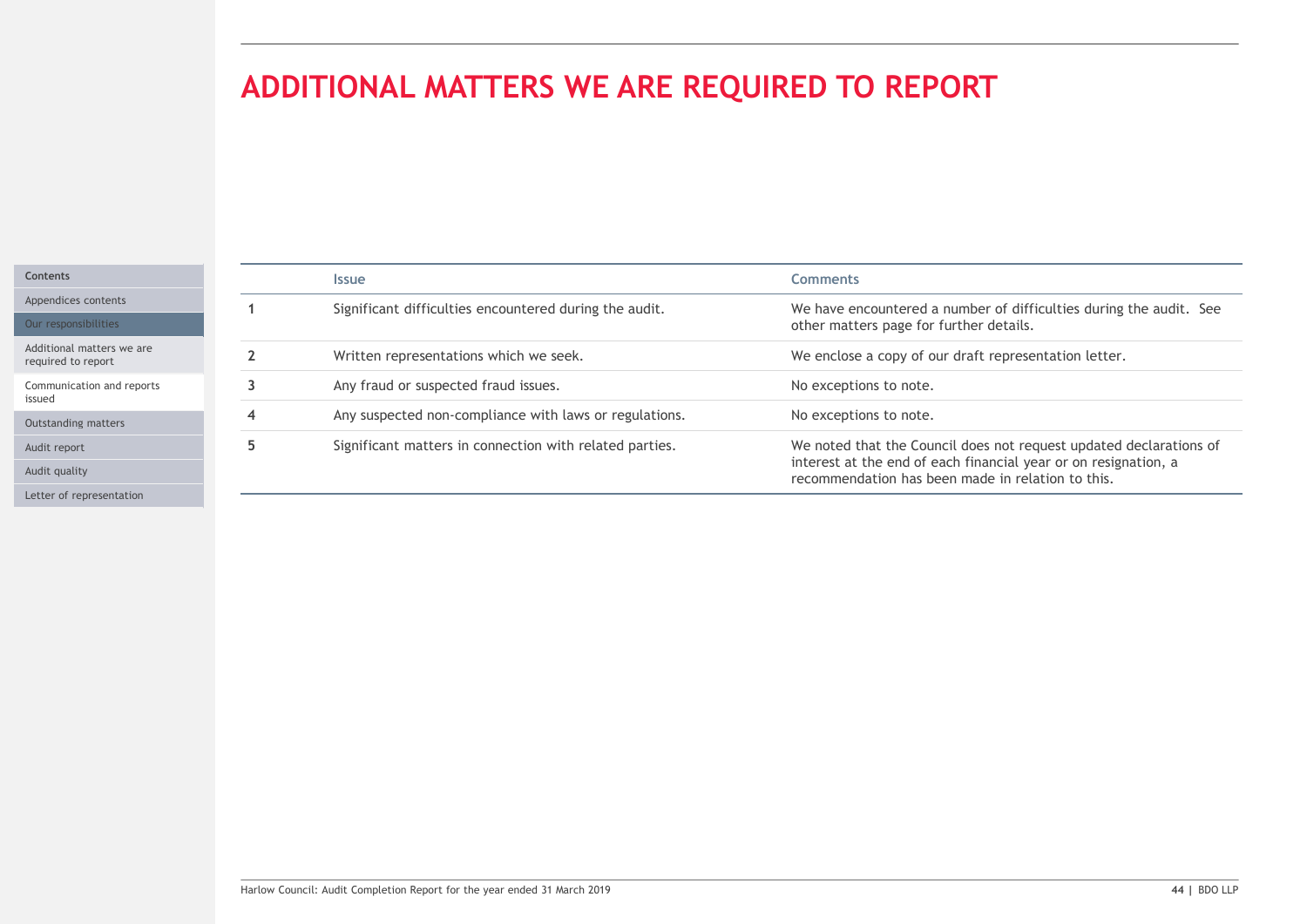# COMMUNICATION AND REPORTS ISSUED

### Contents

Appendices contents

Our responsibilities

Additional matters we are required to report

Communication and reports issued

Outstanding matters

Audit report

Audit quality

Letter of representation

### Those Charged with Governance (TCWG)

# Communication, meetings and feedback

| References in this report to those charged with governance are to the<br>We request feedback from you on our planning and completion report to<br>Council as a whole. For the purposes of our communication with those<br>promote two way communication throughout the audit process and to ensure<br>charged with governance you have agreed we will communicate primarily<br>that all risks are identified and considered; and at completion that the<br>with the Audit and Standards Committee.<br>results of the audit are appropriately considered. |         |
|----------------------------------------------------------------------------------------------------------------------------------------------------------------------------------------------------------------------------------------------------------------------------------------------------------------------------------------------------------------------------------------------------------------------------------------------------------------------------------------------------------------------------------------------------------|---------|
| We have met with management throughout the audit process. We have<br>issued regular updates driving the audit process with clear and timely<br>communication, bringing in the right resource and experience to ensure<br>efficient and timely resolution of issues.                                                                                                                                                                                                                                                                                      |         |
| Date (to be)<br>Communication<br>communicated                                                                                                                                                                                                                                                                                                                                                                                                                                                                                                            | To whom |
| Audit and Standards Committee<br>13 March 2019<br>Audit Plan                                                                                                                                                                                                                                                                                                                                                                                                                                                                                             |         |
| Audit Progress Report<br>11 September 2019<br>Audit and Standards Committee                                                                                                                                                                                                                                                                                                                                                                                                                                                                              |         |
| 25 November 2020<br>Audit and Standards Committee<br>Draft Audit Completion Report                                                                                                                                                                                                                                                                                                                                                                                                                                                                       |         |
| Audit and Standards Committee<br>Final Audit Completion Report<br>16 June 2021                                                                                                                                                                                                                                                                                                                                                                                                                                                                           |         |
| <b>TBC</b><br>Audit and Standards Committee<br>Annual Audit Letter                                                                                                                                                                                                                                                                                                                                                                                                                                                                                       |         |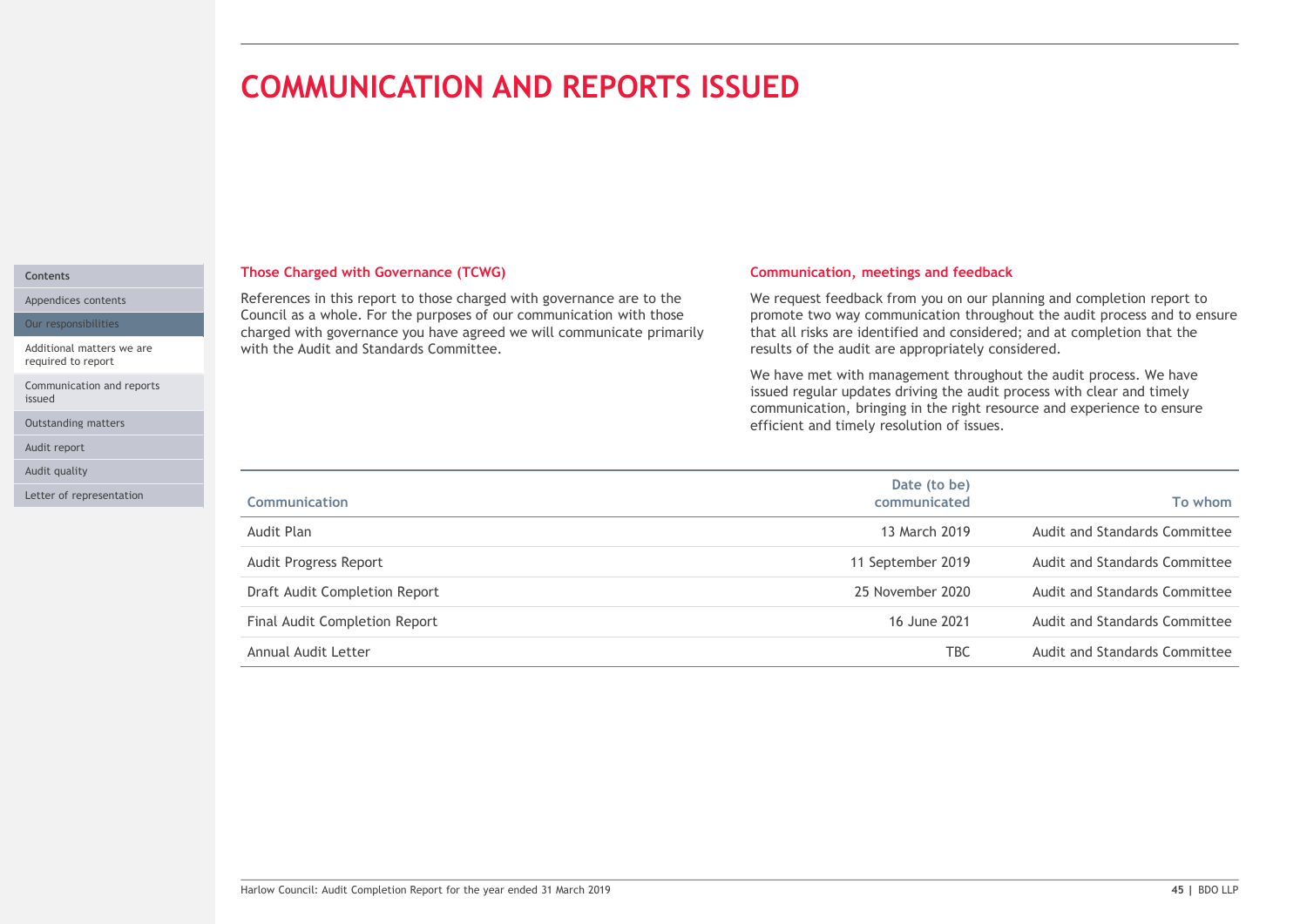# **OUTSTANDING MATTERS** matters in the control of the con-

### Contents

Appendices contents

Our responsibilities

Outstanding matters

Letter of representation

We have substantially completed our audit work in respect of the financial statements and use of resources for the year ended 31 March 2019.

The following matters are outstanding at the date of this report and could impact our audit opinion. We will update you on their current status at the Audit and Standards Committee meeting at which this report is considered:

- Audit report **Audit report Audit report Audit report Audit report Audit report Audit report Audit report Audit report Audit report Audit report Audit** report
- Audit quality **Audit quality Audit** quality **Audit** quality **Audit** quality **Audit** quality **Audit** quality **Audit** quality **Audit** quality **Audit** quality **Audit** quality **Audit** quality **Audit** quality **Audit** quality
	- Council's consideration of the impact of Covid-19 on Income, Expenditure, Cash Flow, Reserves and related disclosures in the accounts

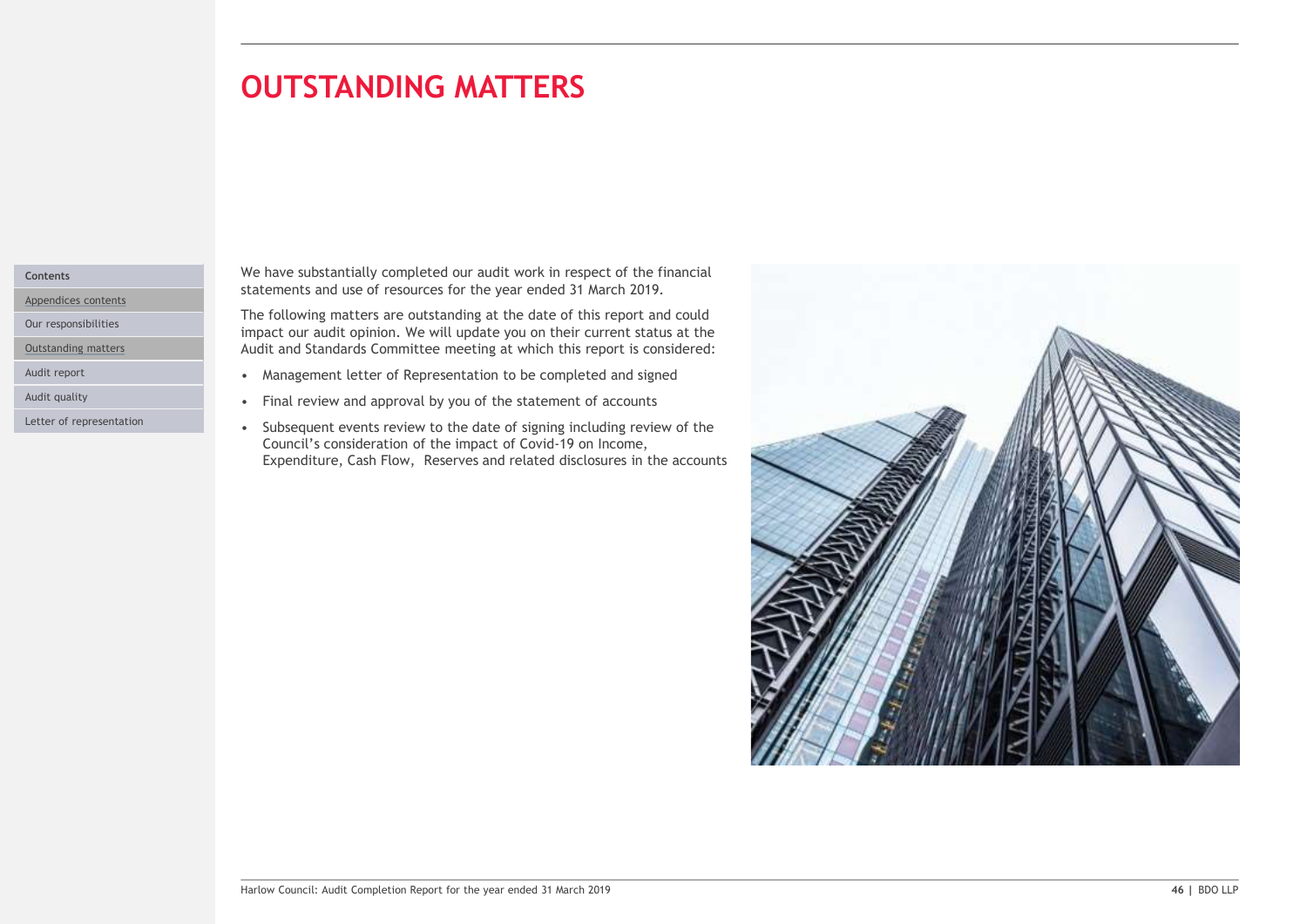# **AUDIT REPORT**

# **Contents**

Appendices contents

Audit report

Letter of representation

# INDEPENDENT AUDITOR'S REPORT TO THE MEMBERS OF HARLOW DISTRICT COUNCIL

# Opinion on the financial statements

**AUDIT REPORT**<br>Opinion on the financial statements<br>Opinion on the financial statements of Harlow District Council ("the Council") and its subsidiaries ("the group") for the year ended 31 March 2019<br>We have audited the fina which comprise the Council and group Movement in Reserves Statements, the Council and group Comprehensive Income and Expenditure Statement, the **COUNCIFY AND ACCOUNCE SEPORT**<br>Commission and the financial statements<br>Vehicle compute the financial statements of Helsen Nistic Cash Cash Cash Cash Cash Cash Cash Crisis and Group Cash Flow Statements of Housing Revenue A Movement on the Housing Revenue Account Statement, the Collection Fund Statement and notes to the financial statements including a summary of **SIDENT REPORT**<br>We have audited the financial statements<br>We have audited the financial statements of Harlow District Council ("the Council") and its aubidiaries ("the group") for the year ended 31 March 2019<br>We have audite Practice on Local Authority Accounting in the United Kingdom 2018/19. **AUDIT REPORT**<br>We been properted in a statements of Haracki production of the Control and the Control and the substitutions ("the group") for the year ended 31 March 2019<br>We have audited the financial statements of Haraw D Our responsibilities We have audited the financial statements of Harlow District Council ("the Council") and its subsidiaries ("the group") for the year ended 31 March 2019 Outstanding matters and Experience in Council and group Relation of the Council and Group Cash Flow Statements, the Council and group Balance Sheets, the Council and Group Cash Flow Statements, the Housing Revenue Account Audit quality **1990 The State of the State of the State of the State of Code of** State and the CIPFA/LASAAC Code of

# In our opinion the financial statements:

- 
- 
- have been prepared properly in accordance with the CIPFA/LASAAC Code of Practice on Local Authority Accounting in the United Kingdom 2018/19; and
- have been prepared in accordance with the requirements of the Local Audit and Accountability Act 2014.

# Basis for opinion on the financial statements

F gave a tue and tan Yew of the financial pastion of the group as at 3 March 2019 and of ts expenditure and nociding to the grapital council in the United Kingdom 2018/19; and<br>
• have been prepared in accordance with the r We conducted our audit in accordance with International Standards on Auditing (UK) (ISAs (UK)), the Code of Audit Practice issued by the National Audit Office in April 2015 ("Code of Audit Practice") and applicable law. Our responsibilities under ISAs (UK) are further described in the Auditor's responsibilities for the audit of the financial statements section of our report. We are independent of the Council and the group in accordance with the ethical requirements that are relevant to our audit of the financial statements in the UK, including the Financial Reporting Council's Ethical Standard, and we have fulfilled our other ethical responsibilities in accordance with these requirements. We believe that the audit evidence we have obtained is sufficient and appropriate to provide a basis for our opinion.

# Conclusions relating to going concern

We have nothing to report in respect of the following matters in relation to which the ISAs (UK) require us to report to you where:

the Head of Finance/ Deputy to the Managing Director use of the going concern basis of accounting in the preparation of the financial statements is not appropriate; or

the Head of Finance/ Deputy to the Managing Director has not disclosed in the financial statements any identified material uncertainties that may cast significant doubt about the Council's ability to continue to adopt the going concern basis of accounting for a period of at least twelve months from the date when the financial statements are authorised for issue.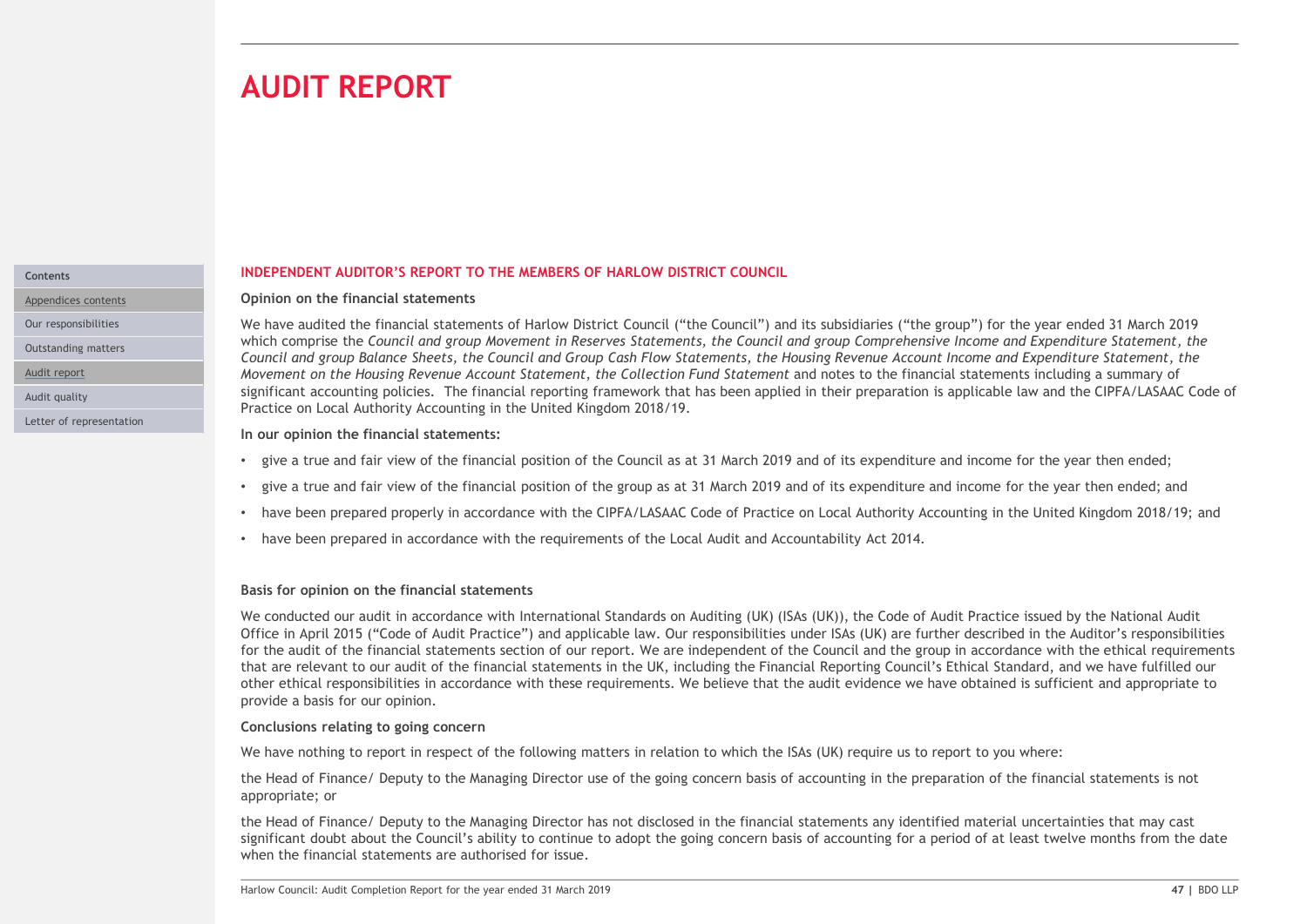# **Continued** AUDIT REPORT 2

### Contents

Appendices contents

Audit report

Audit quality

Letter of representation

### Other information

The Head of Finance/ Deputy to the Managing Director is responsible for the other information. The other information comprises the Narrative report **AUDIT REPORT 2**<br>
Continued<br>
The Head of Finance/ Deputy to the Managing Director is responsible for the other information. The other information comprises the Narative report<br>
together with all other information included opinion on the financial statements does not cover the other information and, except to the extent otherwise explicitly stated in our report, we do not express any form of assurance conclusion thereon. Outstanding matters Our responsibilities together with all other information included in the Statement of Accounts, other than the financial statements and our auditor's report thereon. Our

In connection with our audit of the financial statements, our responsibility is to read the other information and, in doing so, consider whether the other information is materially inconsistent with the financial statements or our knowledge obtained in the audit or otherwise appears to be materially misstated. If we identify such material inconsistencies or apparent material misstatements, we are required to determine whether there is a material misstatement in the financial statements or a material misstatement of the other information. If, based on the work we have performed, we conclude that there is a material misstatement of this other information, we are required to report that fact.

We have nothing to report in this regard.

# Opinion on other matter required by the Code of Audit Practice

In our opinion, based on the work undertaken in the course of the audit of the financial statements, the other information published together with the financial statements in the Statement of Accounts is consistent with the financial statements.

# Conclusion on use of resources

Opinion on other matter required by the Code of Audit Practice<br>
In our opinion, based on the scure of the scure of the suite of the financial statements, the other information published together with<br>
In our opinion, based On the basis of our work, having regard to the guidance on the specified criterion published by the National Audit Office in November 2017, we are satisfied that, in all significant respects, the Council put in place proper arrangements to secure economy, efficiency and effectiveness in its use of resources for the year ended 31 March 2019. materaly misstace. It we locate with the finance in consideration is one and misstacement of the due to other information, we are required to report that fact the work we have performed, we conclude that there is a materia

Based on our risk assessment, we undertook such work as we considered necessary. We believe that the evidence we have obtained is sufficient and appropriate to provide a basis for our conclusion.

# Matters on which we are required to report by exception

- We have nothing to report in respect of the following other matters which the Code of Audit Practice requires us to report to you if:
- we have been unable to satisfy ourselves that the Annual Governance Statement is misleading or inconsistent with other information that is forthcoming from the audit;
- we issue a report in the public interest under section 24 of the Act in the course of, or at the conclusion of the audit;
- at a public meeting and to decide what action to take in response;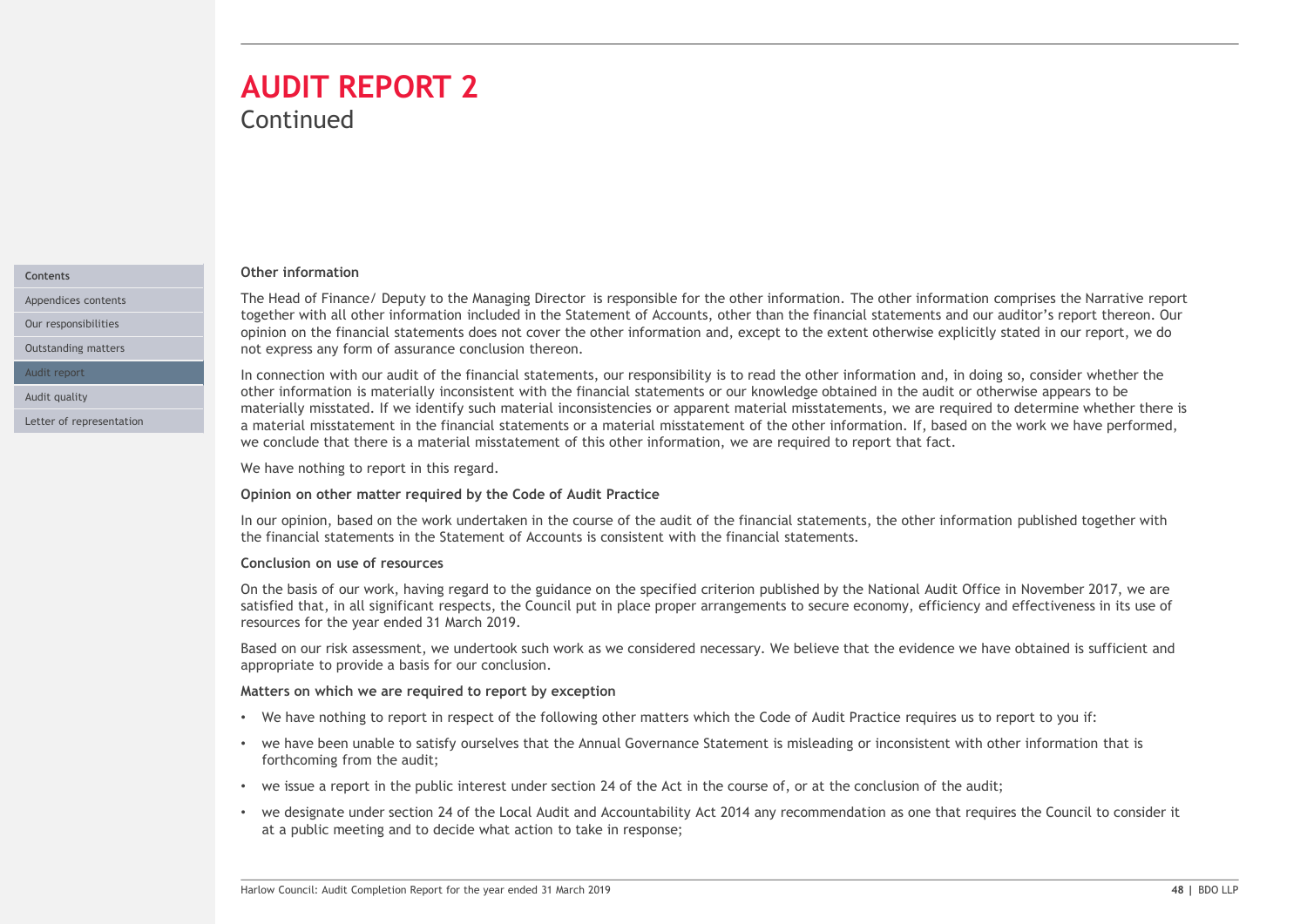# **Continued** AUDIT REPORT 3

Appendices contents

Our responsibilities

Outstanding matters

Audit report

Letter of representation

- we make an application to the court for a declaration that an item of account is contrary to law under Section 28 of the Local Audit and Contents Accountability Act 2014;
	- we issue an advisory notice under Section 29 of the Local Audit and Accountability Act 2014; or
	- we make an application for judicial review under Section 31 of the Local Audit and Accountability Act 2014.

# Responsibilities of the Head of Finance/ Deputy to the Managing Director and the Council

As explained more fully in the Statement of the Head of Finance/ Deputy to the Managing Director Responsibilities, the Head of Finance/ Deputy to the Audit quality Managing Director is responsible for the preparation of the Statement of Accounts, which comprises the financial statements, in accordance with proper practices as set out in the CIPFA/LASAAC Code of Practice on Local Authority Accounting in the United Kingdom, and for being satisfied that the financial statements give a true and fair view. THE CONTRICUTE AND THE CONTRICUTE ASSANT CONTRICUTE IS a going concern is contrary to law under Section 28 of the Local Audit and Accountability Act 2014; or<br>
Ye issue an advisory notice under Section 29 of the Local Audit e we make an application to the court for a declaration that an item of account is contrary to law under Section 28 of the Local Audit and<br>
• we issue an advisory note under Section 29 of the Local Audit and Accountability

In preparing the financial statements, the Head of Finance/ Deputy to the Managing Director is responsible for assessing the Council's and group's ability Council intends to cease operations of the Council or group or has no realistic alternative but to do so.

proper stewardship and governance, and to review regularly the adequacy and effectiveness of these arrangements.

# Auditor's responsibilities for the audit of the financial statements

a continue as a going concern, distolaring, as applicable, matter is related to going concern and using the council is a construing unless the council is ready constant of the Council or group or has no realistic alternati In respect of our audit of the financial statements our objectives are to obtain reasonable assurance about whether the financial statements as a whole are free from material misstatement, whether due to fraud or error, and to issue an auditor's report that includes our opinion. Reasonable assurance is a high level of assurance, but is not a guarantee that an audit conducted in accordance with ISAs (UK) will always detect a material misstatement when it extinate an application to the court for a declaration that an item of accountability Act 2014; or<br>Accountability Act 2014;<br>
excountability Act 2014;<br>
exists an advisory notice under Section 29 of the Local Audit and Accou influence the economic decisions of users taken on the basis of these financial statements. se papalmed more fully in the Statement of the Head of Finance' Deputy to the Managing Director Responsibilities, the Head of Finance's Conservation of the Statement of Accounting the financial statements, in accordance wi

A further description of our responsibilities for the audit of the financial statements is located at the Financial Reporting Council's website at: https://www.frc.org.uk/auditorsresponsibilities. This description forms part of our auditor's report.

# Auditor's responsibilities in respect of the Council's use of resources

We are required under Section 20 of the Local Audit and Accountability Act 2014 to satisfy ourselves that the Council has made proper arrangements for proper arrangements, having regard to relevant criterion specified by the National Audit Office.

We report if significant matters have come to our attention which prevent us from concluding that the Council has put in place proper arrangements for securing economy, efficiency and effectiveness in its use of resources. We are not required to consider, nor have we considered, whether all aspects of the Council's arrangements for securing economy, efficiency and effectiveness in its use of resources are operating effectively.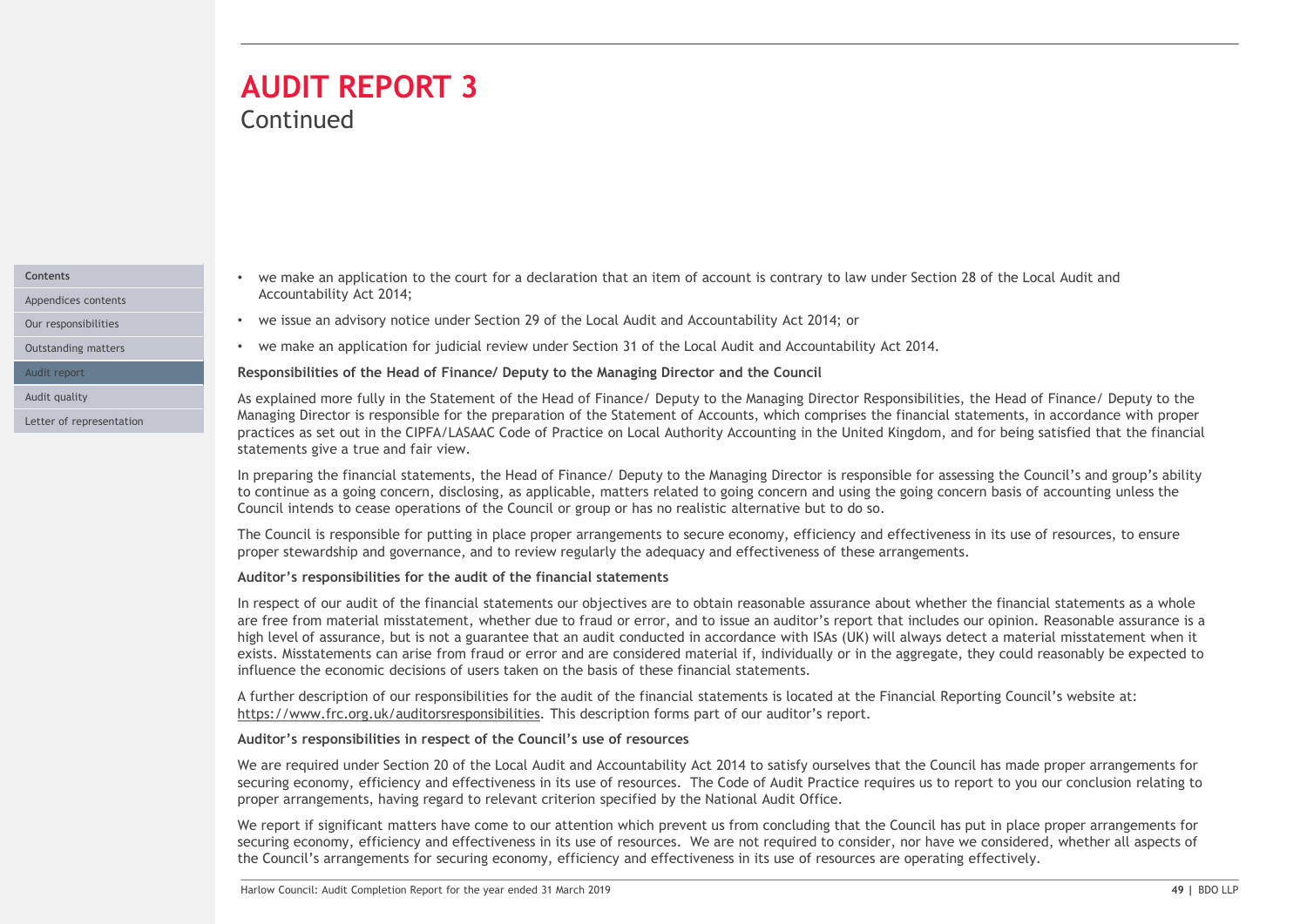# **Continued** AUDIT REPORT 4

# Certificate of completion of the audit

Accountability Act 2014 and the Code of Audit Practice issued by the National Audit Office. Appendices contents **Exercice Contents** We certify that we have completed the audit of the accounts of Harlow District Council in accordance with the requirements of the Local Audit and

Use of our report

Contents

Our responsibilities Outstanding matters

Letter of representation

Audit report

**WE Certificate of completion of the audit**<br>Certificate of completion of the audit<br>We certify that we have completed the audit of the accounts of Harlow District Council in accordance with the requirements of the Local Aud This report is made solely to the members of Harlow District Council, as a body, in accordance with part 5 of the Local Audit and Accountability Act 2014 and as set out in the Responsibilities of the Audited Body and Responsibility of the Auditor within Chapter 2 of the Code of Audit Practice published by the Audit quality **that in the State of Audit Office.** Our audit work has been undertaken so that we might state to the members of the Council those matters we are required to state to state to state to state to state to state to them in an auditor's report and for no other purpose. To the fullest extent permitted by law, we do not accept or assume responsibility to anyone **Cortificate of completion of the audit**<br>Cortificate of completion of the audit of the accounts of Harlow District Council in accordance with the requirements of the Local Audit and<br>Accountability Act 2014 and the Code of

Lisa Blake

For and on behalf of BDO LLP, Appointed Auditor

Ipswich, UK

[Insert date]

Lisa Blake<br>| Ipswich, UK<br>| Ipsacrt date|<br>| Ipsacrt date|<br>| Audit Council: Audit Completion Report for the year ended 31 March 2019<br>| SO | BDO LLP | Ba & Limited Idobility partnership registered in England and Wales (with r BDO LLP is a limited liability partnership registered in England and Wales (with registered number OC305127).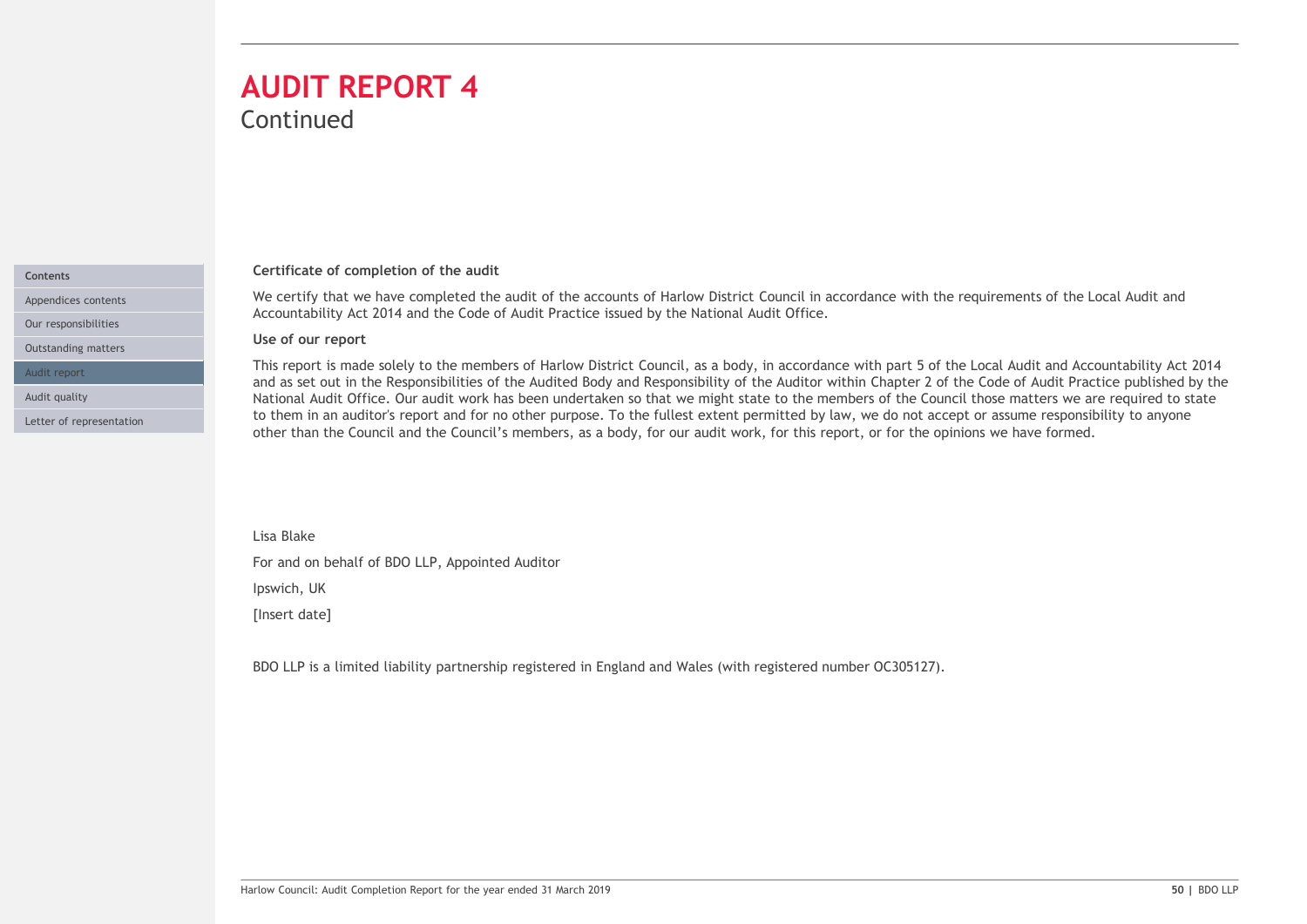# **AUDIT QUALITY**

### Contents

Appendices contents

Our responsibilities

Outstanding matters

Audit report

Audit quality

Letter of representation



### BDO is totally committed to audit quality

It is a standing item on the agenda of BDO's Leadership Team who, in conjunction with the Audit Stream Executive (which works to implement strategy and deliver on the audit stream's objectives), monitor the actions required to maintain a high level of audit quality within the audit stream and address findings from external and internal inspections.

BDO welcomes feedback from external bodies and is committed to implementing a necessary actions to address their findings.

We recognise the importance of continually seeking to improve audit quality and enhancing certain areas. Alongside reviews from a number of external reviewers, the AQR (the Financial Reporting Council's Audit Quality Review team), QAD (the ICAEW Quality Assurance Department) and the PCAOB (Public Company Accounting Oversight Board who oversee the audits of US companies), the firm undertakes a thorough annual internal Audit Quality Assurance Review and as member firm of the BDO International network we are also subject to a quality review visit every three years.

We have also implemented additional quality control review processes for all listed and public interest audits.

More details can be found in our Transparency Report at www.bdo.co.uk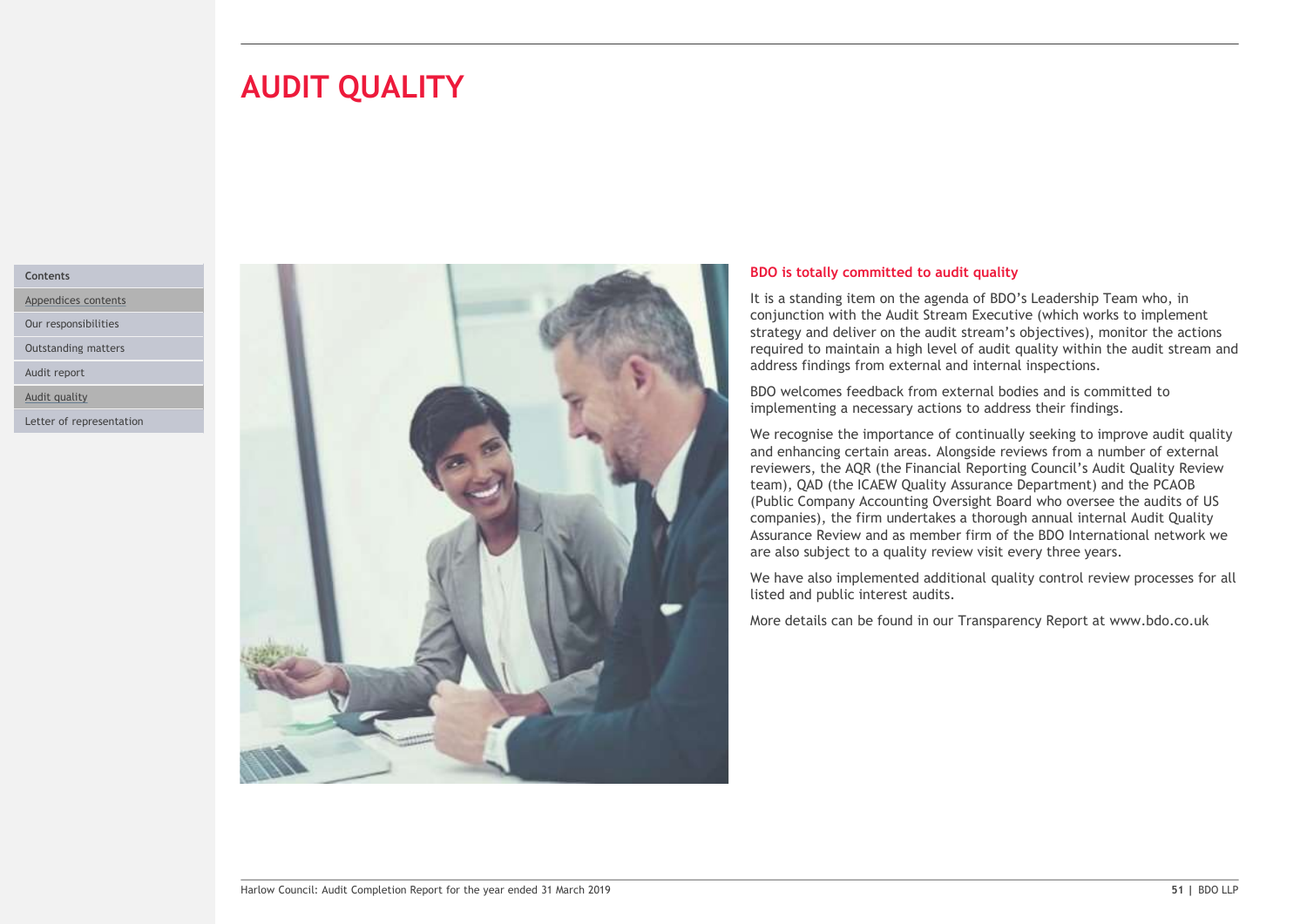# Letter of representation

Appendices contents

Outstanding matters

Audit report

Letter of representation

# BDO LLP 16 The Havens BDO LLP<br>16 The Havens<br>Ransomes Europark<br>Ipswich<br>Par Madams / Sirs<br>Financial statements of Harlow District Council for the year ended Going con Ipswich IP3 9SJ

Dear Madams / Sirs

Financial statements of Harlow District Council for the year ended Our responsibilities **31 March 2019** 

BDO LLP<br>
16 The Havens<br>
Ransomes Europark<br>
IP3 95J<br>
Dear Madams / Sirs<br>
Financial statements of Harlow District Council for the year ended<br>
31 March 2019<br>
We confirm that the following representations given to you in conne We confirm that the following representations given to you in connection with your audit of the Group and the Council' financial statements for the year ended 31 March 2019 are made to the best of our knowledge and Audit quality **Exercise 2 and 18 and 18 and 18 and 18 and 18 and 18 and 18 and 18 and 18 and 18 and 18 and 18 and 18 and 18 and 18 and 18 and 18 and 18 and 18 and 18 and 18 and 18 and 18 and 18 and 18 and 18 and 18 and 18** members of the Council and other Group entities.

> The Head of Finance has fulfilled his responsibilities for the preparation and presentation of the Group and the Council financial statements as set out in the Accounts and Audit Regulations 2015 and in particular that the financial statements give a true and fair view of the financial position of the Group and the Council as of 31 March 2019 and of its income and expenditure and cash flows for the year then ended in accordance with proper practices as set out in the CIPFA/LASAAC Code of Practice on Local Authority Accounting in the United Kingdom (the Code).

> We have fulfilled our responsibilities on behalf of the Council, as set out in the Accounts and Audit Regulations 2015, to make arrangements for the proper administration of the Council's financial affairs, to conduct a review at least once in a year of the effectiveness of the system of internal control and approve the Annual Governance Statement, to approve the Statement of Accounts (which include the financial statements), and for making accurate representations to you.

> We have provided you with unrestricted access to persons within the entity from whom you determined it necessary to obtain audit evidence. In addition, all the accounting records of the Council have been made available to you for the purpose of your audit and all the transactions undertaken by the Council have been properly reflected and recorded in the accounting records. All other records and related information, including minutes of management and other meetings have been made available to you.

# Client name and Letter headed paper

### Going concern

We have made an assessment of the Group and the Council's ability to continue as a going concern for a period of at least twelve months from the date on which the financial statements were approved for release. As a result of our assessment we consider that the Group and the Council is able to continue to operate as a going concern and that it is appropriate to prepare the financial statements on a going concern basis

In making our assessment we did not consider there to be any material uncertainty relating to events or conditions that individually or collectively may cast significant doubt on the Group and the Council's ability to continue as a going concern.

# Laws and regulations

In relation to those laws and regulations which provide the legal framework within which the Council's business is conducted and which are central to our ability to conduct our business, we have disclosed to you all instances of possible non-compliance of which we are aware and all actual or contingent consequences arising from such instances of non-compliance.

### Post balance sheet events

There have been no events since the balance sheet date which either require changes to be made to the figures included in the financial statements or to be disclosed by way of a note. Should any material events of this type occur, we will advise you accordingly.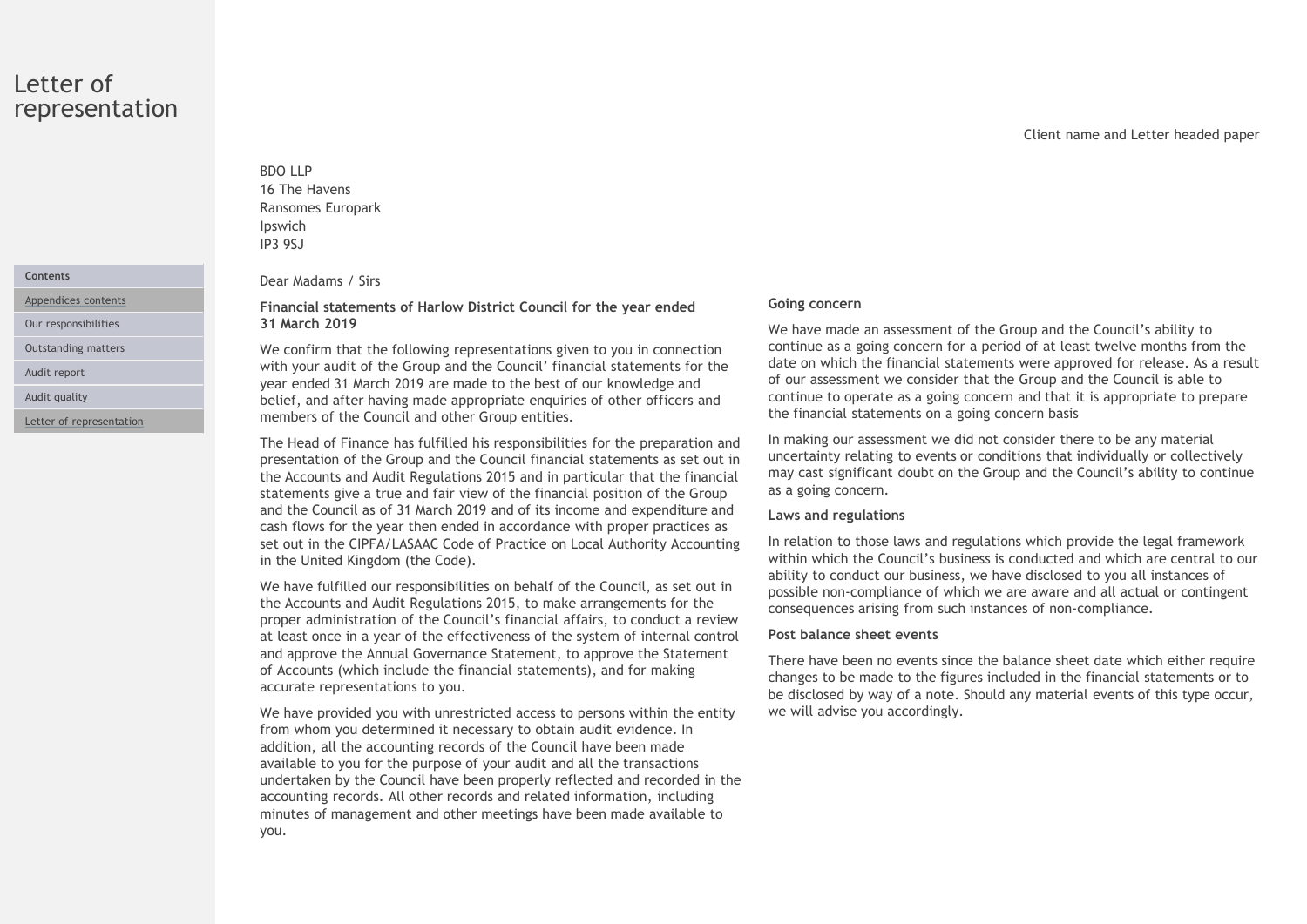### Contents

Appendices contents

Our responsibilities

Audit report

Audit quality

Letter of representation

Representative letter 3

### Fraud and error

We are responsible for adopting sound accounting policies, designing, implementing and maintaining internal control, to, among other things, help assure the preparation of the financial statements in conformity with Outstanding matters **the accounting of the Counting principles** and preventing and detecting fraud in accordance with t and error.

> We have considered the risk that the financial statements may be materially misstated due to fraud and have identified no significant risks.

To the best of our knowledge we are not aware of any fraud or suspected Representative letter 2 **1988** fraud involving management or employees. Additionally, we are not aware **Carrying value an** of any fraud or suspected fraud involving any other party that could materially affect the financial statements.

> To the best of our knowledge we are not aware of any allegations of fraud or suspected fraud affecting the financial statements that have been communicated by employees, former employees, analysts, regulators or any other party.

### Misstatements

We attach a schedule showing uncorrected misstatements that you have identified, which we acknowledge that you request we correct. Where appropriate we have explained our reasons for not correcting such misstatements below. In our opinion, the effects of not recording such identified financial statement misstatements are, both individually and in the aggregate, immaterial to the financial statements as a whole.

# Related party transactions

We have disclosed to you the identity of all related parties and all the related party relationships and transactions of which we are aware. We have appropriately accounted for and disclosed such relationships and transactions in accordance with the applicable financial reporting framework.

Other than as disclosed in note 33 to the financial statements, there were no loans, transactions or arrangements between any Group entity and Council members or their connected persons at any time in the year which were required to be disclosed.

### Carrying value and classification of assets and liabilities

We have no plans or intentions that may materially affect the carrying value or classification of assets or liabilities reflected in the consolidated Group and Council financial statements.

# Accounting estimates

# a) Pension fund assumptions

We confirm that the actuarial assumptions underlying the valuation of the Local Government Pension Scheme (LGPS) liabilities, as applied by the scheme actuary, are reasonable and consistent with our knowledge of the business. These assumptions include:

- Rate of inflation (CPI): 2.45%
- Rate of increase in salaries: 3.95%
- Rate of increase in pensions: 2.45%
- Rate of discounting scheme liabilities: 2.4%

We also confirm that the actuary has applied up-to-date mortality tables for life expectancy of scheme members in calculating scheme liabilities.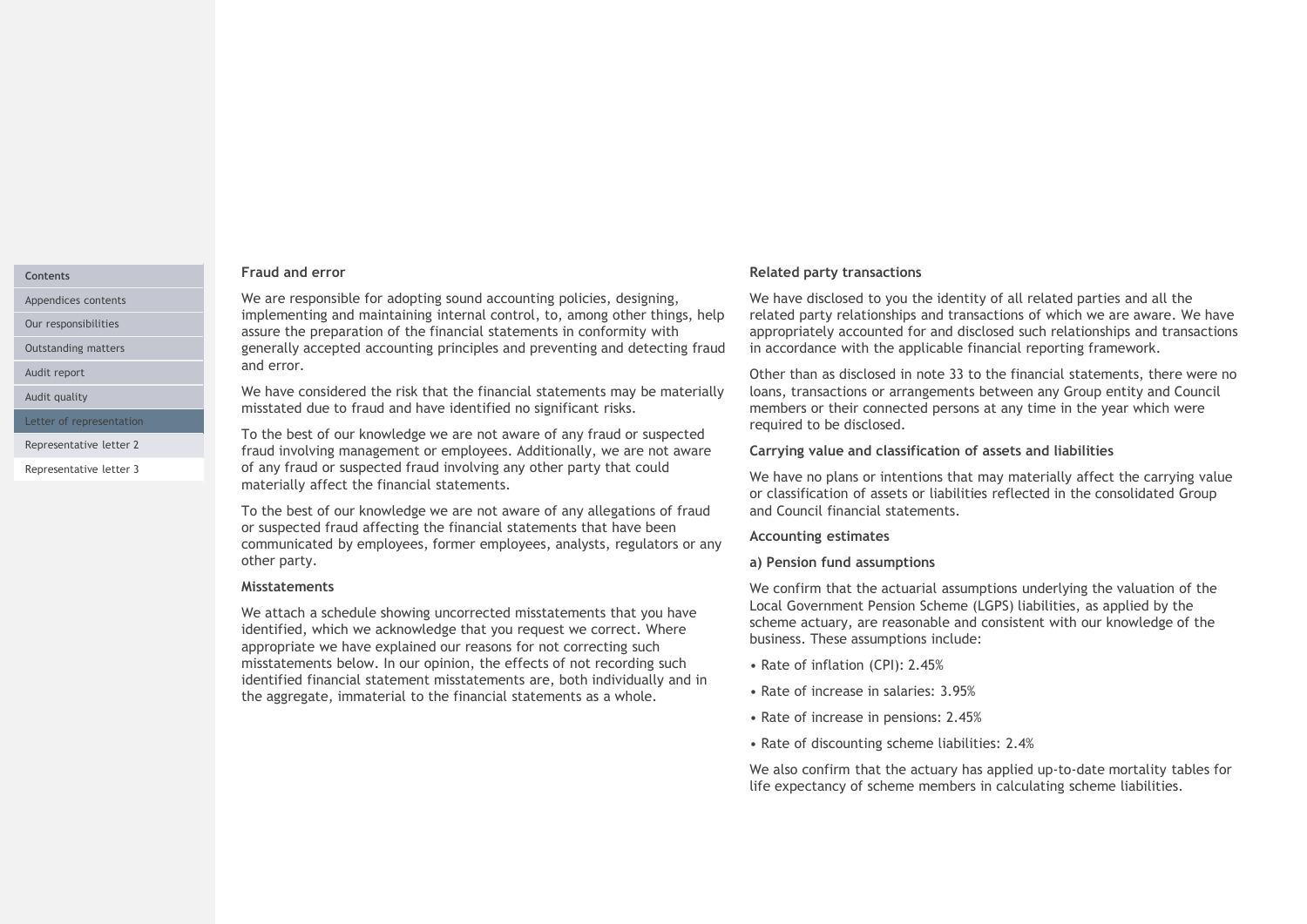### Contents

Appendices contents

Our responsibilities

Audit report

Representative letter 3

### b) Valuation of Council Dwellings, other land and buildings and investment properties

We are satisfied that the useful economic lives of the council dwellings, other land and buildings, and their constituent components, used in the valuation of the council dwellings and other land and buildings, and the Outstanding matters calculation of the depreciation charge for the year, are reasonable.

We confirm that the valuations applied to other land and buildings revalued in the properties are the useful and buildings and<br>
We are astistied that the useful economic lives of the council dwellings,<br>
We are astistied that the useful economic lives of the council dwellings,<br>
We are astistied tha Letter of representation **Statements, are reasonable and consistent with our knowledge of the** Mensive Mensive business and current market prices. Representative letter 2 Audit quality **Audit controlled to the Venerical** We confirm that the valuations applied to other land and buildings revality<br>in the vear, as provided by the valuer and accounted for in the financial

We are satisfied that investment properties have been appropriately assessed as Level 2 on the fair value hierarchy for valuation purposes and valued at fair value, based on highest and best use.

### c) Allowance for non-collection of receivables

We are satisfied that the impairment allowances for non-domestic rates, housing rent and sundry debt arrears are reasonable, based on collection rate data.<br>d) Non domestic rates appeals provision

We are satisfied that the provision recognised for non-domestic rates appeals is materially correct, and the calculation of historical appeals are consistent with those advised to me by the Valuation Office Agency. We confirm that the successful rates applied to outstanding appeals as at 31 March 2019 are consistent with our knowledge of the business.

# Litigation and claims

We have disclosed to you all known actual or possible litigation and claims whose effects should be considered when preparing the financial statements and these have been accounted for and disclosed in accordance with the requirements of accounting standards.

# Confirmation

We confirm that the above representations are made on the basis of enquiries of management and staff with relevant knowledge and experience (and, where appropriate, of inspection of supporting documentation) sufficient to satisfy ourselves that we can properly make each of the above representations to you.

We confirm that the financial statements are free of material misstatements, including omissions.

We acknowledge our legal responsibilities regarding disclosure of information to you as auditors and confirm that so far as we are aware, there is no relevant audit information needed by you in connection with preparing your audit report of which you are unaware. Each director and member has taken all the steps that they ought to have taken as a director or member of the Council in order to make themselves aware of any relevant audit information and to establish that you are aware of that information.

Yours faithfully

Simon Freeman Head of Finance [date]

Eddie Johnson

Chair of the Audit and Standards Committee

[date]